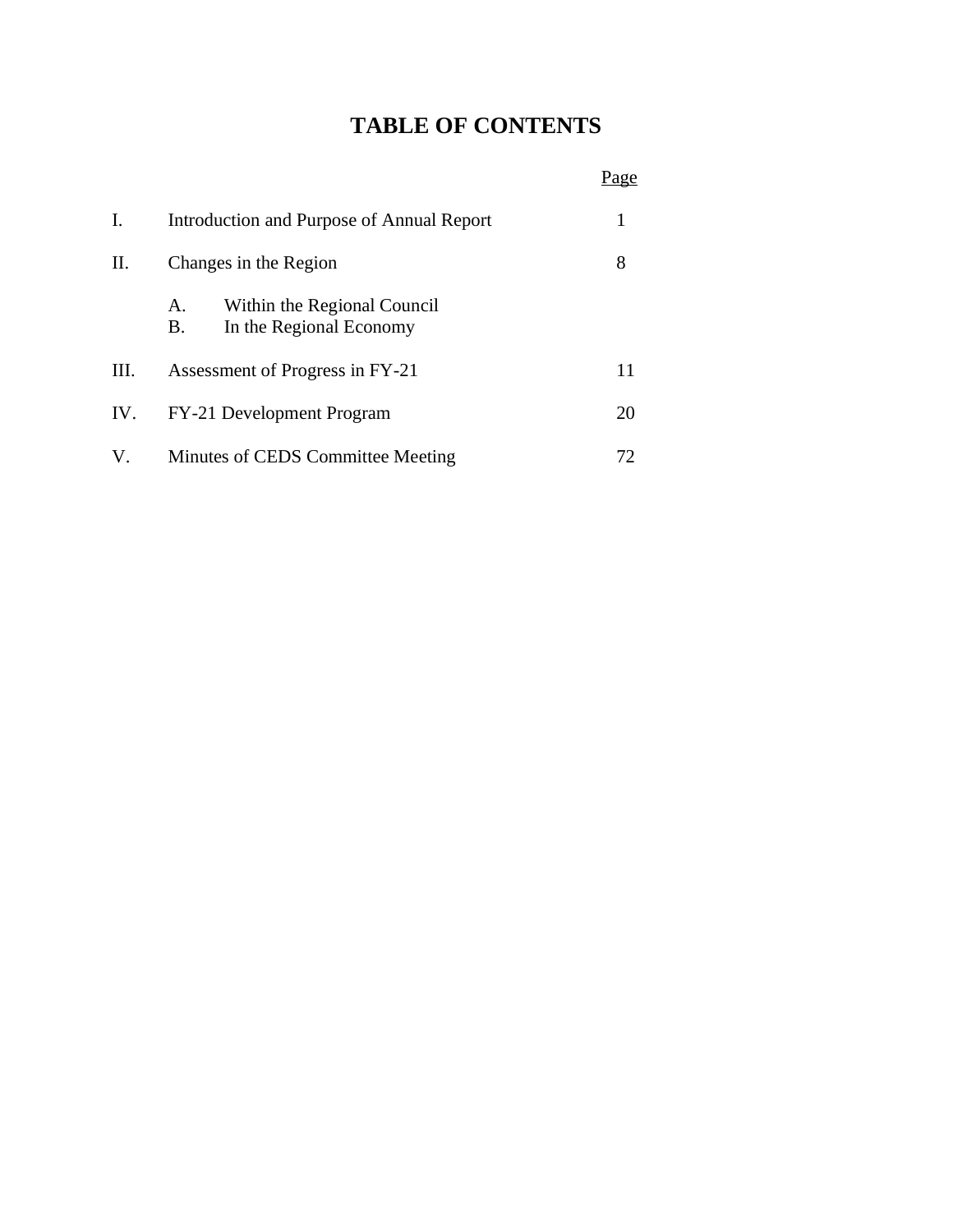# **I. Introduction/Purpose**

## **Acknowledgment**

The production and publication of this document was made possible partially through funding from the Economic Development Administration, Appalachian Regional Commission, State of West Virginia, local funding, and others.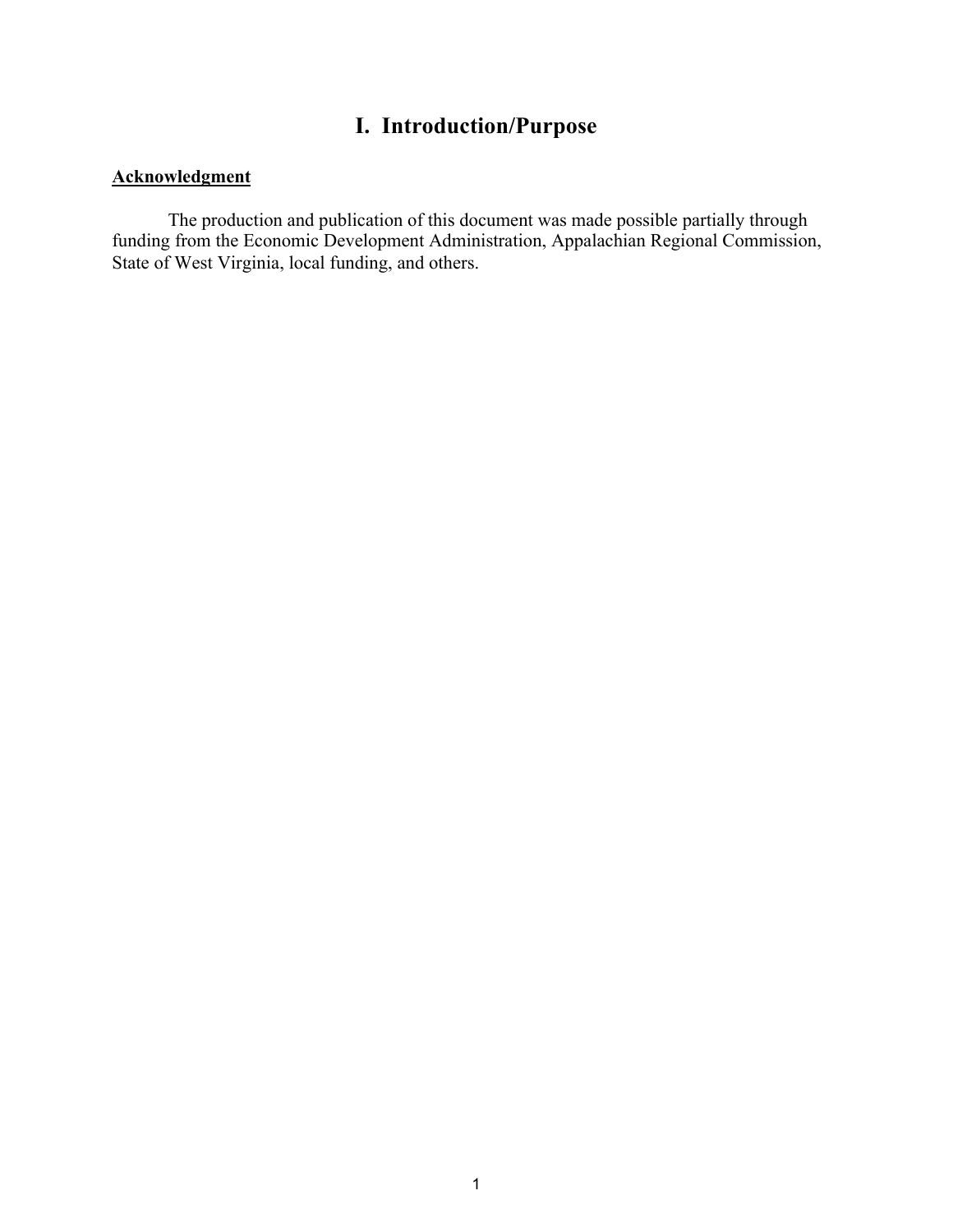#### **Region I Planning and Development Council's Comprehensive Economic Development Strategy**

#### Introduction and Purpose

The Region I Planning and Development Council is a council of local governments consisting of six counties in southern West Virginia - McDowell, Mercer, Monroe, Raleigh, Summers and Wyoming, and twenty-seven municipalities located within these counties. The twenty-seven (27) mayors and six (6) county commissioners, along with private sector appointees, comprise the Regional Council Board of Directors who also serves as Region I PDC's Comprehensive Economic Development Strategy Committee. This Council also works closely with local Economic Development Authorities and Public Service Districts throughout the region, and various other local organizations.

Each year, the Regional Council must prepare or update a Comprehensive Economic Development Strategy (CEDS) for submission to its members, the Appalachian Regional Commission, the Economic Development Administration, the West Virginia Development Office, and the general public at large.

The purpose of the following is to provide an annual update to the Region's 5-year Comprehensive Economic Development Strategy.

This Plan is a strategic perspective with planning focus on factors critical for economic advancement of the region. As the lowest common denominator, all economic and community development occurs at the local level - that is - in towns, cities, and counties. These local units of government must provide the necessary infrastructure and amenities that make an area competitive and attractive for economic and community development. After all, it is the local unit of government that provides development sites, water and sewer facilities, solid waste disposal, fire and police protection, and even recreational and cultural opportunities. This community development platform is necessary before an area can attract employment opportunities.

Economic development planning involves assessing and maximizing local resources while minimizing local deficiencies and coordinating approaches to alleviate economic distress.

It is the consensus of local, state, and federal government that this process can most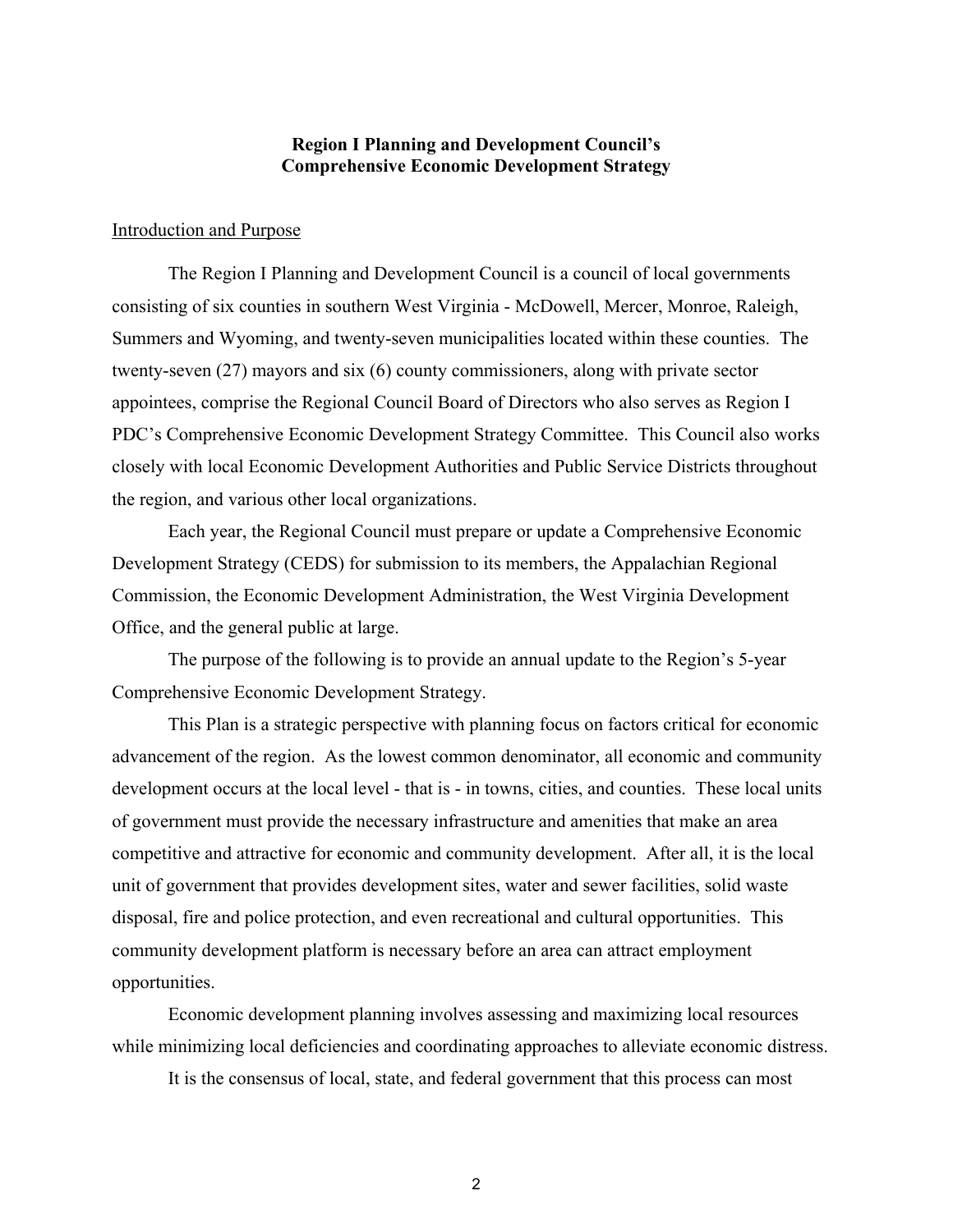effectively be developed at the regional level.

This local planning approach to solve the Region's needs develops a strategic plan for this Council of local governments, while simultaneously fulfilling the planning requirements of the U.S. Economic Development Administration, the Appalachian Regional Commission, and the West Virginia Development Office.

In summary, the CEDS is a local planning and regional implementation process designed to create jobs, foster more stable and diversified economies, improve living conditions and provide a mechanism for coordinating the efforts of persons and organizations concerned with economic development. This document describes the problems, needs and resources of this region, identifies the goals and objectives of the development program, presents the strategies and action plans devised to achieve these goals, and outlines the standards for evaluation of the program achievements.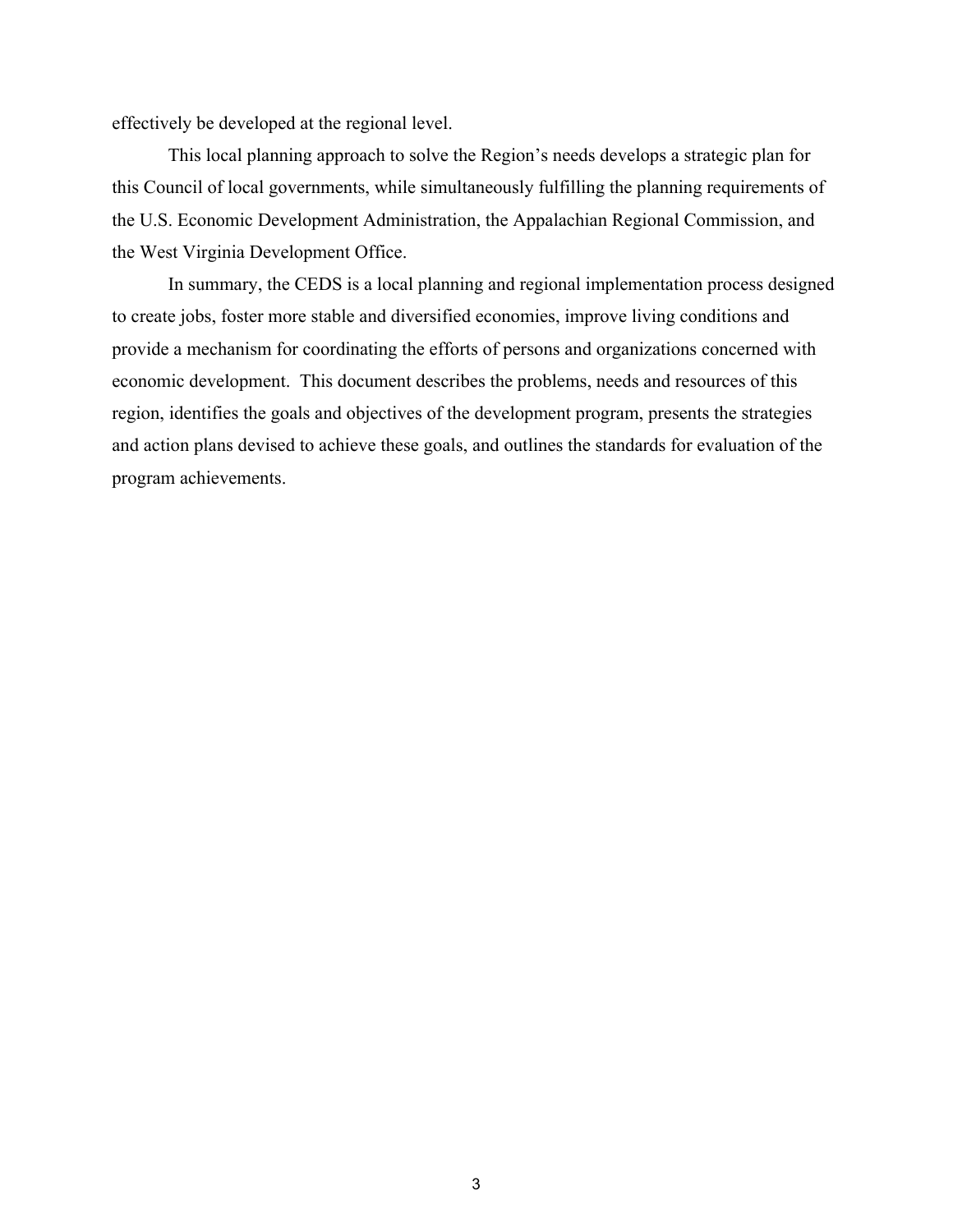**THE REGIONAL COUNCIL WHAT? WHO? WHY? WHERE? HOW?**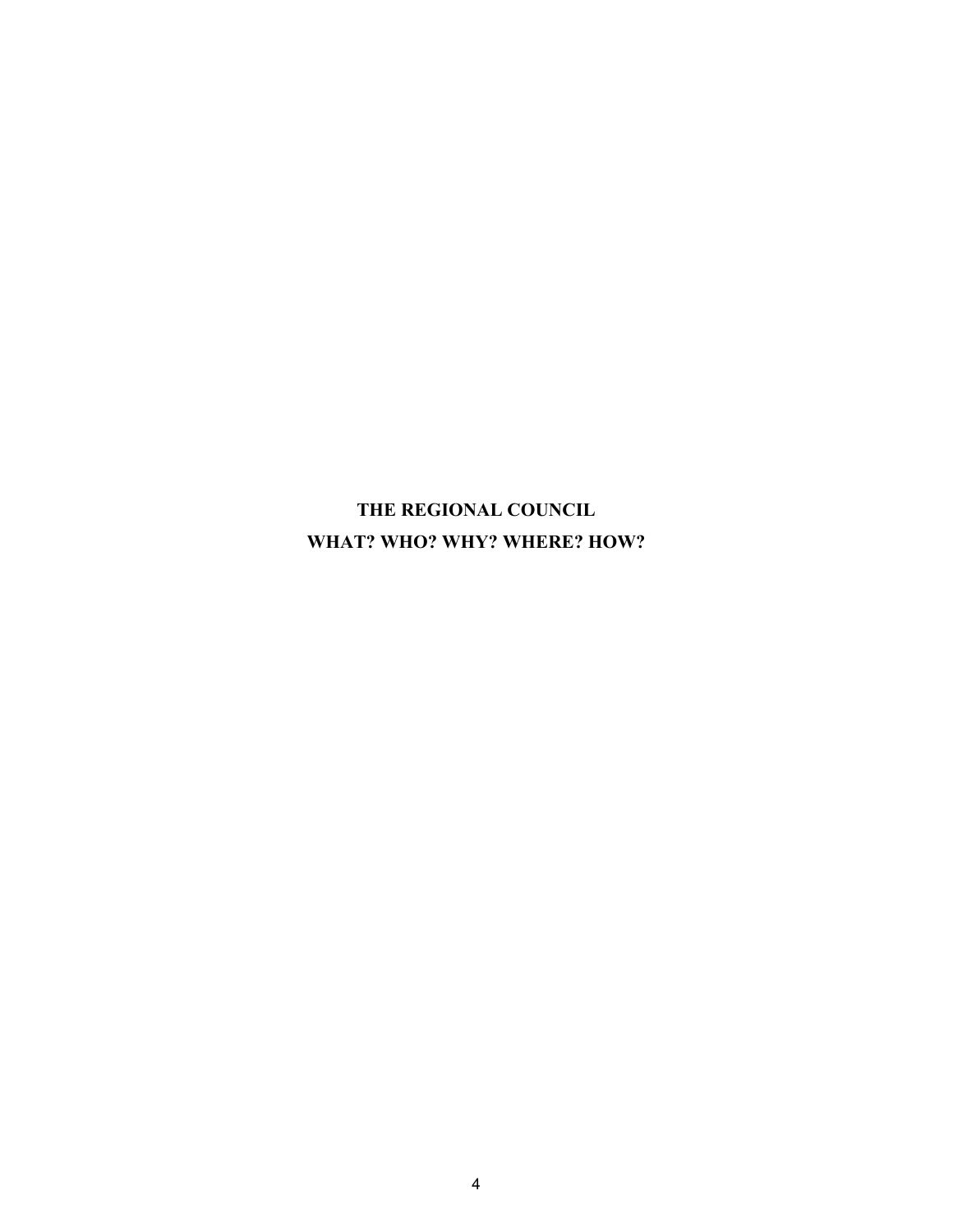## **THE REGION I PLANNING AND DEVELOPMENT COUNCIL**

| What?  | A public agency created by West Virginia law to provide comprehensive planning<br>of all types for the region; coordination of federal and state funding in the region;<br>a means of technical assistance to and cooperation between units of local<br>government. |
|--------|---------------------------------------------------------------------------------------------------------------------------------------------------------------------------------------------------------------------------------------------------------------------|
| Who?   | All units of government in McDowell, Mercer, Monroe, Raleigh, Summers, and<br>Wyoming Counties, plus up to 49% private sector appointees.                                                                                                                           |
| Why?   | Because the interdependence and relationships between neighboring communities<br>and counties cover areas of employment, industry, housing, health, recreation, and<br>environmental protection.                                                                    |
|        | Because the restricted tax resources and limited technical staff of the local<br>government makes it more difficult to deal with the problems of development.                                                                                                       |
|        | Because natural resources such as clean water and air, land and mineral deposits<br>are limited, and the use of these resources affects everyone.                                                                                                                   |
| Where? | The Region I Planning and Development Council office located at 1439 E. Main<br>Street, Suite 5, Princeton, WV 24740; Telephone (304) 431-7225; Fax (304) 431-<br>7235; or E-mail us at: regionone@regiononepdc.com.                                                |
| How?   | By the development of overall regional planning, continually updated to meet<br>changing needs and conditions.                                                                                                                                                      |
|        | Through the review, comment, and assistance in formulation of plans or proposals<br>which involve public funding, governmental action, public property, intergovern-<br>mental cooperation, and regional development.                                               |
|        | With the involvement of local governments, citizens advisory councils, special<br>interest representation, and task forces.                                                                                                                                         |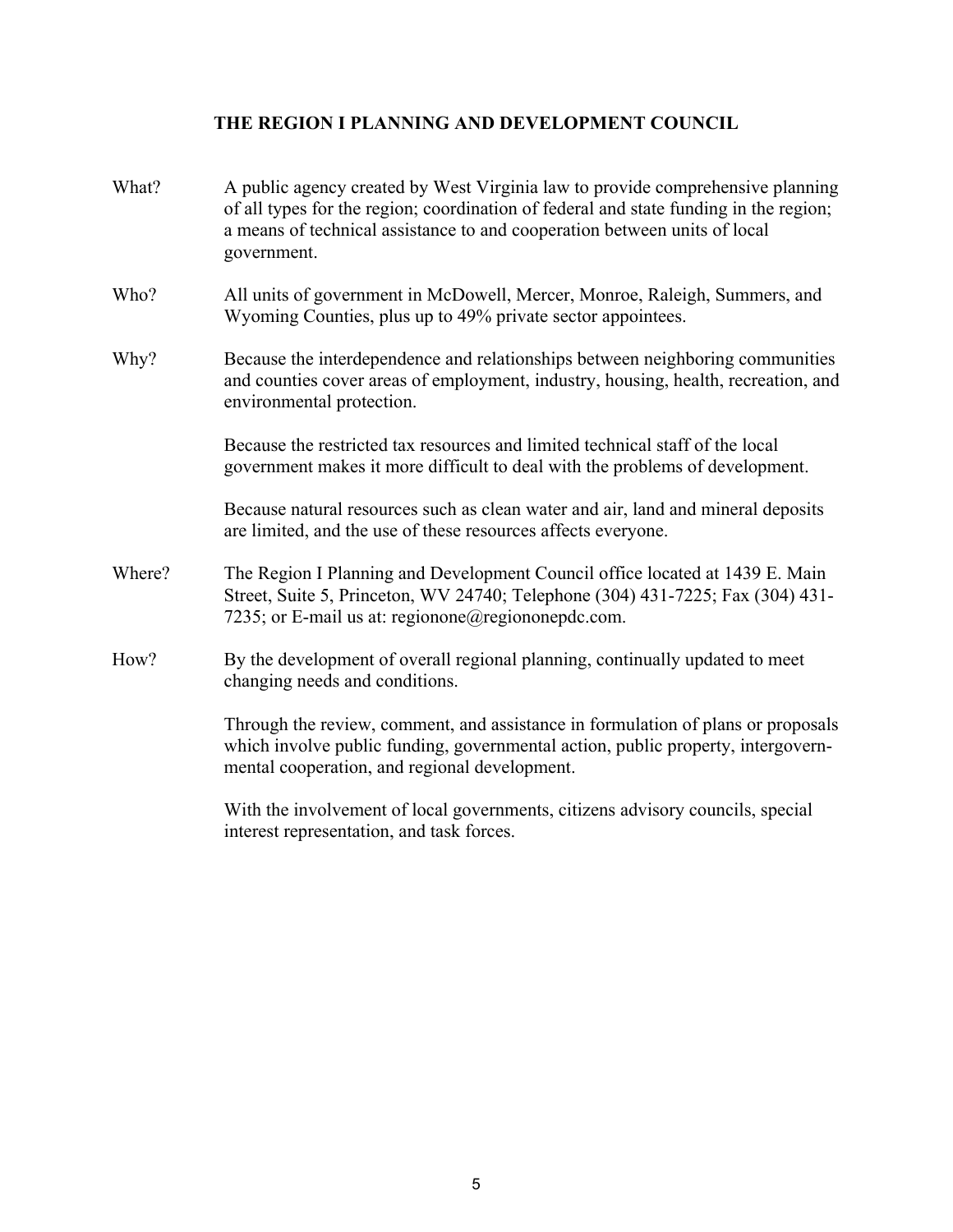#### **REGION I PLANNING AND DEVELOPMENT COUNCIL**

1439 E. Main Street Suite 5 Mercer County Professional Building Princeton WV 24740 Telephone: (304) 431-7225 Fax: (304) 431-7235 E-Mail: regionone@regiononepdc.com Website: www.regiononepdc.org

#### **Executive Officers**

David Tolliver D. Michael Goode Raleigh County Commission P.O. Box 816 116 ½ N. Heber Street Pineville, WV 24874 Beckley, WV 25801

#### **Treasurer Secretary**

Tim Pike Bill Shiflet Town of Athens P.O. Box 560 P.O. Box 458 Union, WV 24983 Athens, WV 24712

#### **Chairperson Vice-Chairperson**

#### **Council Staff**

Eric Combs Jeff Johnson

Sheldon LeMay Lisa Miller

Kim Odle Jason Roberts **Administrative Assistant Executive Director** 

Debbie Sarver Lori Shrewsbury **Financial Assistant Financial Assistant** 

**GIS Specialist/Project Manager Community Development Director**

**GIS Specialist Financial Manager**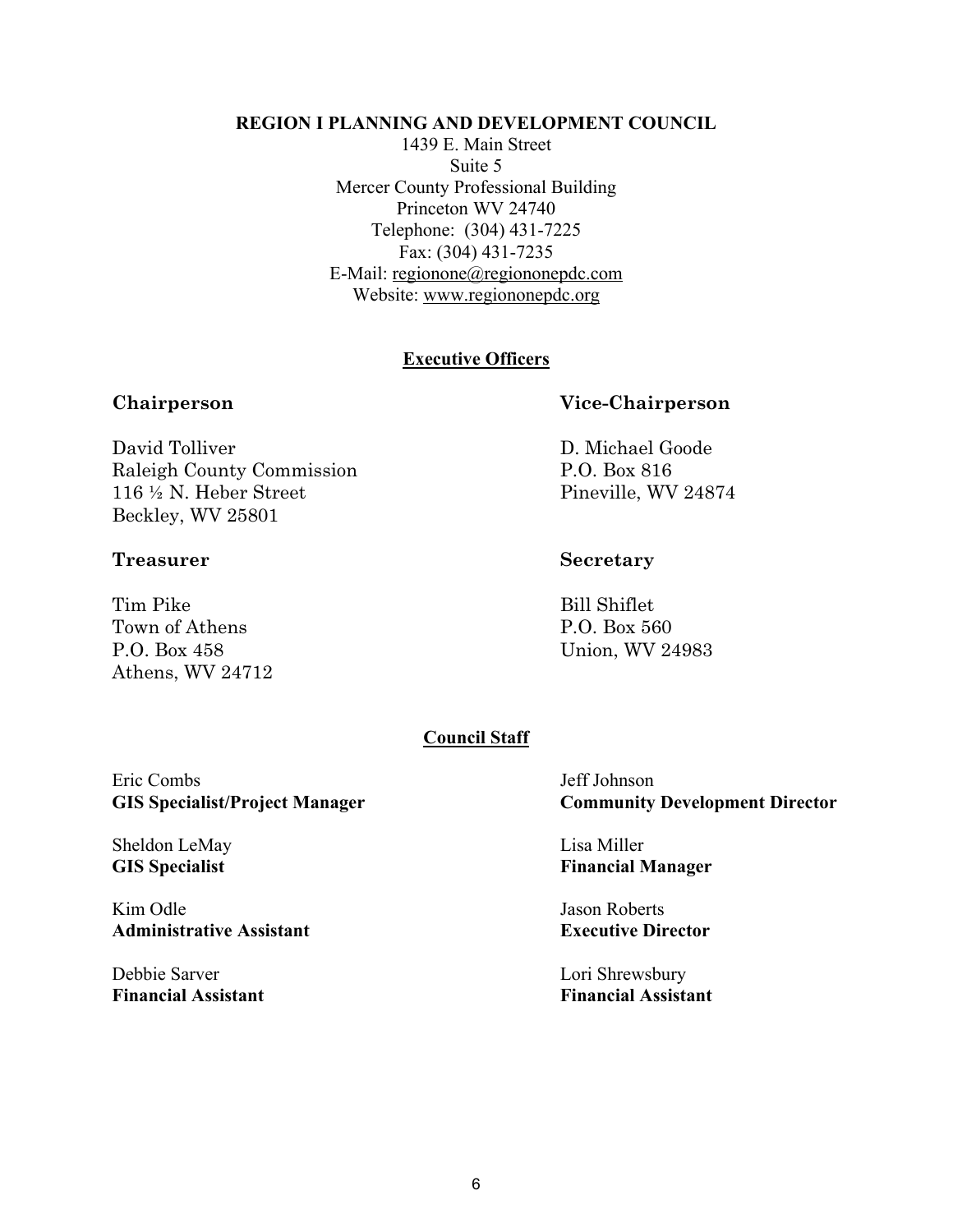# MEMBERSHIP ROSTER

| $\star$                 | <b>Michael Brooks</b>                          | $(304)$ 436-8548                 | <b>McDowell County Commission</b>                                    | Commissioner                                                |
|-------------------------|------------------------------------------------|----------------------------------|----------------------------------------------------------------------|-------------------------------------------------------------|
|                         | <b>Gene Buckner</b>                            | $(304)$ 487-8306                 | <b>Mercer County Commission</b>                                      | <b>Commission President</b>                                 |
| $\star$                 | <b>Kevin Galford</b>                           | (304) 772-3096                   | <b>Monroe County Commission</b>                                      | <b>Commission President</b>                                 |
| */*                     | <b>David Tolliver</b>                          | (304) 255-9146                   | Raleigh County Commission                                            |                                                             |
| $\star$                 | <b>Charles W. Saunders</b>                     | (304) 466-7100                   |                                                                      | <b>Commission President</b>                                 |
| $\star$                 | <b>Jason Mullins</b>                           | (304) 732-0007                   | <b>Summers County Commission</b><br><b>Wyoming County Commission</b> | <b>Commission President</b><br><b>Commission President</b>  |
| $\star \star$           | Dorothy Wilson                                 | $(304)$ 383-2993                 | <b>Town of Anawalt</b>                                               | Businessperson - Mayor                                      |
|                         | <b>Brian Harrison</b>                          | (304) 967-7370                   | Town of Bradshaw                                                     |                                                             |
|                         | Kenneth Gentry                                 | $(304)$ 656-7145                 | Town of Davy                                                         | Mayor                                                       |
| $\star \star$           |                                                |                                  | City of Gary                                                         | Miner - Mayor                                               |
| **                      | Larry Hairston<br>Joe Ford                     | (304) 448-2209<br>(304) 938-3035 | Town of laeger                                                       | Retired - Mayor<br>Businessperson - Mayor                   |
| $\star \star$           | Vondelere Scott                                | (304) 862-2239                   | City of Keystone                                                     | Acting Mayor                                                |
| $\star \star$           | Adam Gianato                                   | (304) 585-7913                   | Town of Kimball                                                      |                                                             |
| $\star \star$           | Carol Sizemore                                 | (304) 862-3414                   | Town of Northfork                                                    | Mayor                                                       |
|                         | <b>Robert Beavers</b>                          |                                  | City of War                                                          | Mayor                                                       |
| $\star$                 | <b>Harold McBride</b>                          | $(304)$ 875-3111                 |                                                                      | Businessperson - Mayor                                      |
| $*$ /*                  |                                                | $(304)$ 436-3113                 | City of Welch<br>Town of Athens                                      | Businessperson - Mayor                                      |
| $\star$                 | <b>Timothy Pike</b>                            | $(304)$ 384-3525                 |                                                                      | Businessperson - Mayor                                      |
| $\star \star$           | <b>Jim Spencer</b><br>Louise Stoker            | $(304)$ 327-2401                 | City of Bluefield<br>Town of Bramwell                                | Community & Economic Development Dircetor                   |
|                         |                                                | (304) 248-7114                   | Town of Matoaka                                                      | Businessperson - Mayor                                      |
| $\star \star$           | c/o Mercer Co. Commission                      |                                  |                                                                      |                                                             |
|                         | Deborah Rachel                                 | (304) 898-2431                   | Town of Oakvale                                                      | Acting Mayor                                                |
|                         | Dewey Russell                                  | (304) 487-5024                   | City of Princeton                                                    | Council Member                                              |
| ***                     | Michael Lively                                 | (304) 753-9509                   | Town of Peterstown                                                   | Businessperson - Mayor                                      |
| $\star$                 | <b>Caroline S. Sparks</b>                      | (304) 772-5522                   | Town of Union                                                        | Business Owner - Mayor                                      |
| $\star \star$           | <b>Robert Rappold</b>                          | $(304)$ 256-1750                 | City of Beckley                                                      | Full-time Mayor                                             |
|                         | Kenneth Allen                                  | (304) 934-6301                   | Town of Lester                                                       | Businessperson - Mayor                                      |
|                         | Wayne Houck                                    | $(304)$ 253-5654                 | <b>Town of Mabscott</b>                                              | Businessperson - Mayor                                      |
|                         | c/o Raleigh Co. Commission                     |                                  | Town of Rhodell                                                      |                                                             |
|                         | Danny Barr<br><b>Jackson L. Scott</b> "Jackie' | (304) 683-4456                   | Town of Sophia                                                       | Retired - Mayor                                             |
| ***                     |                                                | $(304)$ 466-3255                 | City of Hinton                                                       | Mayor                                                       |
|                         | Virginia Martin                                | (304) 294-7132                   | City of Mullens                                                      | Mayor                                                       |
|                         | T. H. Evans Jr. (Tom)                          | (304) 682-6231                   | Town of Oceana<br><b>Town of Pineville</b>                           | Retired Businessperson - Mayor                              |
|                         | Mike Kodak                                     | (304) 732-6255                   |                                                                      | Mayor                                                       |
| $\star$                 |                                                |                                  | <b>PRIVATE SECTOR MEMBERS</b>                                        |                                                             |
|                         | <b>Mike Mitchem</b>                            | $(304)$ 938-3182                 | <b>McDowell</b>                                                      | Former Executive Director, King Coal Highway                |
| $\frac{1}{2}$           | Dr. Donald R. Reed, Jr.                        | (304) 436-6588 ext. 101          | <b>McDowell</b>                                                      | <b>Executive Director, McDowell Co Commission on Aging</b>  |
| $* *$                   | <b>Bruce Mutter</b>                            | $(304)$ 425-6946                 | <b>Mercer</b>                                                        | Director, CART, Inc.                                        |
|                         | <b>Lisa Jones</b>                              | $(304)$ 952-4264                 | <b>Mercer</b>                                                        | Chief Executive Officer, So. Highlands Mental Health Clinic |
| $*1*$                   | <b>Duane Miller</b>                            | $(304)$ 646-1575                 | <b>Monroe</b>                                                        | <b>Business Owner</b>                                       |
|                         | <b>Bill Shiflet</b>                            | $(304) 646 - 3398$               | <b>Monroe</b>                                                        | <b>Insurance Agent</b>                                      |
|                         | <b>Jim Nelson</b>                              | $(304) 646 - 6242$               | <b>Monroe</b>                                                        | <b>CEO, Monroe Health Center</b>                            |
| $* *$                   | <b>Manuel Cartelle</b>                         | $(304)$ 255-4914                 | Raleigh                                                              | <b>Retired Executive Director Housing Authority</b>         |
|                         | <b>Judy Radford</b><br><b>Clint Ransom</b>     | $(304)$ 252-0233                 | Raleigh                                                              | <b>Retired EDA Director</b>                                 |
| $* *$                   |                                                | $(681)$ 220-0693                 | Raleigh                                                              | <b>Manager, Mercer County Airport</b>                       |
|                         | <b>Drema Short</b>                             | $(304)$ 575-7859                 | Raleigh                                                              | <b>Licensed Professional Counselor</b>                      |
| $\star$                 | <b>Tom Cochran</b>                             | $(304)$ 255-0476                 | Raleigh                                                              | Manager, Raleigh County Memorial Airport                    |
|                         | Norman L. Kirkham                              | $(304)$ 647-0364                 | <b>Summers</b>                                                       | <b>Retired Regional Council Director</b>                    |
| $***$                   | <b>Dr. Steve Richman</b>                       | $(304)$ 466-3943                 | <b>Summers</b>                                                       | Semi-Retired, Physician                                     |
|                         | <b>Peni Adams</b>                              | $(304) 890 - 6526$               | <b>Wyoming</b>                                                       | <b>Business Advisor, WV Hive</b>                            |
| $*$  *<br>$\star \star$ | <b>D. Michael Goode</b>                        | $(304)$ 673-3829                 | Wyoming                                                              | <b>Semi-Retired, Funeral Director</b>                       |
|                         | <b>Christy Laxton</b>                          | $(304)$ 732-6707                 | <b>Wyoming</b>                                                       | <b>Executive Director, Wyoming County EDA</b>               |

**\* Member of Executive Committee**

\*\* Minority / Female

\*\*\* Minority / Female and Member of Executive Committee

\*/\* Officer/Executive Committee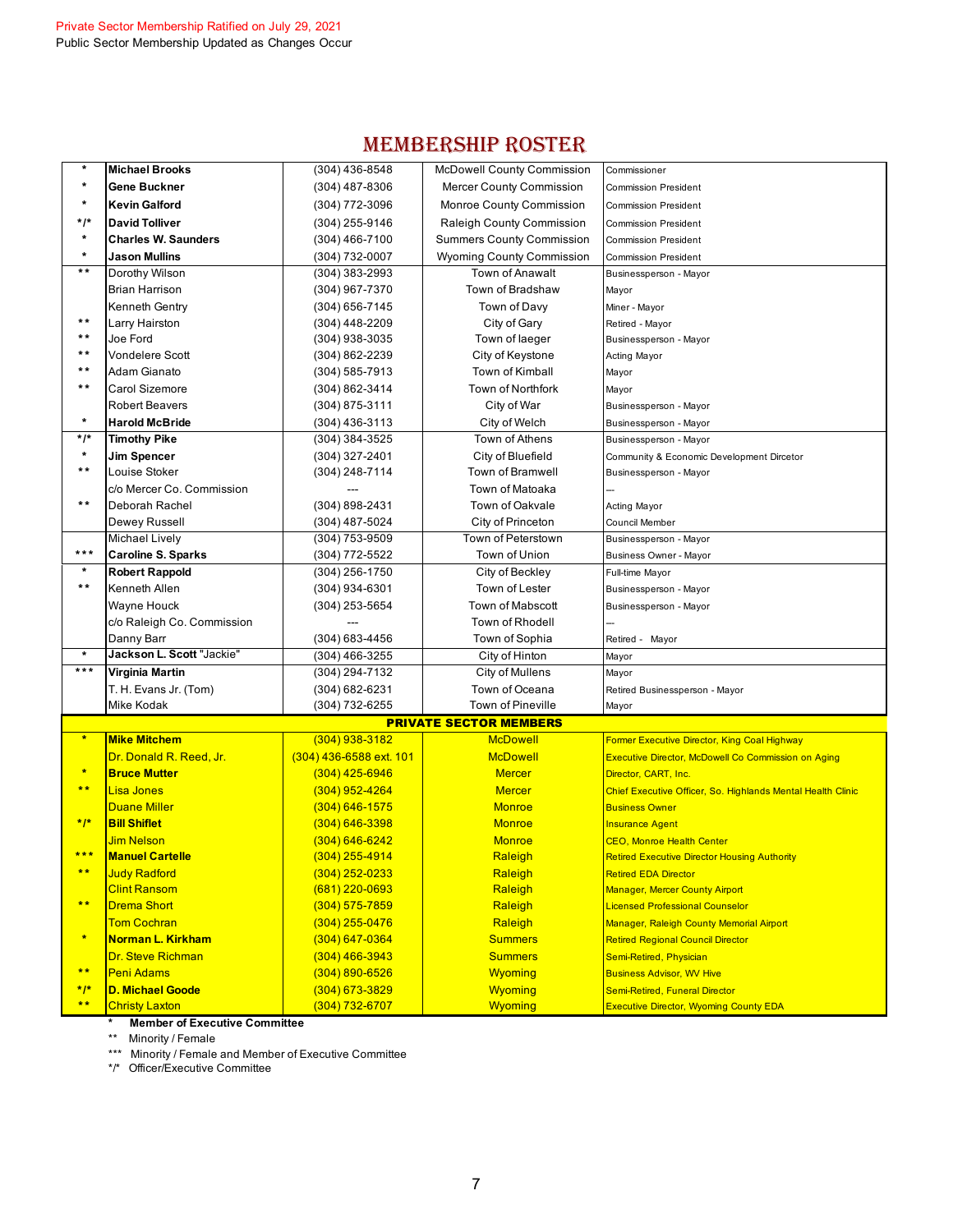**CHANGES IN THE REGION**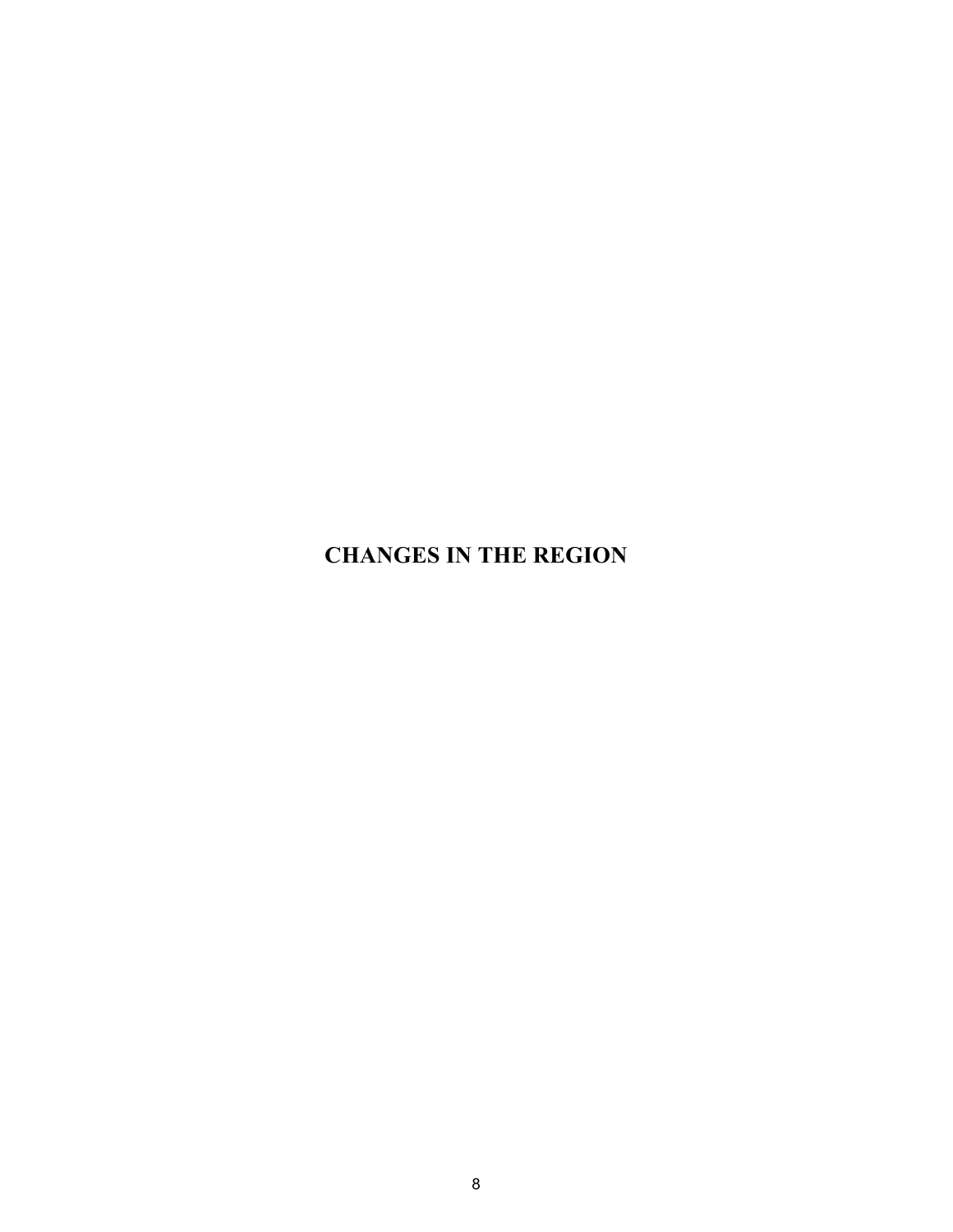- A. **Changes within the Regional Council –** The significant changes within the region were the addition of the following to the Region I Planning & Development Council: Kevin Galford (Monroe County Commission), Charles Saunders (Summers County Commission), Bruce Mutter (Private Sector – Mercer County), Lisa Jones (Private Sector – Mercer County), Clint Ransom (Private Sector – Raleigh County), Donald Reed (Private Sector – McDowell County), Dreama Short (Private Sector - Raleigh County). Robert Farley, Ellen Taylor, Richard Browning, and Rev. Charles Collins were removed from the Council.
- B. **Changes within the Regional Economy** The greatest change has been the significant economic and employment impacts resulting from the COVID-19 global pandemic. Region I, along with the WV Association of Region Councils (WV ARC), developed and disseminated a Business Impact Survey to ascertain the local and statewide impacts of the COVID pandemic. Similarly, Region I partnered with the WV ARC, the WV Development Office, the WV Chamber of Commerce, and the New River Gorge Regional Development Authority to prepare and disseminate and "Amended Hours" survey providing information on goods and services availability during the pandemic. Both surveys, along with other pertinent information, can be accessed at

https://www.regiononepdc.org/covid-19-resources.

As of May 2020, the unemployment rate for the region was 11.7%. As of May 2021, the unemployment rate had dropped to 5.9%, representing a decrease of 5.8%. This drastic reduction in unemployment is attributed to recovery after the initial COVID outbreak.

| May $20$ | May $21$ | <b>Change</b>                                                                                                                                                                                                                                                                                    |
|----------|----------|--------------------------------------------------------------------------------------------------------------------------------------------------------------------------------------------------------------------------------------------------------------------------------------------------|
| 11.7     | 5.9      | $-5.8$                                                                                                                                                                                                                                                                                           |
| 12.3     | 5.0      | $-7.3$                                                                                                                                                                                                                                                                                           |
|          | 5.8      | $-7.5$                                                                                                                                                                                                                                                                                           |
|          |          | $\mathbf{C}$ and $\mathbf{C}$ and $\mathbf{C}$ and $\mathbf{C}$ and $\mathbf{C}$ and $\mathbf{C}$ and $\mathbf{C}$ and $\mathbf{C}$ and $\mathbf{C}$ and $\mathbf{C}$ and $\mathbf{C}$ and $\mathbf{C}$ and $\mathbf{C}$ and $\mathbf{C}$ and $\mathbf{C}$ and $\mathbf{C}$ and $\mathbf{C}$ and |

**Unemployment Rates May '20 vs. May '21**

*\*Data Source: WV Bureau of Employment Programs (WV BEP)*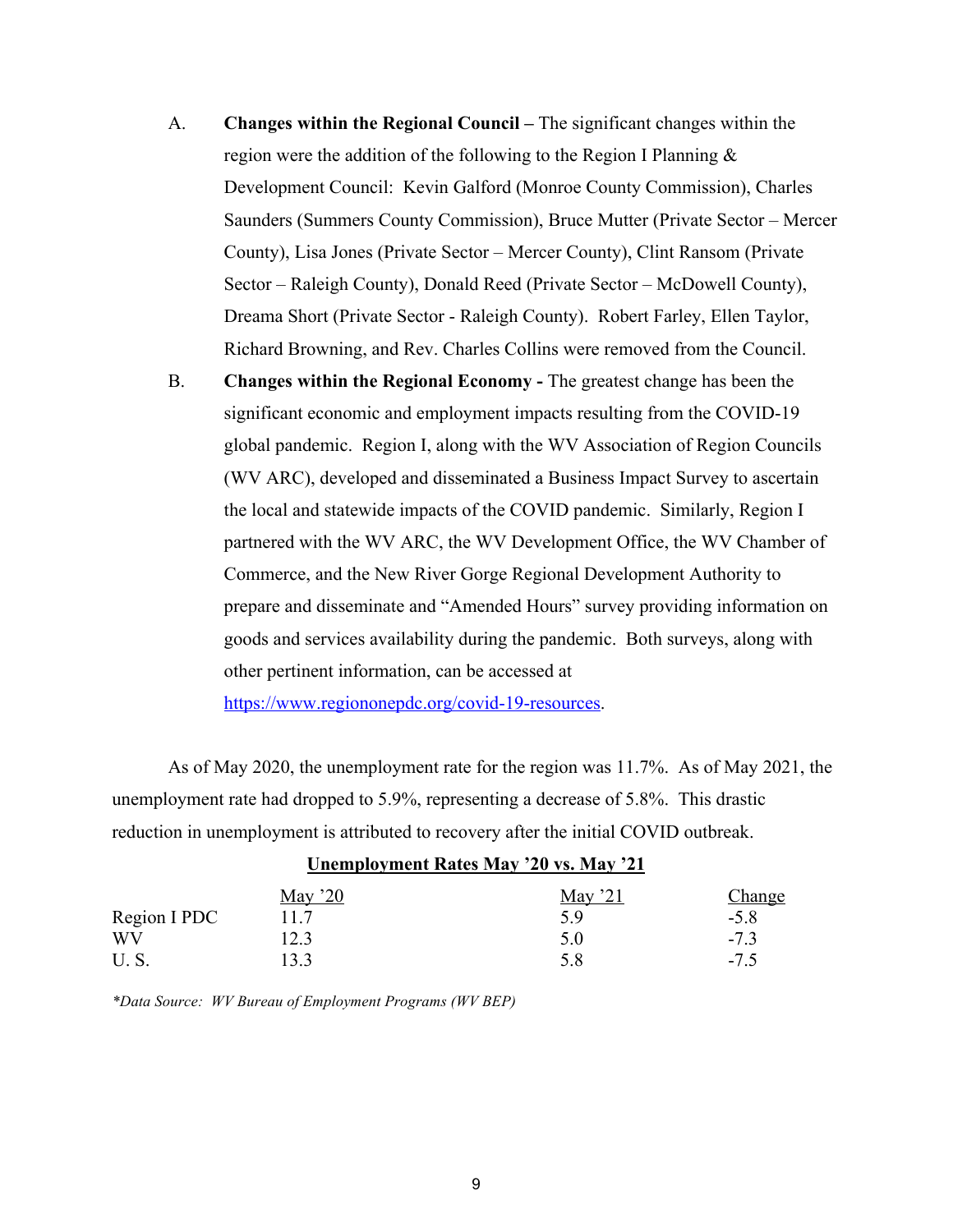#### **Non-Farm Payroll - Region I PDC**

|                                  | May 2020 | May 2021 | <u>Change</u> |
|----------------------------------|----------|----------|---------------|
| Total Non-Farm Payroll Employees | 61,910   | 62,280   | 370           |

These are rather amazing statistics reflecting the COVID impact to the region's economy. Unlike the statistics for May 2020, where the region was faring better than both the state and the nation in terms of unemployment, the data for May 2021 reflects a regional unemployment rate slightly higher than West Virginia and the United States. Additionally, the Region experienced a slight increase in total non-farm payroll employees over the last year.

#### **Cluster Development**

The Region has and plans to encourage projects that enhance various industry clusters that are geographic concentrations of competing, complementary, or interdependent industries or firms that do business with each other and/or have common needs for talent, technology, and infrastructure. Examples of clusters that have developed or are currently developing:

- 1. Information Technology Cluster Developing Interstate Tech Corridor Program to support this cluster.
- 2. Manufacturing Cluster
- 3. Energy Fuel, Generation, Transmission
- 4. Value-Added Hardwood
- 5. Bottled Spring Water
- 6. Distribution Cluster Due to central location to eastern U. S. and highway systems I-64, I-77, Appalachian Corridors L & Q, I-79, Coalfields Expressway.
- 7. Travel Tourism White water rafting, skiing, resort parks, Hatfield-McCoy Trail System.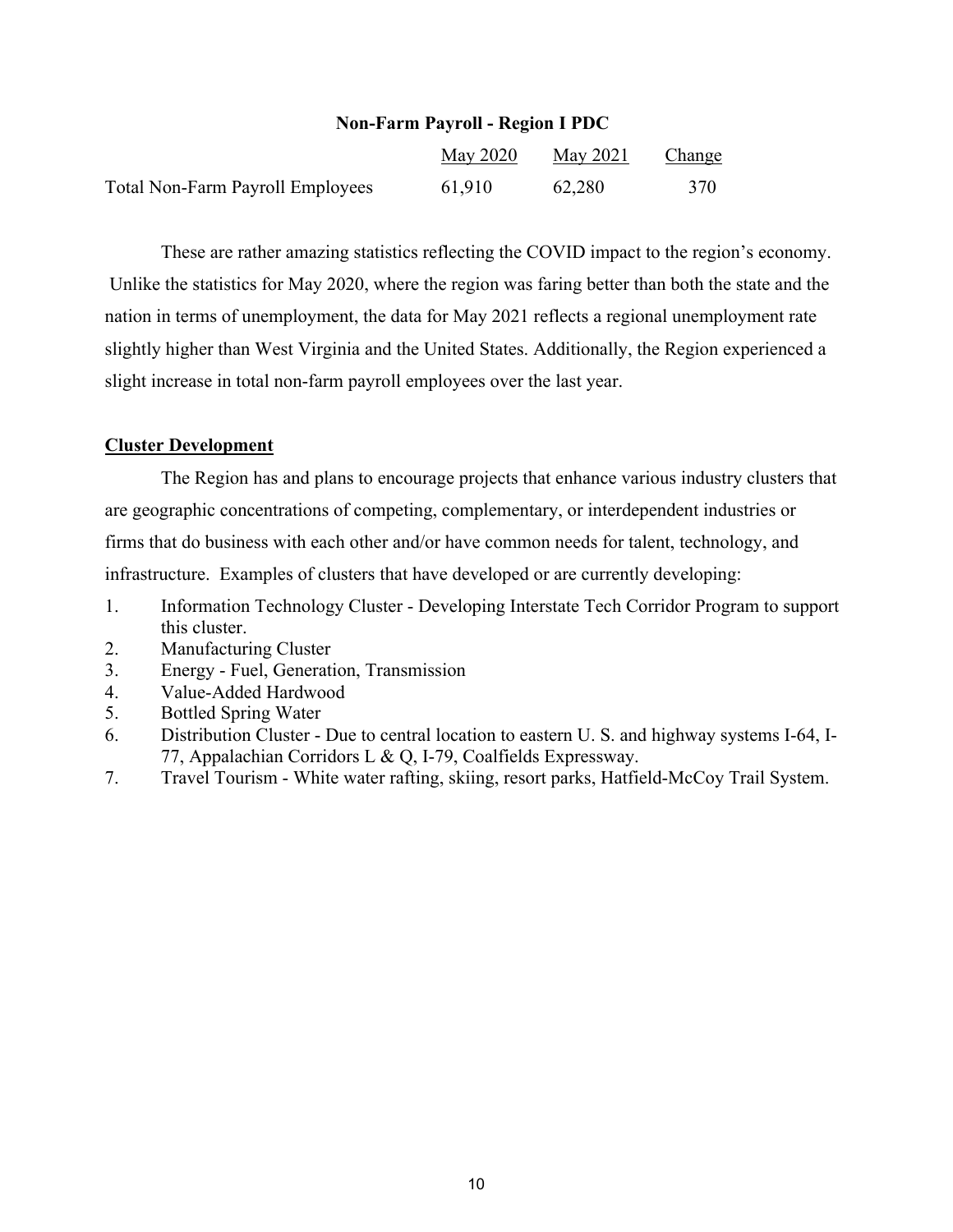#### **ASSESSMENT OF PROGRESS IN FY-21**

In order to determine and assess the progress made during the planning year on an ongoing basis, the evaluation will show the relationship of funded projects to the planning goals and objectives of the CEDS. This will result in reports which will document progress of the CEDS.

The review of this will be used as an evaluation of the effectiveness in meeting the goals and will be used to adjust the CEDS, as needed. This report will be made available to the public and Board of the Regional Council for decision making adjustments.

Progress for FY-21 is as follows: During this period the Regional Council prepared and submitted eighty-nine (89) funding applications representing \$116,864,513.54 in funding. See the following assessment for recent program evaluation.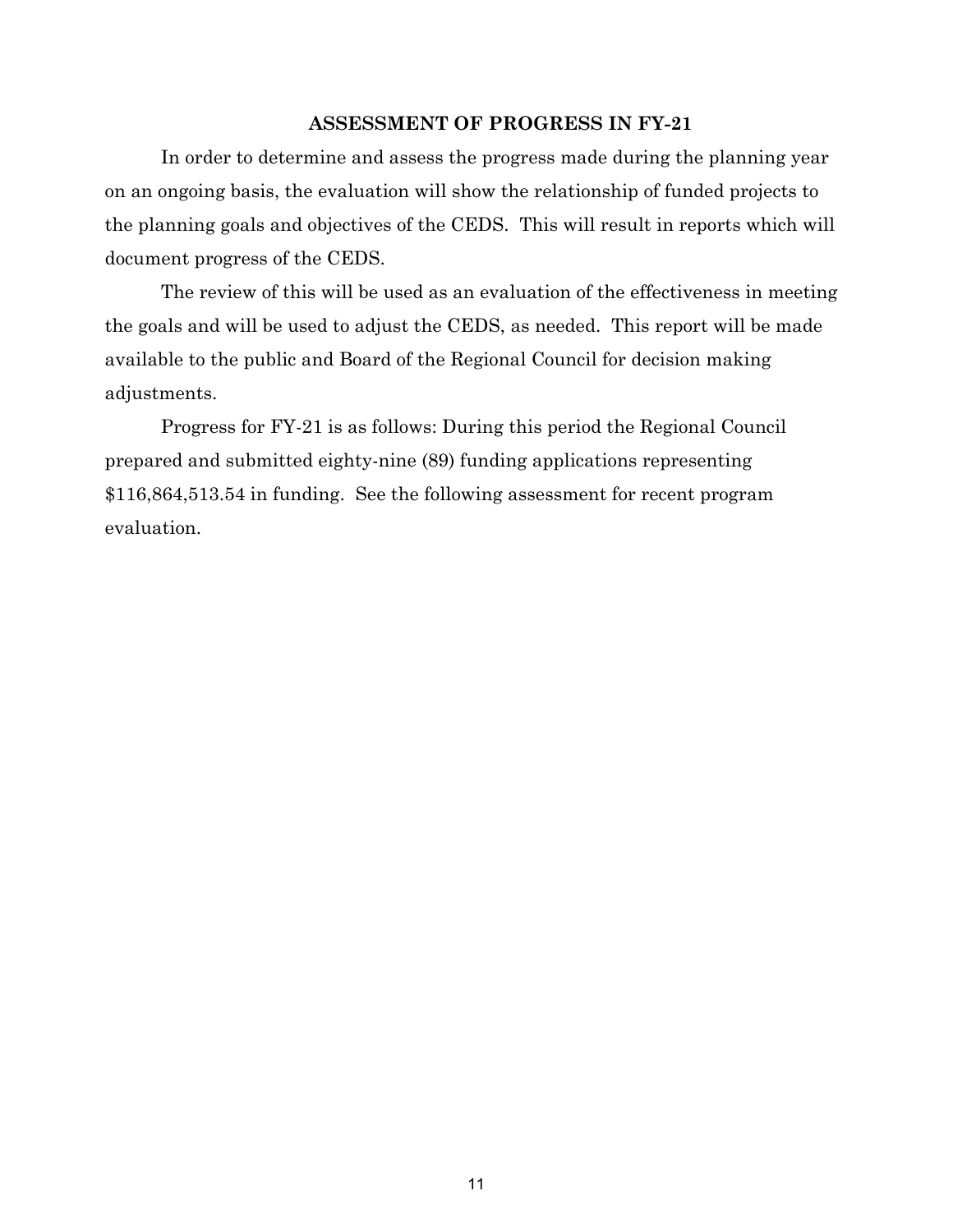## **GOALS AND OBJECTIVES**

#### **Community Facilities and Services**

(Neighborhood Improvements, Libraries, Public Safety, Sewer, Water, Solid Waste

#### and Recreational)

## **Goal**

-To provide, where financially and physically feasible in the most effective time-frame possible, adequate sanitary sewer, water and solid waste facilities to meet both the existing needs and the future growth and development needs of the Region I area.

-To provide adequate community facilities and services for each community within the region.

-Ensure that future generations will have the opportunity to enjoy the open space and adequate recreation facilities and services.

## **Objectives**

-Provide technical assistance and procure investments for development of traditional land innovative sanitary water and sewage systems and solid waste collection and disposal systems where there exists an imminent threat to public health as a result of untreated waste and/or contaminated water, or there is a designated growth area, special development opportunity, or rural service center that can feasibly support growth.

-To assist local governments in developing their abilities for planning and development through creation of planning commissions and development authorities.

-To upgrade existing municipal streets and sidewalks and county orphan roads.

-To provide fire and police protection to adequately protect all residents and their property.

-Preserve and reserve land for open space purposes.

-Maintain the existing public recreational facilities and services.

-To develop a Geographic Information System.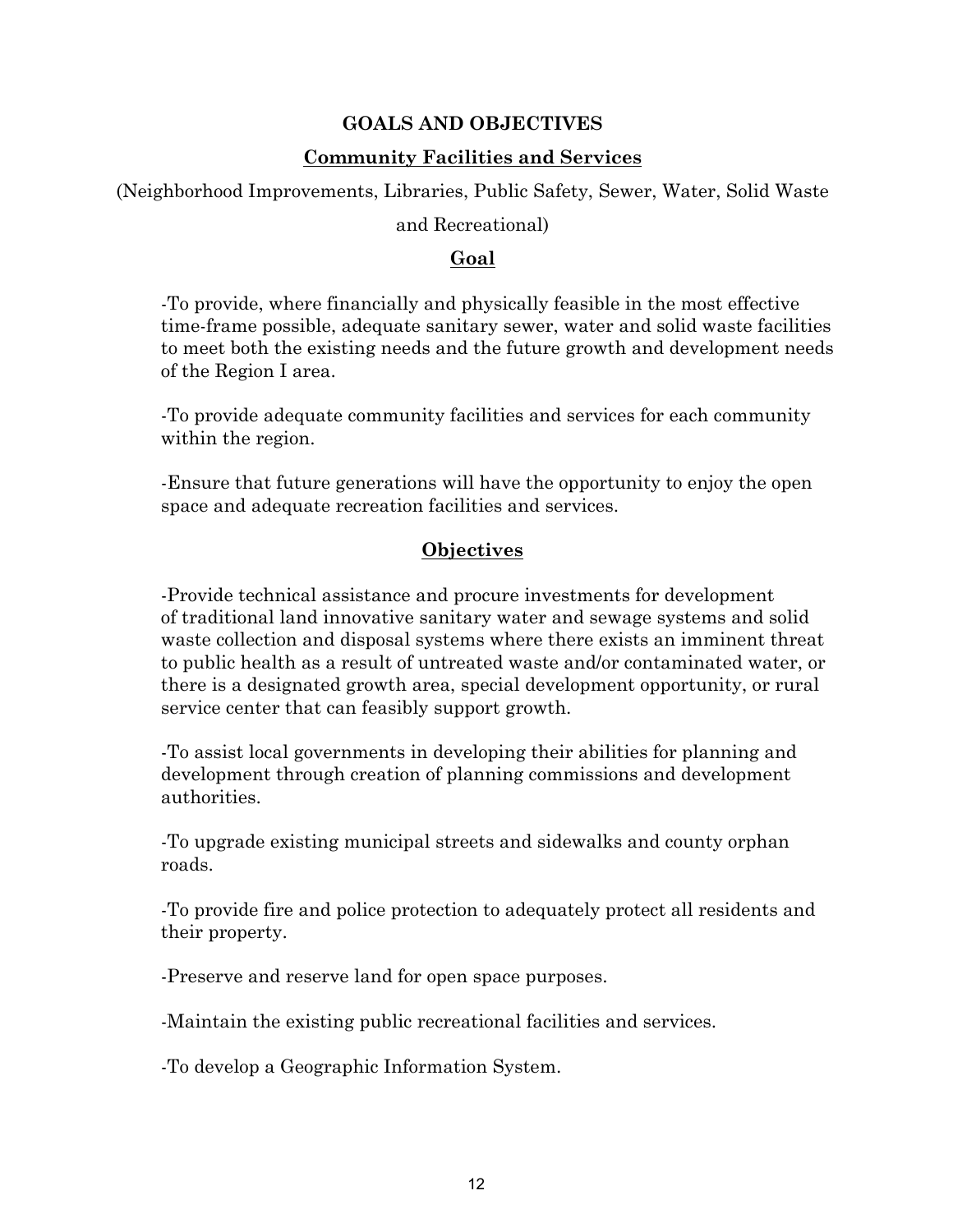### **ECONOMIC DEVELOPMENT**

## **Goal**

-To encourage industrial/commercial development, tourism and travel growth, which enhance employment opportunities and diversity, resulting in a large tax base needed to support the existing and future community.

### **Objectives**

-To provide for industrial parks, making the most efficient use of land, water facilities, sewage facilities, and minimizing excessive traffic flow patterns.

-To preserve our existing job opportunities throughout the Region I area.

-To encourage the location and expansion of diversified job opportunities for the unemployed and underemployed.

-To encourage future retail, commercial and service enterprises toward existing central business districts.

-To reserve areas of sufficient size which have location and service characteristics unique to industrial and commercial development requirements, thus making the Region I area highly attractive for new industries and resulting job opportunities. Characteristics of primary importance to industrial and commercial development land use are proximity to interchanges, variety of modes of transportation and essential public utilities.

-To organize local development groups throughout the region, including but not limited to, Area Partnership Councils, Economic Task Forces and County Development Authorities.

-To preserve, yet develop, our many national attractions to generate additional tourism and travel to the region.

-To develop a Geographic Information System.

-Analysis of COVID impact; implementation of recovery, resiliency, and diversification efforts

-Analysis of coal loss impact; implementation of recovery, resiliency, and diversification efforts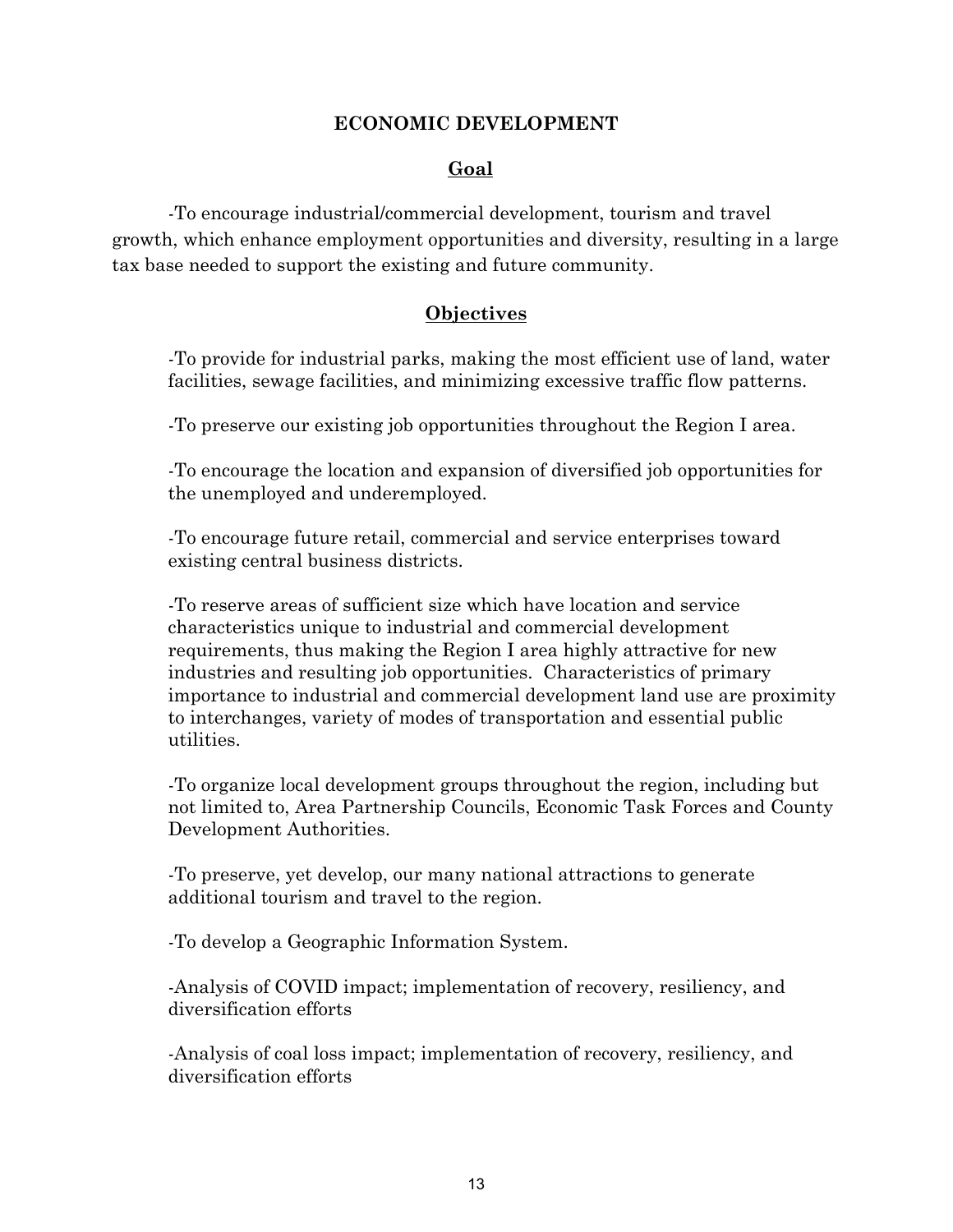## **ENVIRONMENT**

## **Flood Prevention**

#### **Goal**

-To promote flood control projects where needed.

## **Objectives**

-To assist in short-term flood prevention projects.

-To assist the local governmental entities in developing flood plain management policies.

-To develop a Geographic Information System.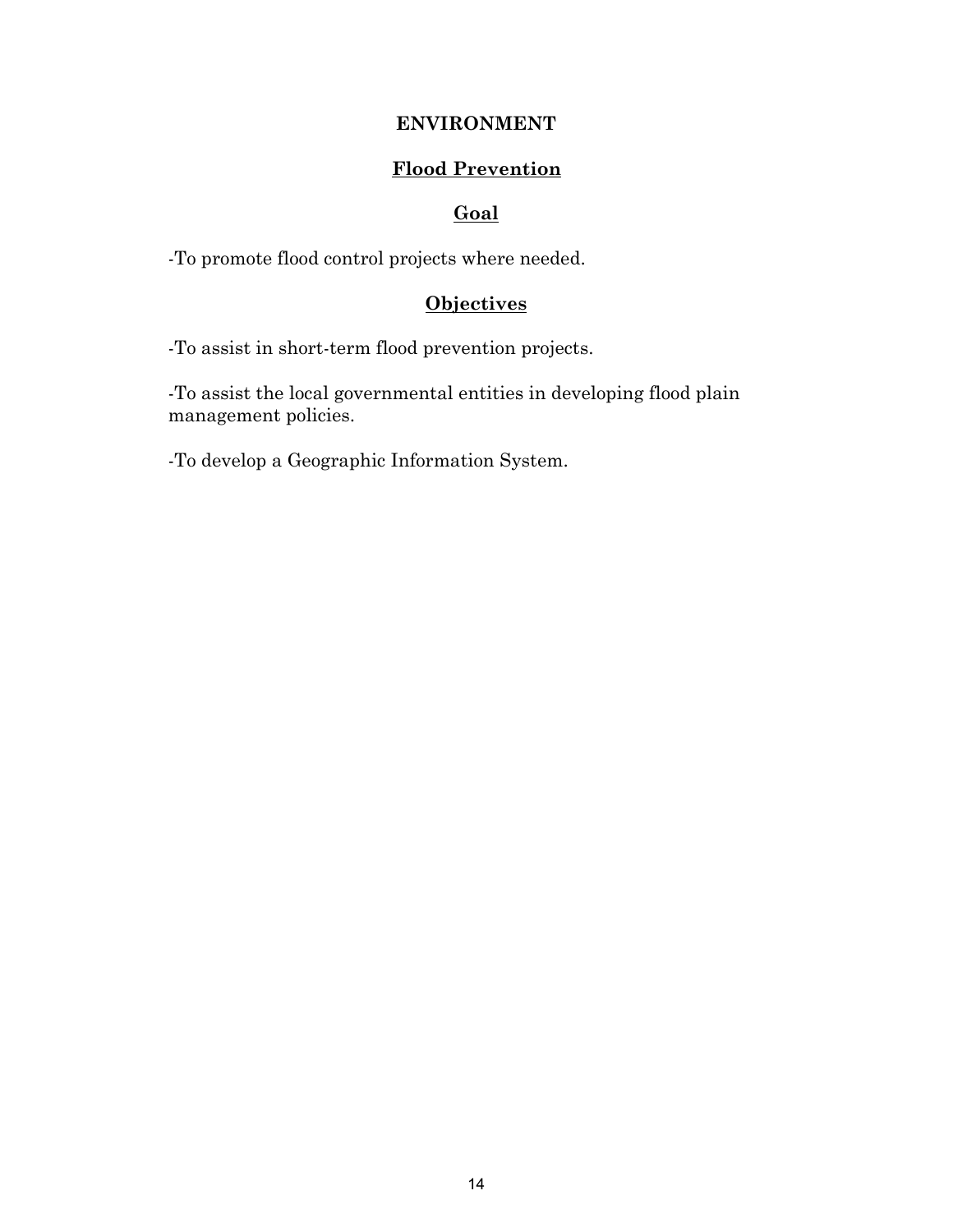## **HUMAN RESOURCES**

## **Vocational Education**

-To provide vocational education facilities within each county of the region.

#### **Higher Education**

-To provide a variety of easily accessible, quality, higher education opportunities which consider present and future professional needs.

-To provide maximum cooperation and coordination between secondary, private, local and regional sectors.

-To provide maximum productivity and efficiency in program and utilization of resources.

## **Public Education**

The goals of public education for the children and youth of the region may be stated as follows:

-To develop skills in reading, spelling, perceiving, speaking, listening, adding, subtracting, multiplying and dividing numbers and using reference materials.

-To develop the knowledge of governmental, social and economic systems in order to make informed choices.

-To develop the knowledge, skills and attitudes required to function successfully in advanced academic and technical training programs and useful occupations.

-To develop the knowledge, skills and attitudes necessary to develop selfesteem.

-To develop the knowledge, skills and attitudes related to the creative, visual and performing arts to enrich the quality of their lives and provide an undertaking of their culture and heritage.

-To develop the knowledge, skills and attitudes related to science and technology, rational decision-making and creative problem solving in order to function successfully in a high technology society.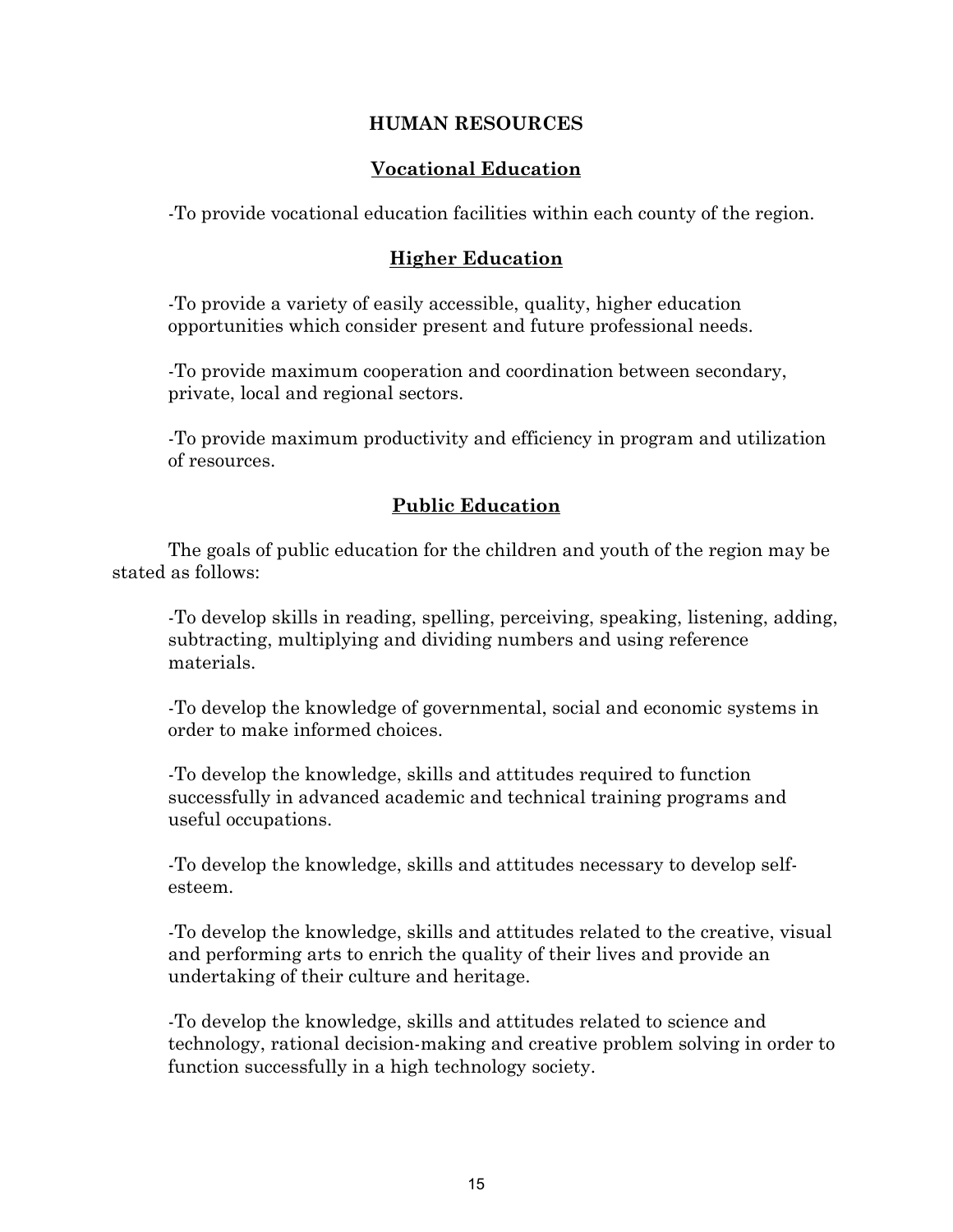#### **TRANSPORTATION**

## **Goal**

-To promote an effective transportation and circulation network that improves the movement of people and goods, protects the environment, facilitates energy conservation, promotes sound development patterns, and is supportive of economic growth.

## **Objectives**

-To enable a well-coordinated system of streets and highways, separating local traffic from industrial traffic, thus to improve the accessibility of transportation to public facilities.

-To help develop large commercial airports to handle the present and future needs of developing areas.

-To encourage the expansion of a passenger rail system.

-To promote an adequate public transportation system in terms of jobs and shopping opportunities for elderly, handicapped, and low-income residents.

-To encourage the utilization of existing and potential tourism parkways throughout the region.

-To develop a Geographic Information System.

-To perform the technical and analytical services for the Fayette/Raleigh Metropolitan Planning Organization.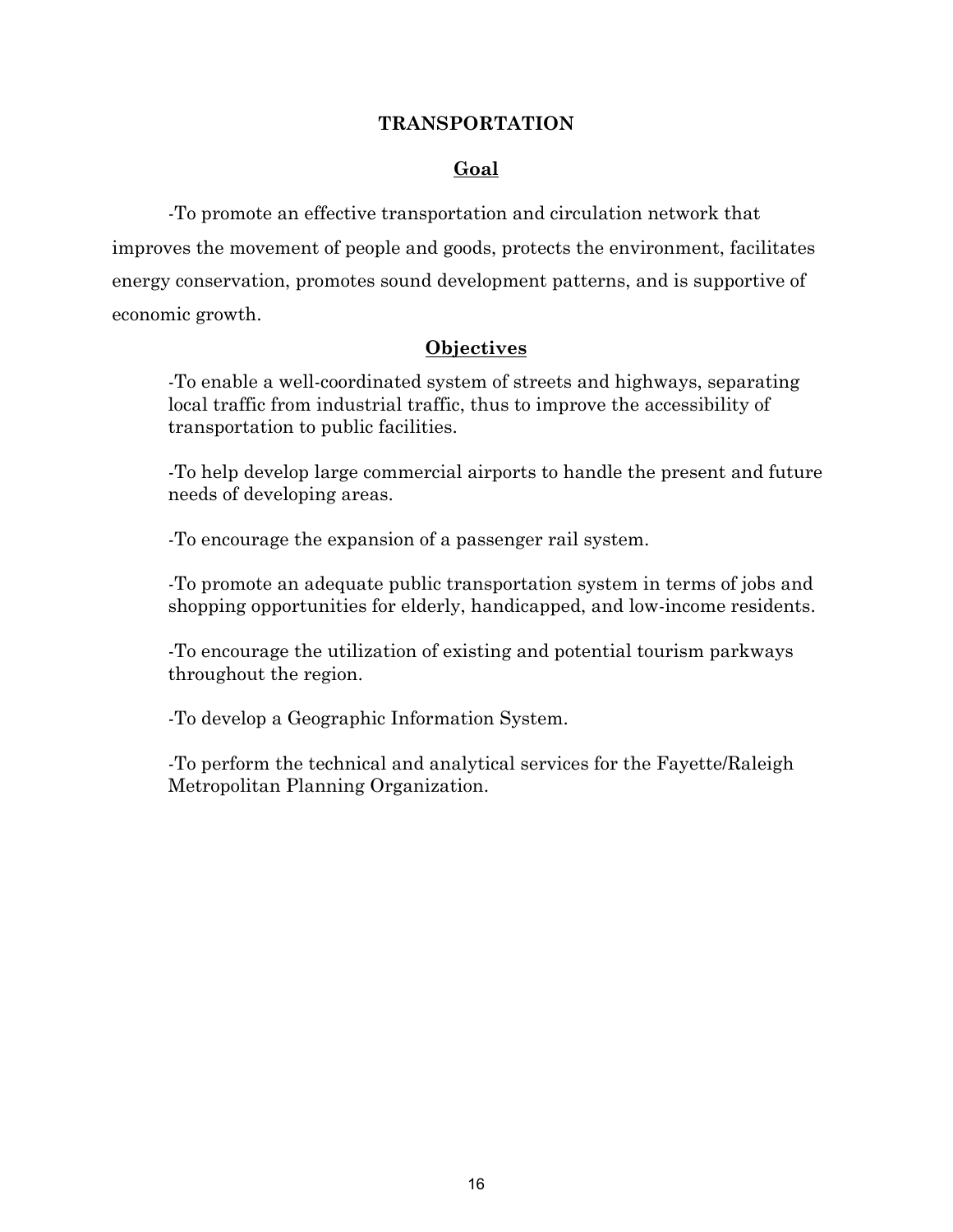#### **GOVERNMENT**

## **Goal**

-To promote developments that are indicative of our balanced land use strategy and which are compatible with our efforts to minimize air, water and noise pollution.

-Schedule future development based on the availability of required facilities and services.

-Minimize strip development in areas unsuited for it in terms of soil capabilities, slope conditions, or location of development in flood plains.

-Develop a Geographic Information System.

-To analyze COVID-related impacts and disruptions; implement continuity of operations procedures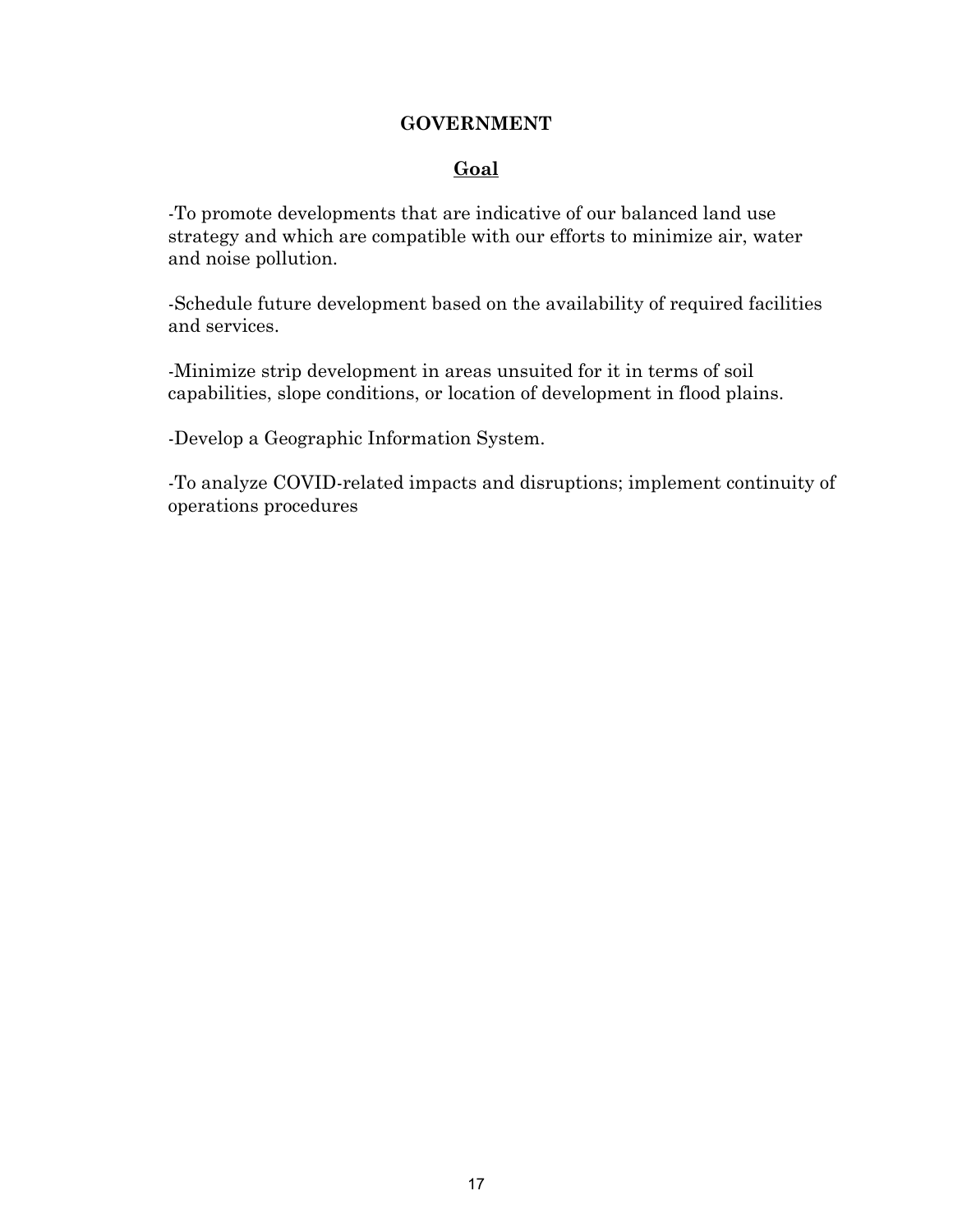#### **ENERGY**

#### **Goal**

-To promote economic prosperity and ensure a safe environment for the region through energy conservation and efficiency, the wise management of traditional energy resources, and the development and use of viable competitive and alternative energy systems.

#### **Objectives**

-To develop a Comprehensive Regional Energy Development Plan.

-To develop an energy impact planning capability within the Regional Staff.

-To provide proper management for the siting and improvement process for energy production and generation, especially from our coal resources.

-To utilize hydro-electric production at the Bluestone Dam.

-To develop a Geographic Information System.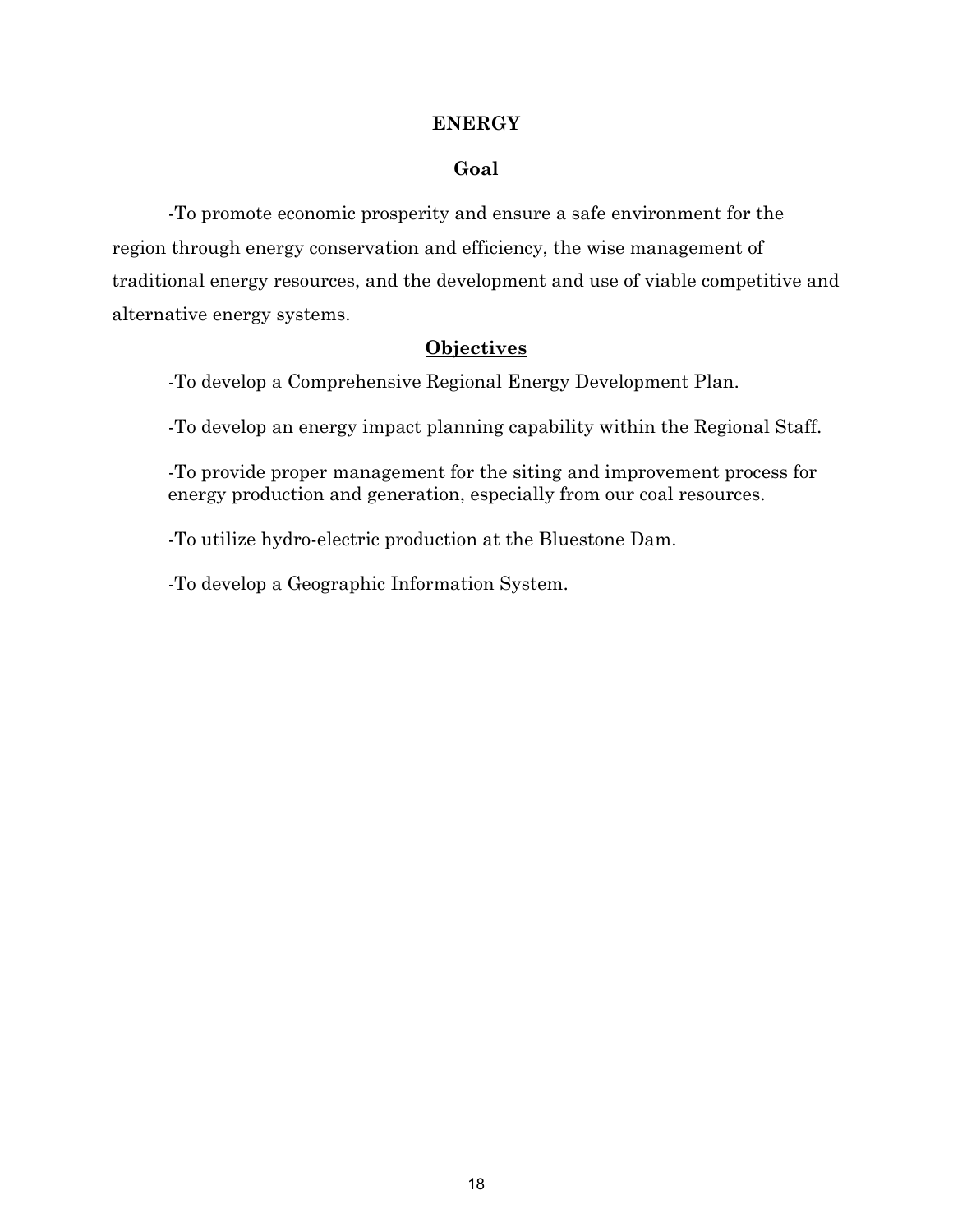### **HOUSING**

## **Goal**

-An adequate amount of decent, safe and sanitary housing in various price ranges so that every person/family has the opportunity to buy or rent decent housing in a suitable living environment.

## **Objectives**

-To plan neighborhoods which will retain long-term livability and be free from blighting factors such as incompatible land use.

-To pursue a program of renovation of existing units, especially for those on social security and those in low-income brackets.

-To eliminate housing discrimination based on race, color, religion, sex, or national origin.

-To improve and expand the immediate housing opportunities for all residents of the region in order to alleviate housing shortages.

-To provide the distribution of housing resources, including assisted housing to meet the needs of all citizens in order to provide a choice of housing types, price and location.

-To encourage private developers to increase production and to develop a diversity of housing units at various price ranges throughout the region.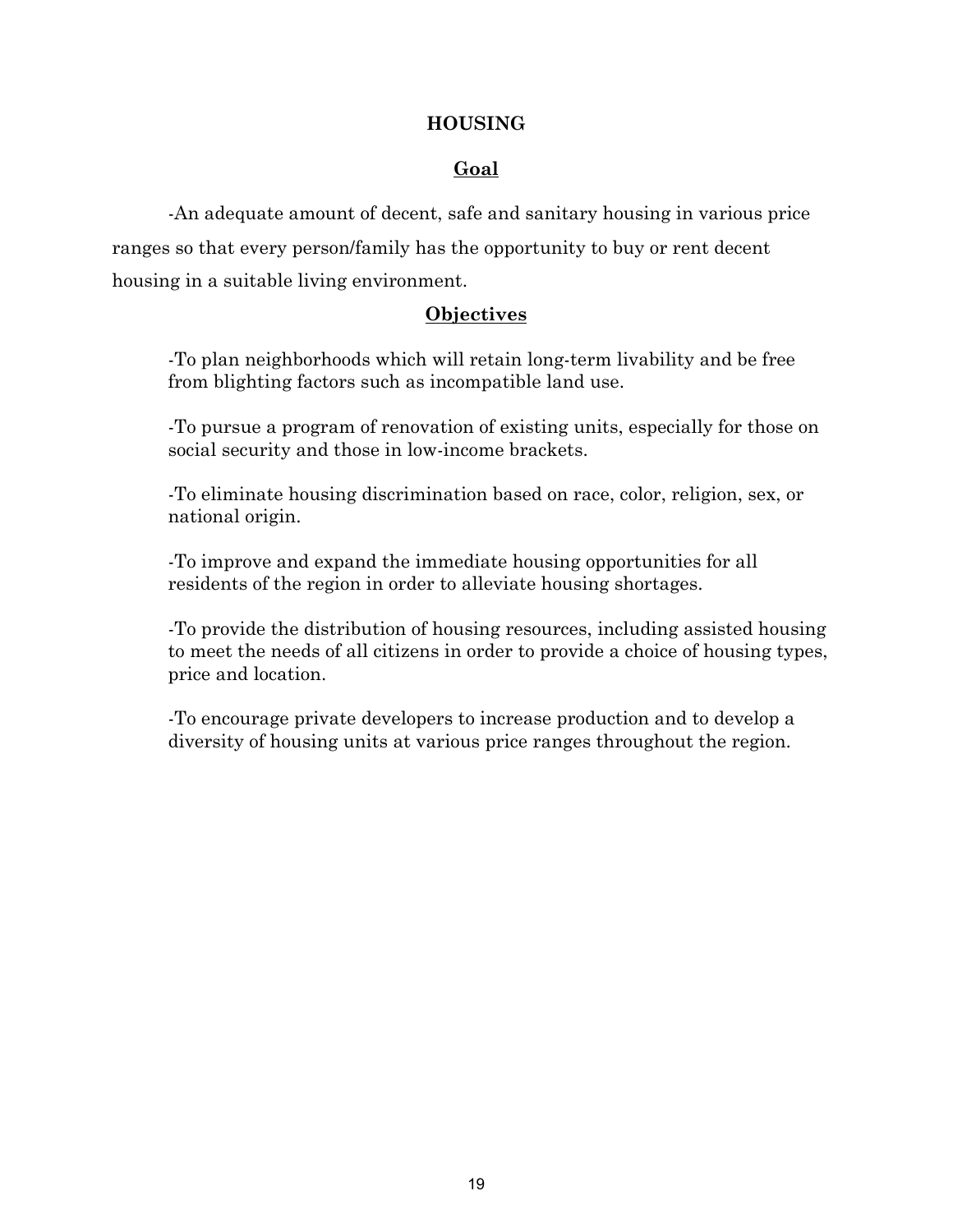The following **Community Facilities and Services Projects** have been funded in FY21 to address our goals and objectives.

#### I. **Community Facilities and Services Goals:**

**Project:** Athens Sidewalks **Applicant:** Athens (Town of) County: Mercer *Transportation Alternative Program (TAP)* \$46,875.00

**Project:** Coal Mountain Waterline Extension **Applicant:** Wyoming County Commission County: Wyoming *Appalachian Regional Commission (ARC)* \$1,850,000.00

**Project:** Mary Branch Waterline Extension **Applicant:** Lashmeet PSD County: Mercer *Other – DWTRF Forgivable Design Loan* \$251,950.00

**Project:** Gary Emergency Water **Applicant:** Gary (City of) County: McDowell *Appalachian Regional Commission (ARC)* \$150,000.00

**Project:** McDowell County PSD: Iaeger Regional Sewer Phase I **Applicant:** McDowell County PSD County: McDowell *Department of Environmental Protection (DEP)* \$1,500,000.00

**Project:** McDowell County PSD: Iaeger Regional Sewer Phase I **Applicant:** McDowell County PSD County: McDowell *Infrastructure and Jobs Development Council (IJDC)* \$900,000.00

**Project:** Raleigh Co. PSD, Upgrade - Capacity Development Project **Applicant:** Raleigh County PSD County: Raleigh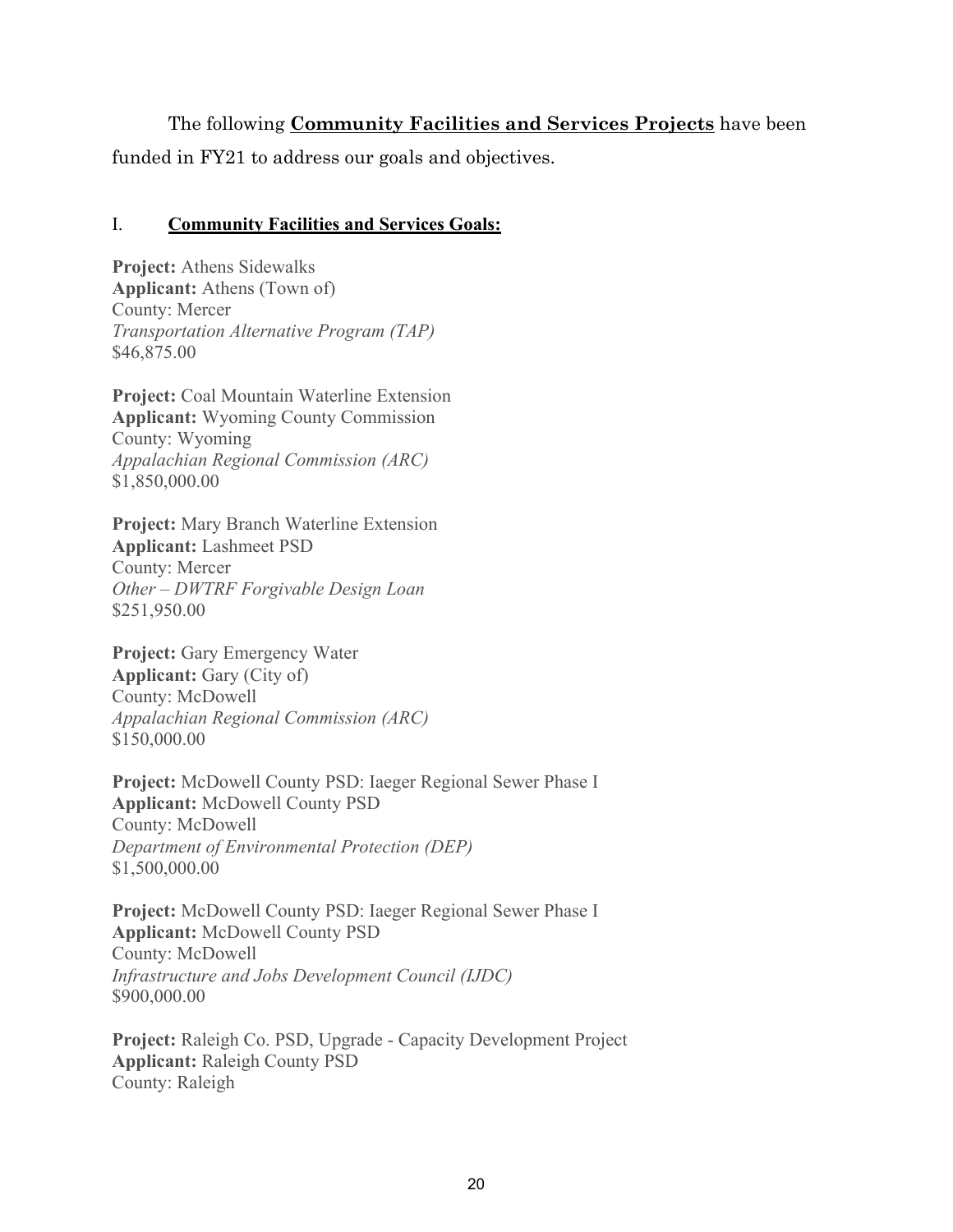*Economic Development Administration (EDA)* \$2,900,000.00

**Project:** Water Treatment Plant Upgrade **Applicant:** Eastern Wyoming PSD County: Wyoming *AML Pilot* \$2,200,000.00

**Project:** Pineville Water System Upgrades **Applicant:** Pineville (Town of) County: Wyoming *Local* \$25,000.00

**Project:** Center PSD Phase II Rockview Sewer Extension **Applicant:** other County: Wyoming *Local* \$40,000.00

**Project:** Bradshaw Water System Upgrade **Applicant:** McDowell County PSD County: McDowell *Infrastructure and Jobs Development Council (IJDC)* \$16,303.00

**Project:** Gary Water Source Feasibility Study **Applicant:** Gary (City of) County: McDowell *Infrastructure and Jobs Development Council (IJDC)* \$20,000.00

**Project:** White Oak Waterline Extension **Applicant:** Raleigh County Commission County: Raleigh *AML Pilot* \$300,000.00

**Project:** City of Bluefield Spot Demolition Project **Applicant:** Bluefield (City of) County: Mercer *Community Development Block Grant (CDBG)* \$250,000.00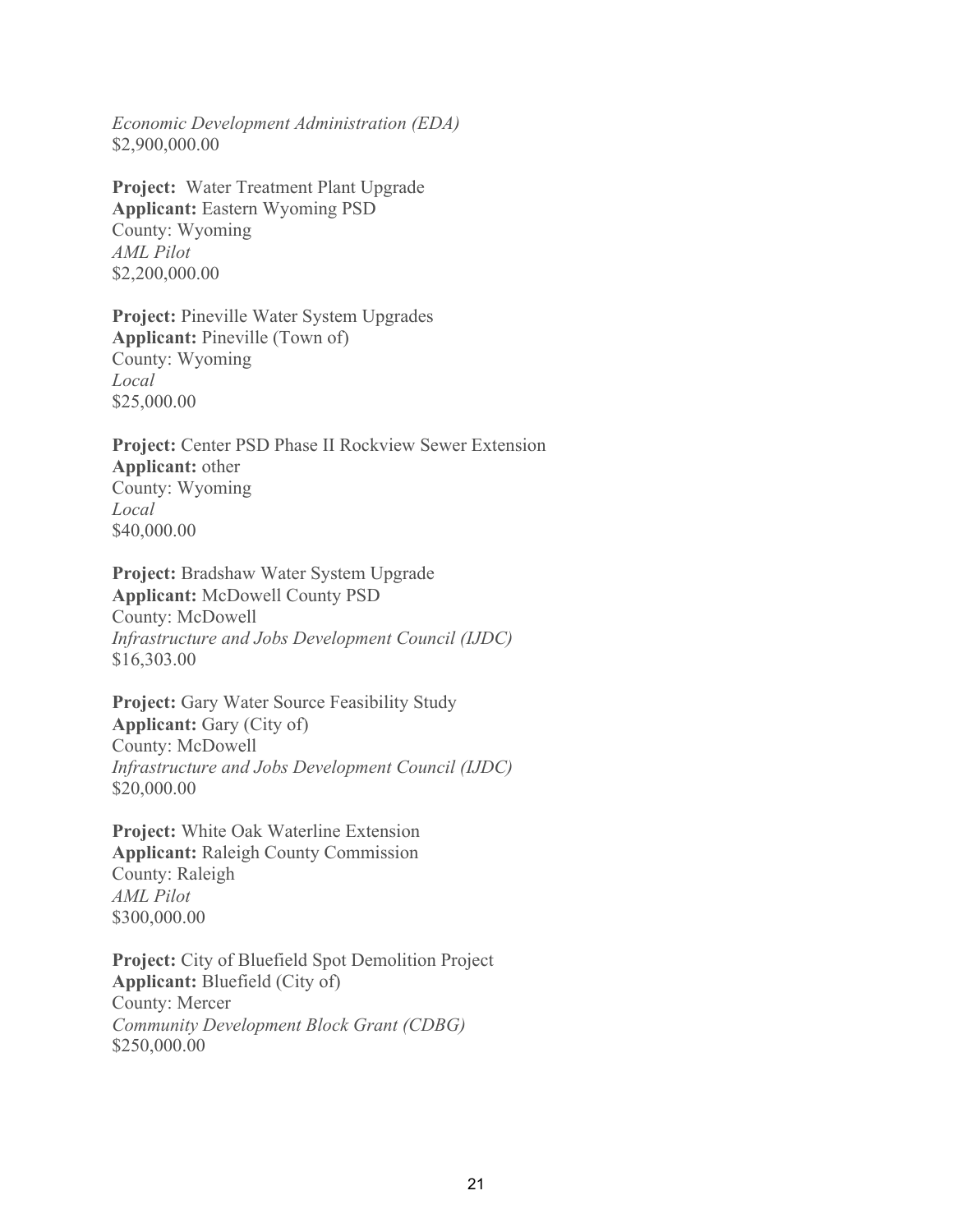**Project:** Jumping Branch - Nimitz PSD Broomstraw/Mark Meador Rd Water **Applicant:** Summers County Commission County: Summers *Community Development Block Grant (CDBG)* \$1,663,158.00

#### II. **Economic Development Goals:**

Region I understands that economic development is vital to the success of the region. To that end, Region I assists (either directly or indirectly) with multiple economic development applications and planning continually.

**Project:** EDA EDD **Applicant:** County: Region I *Economic Development Administration (EDA)* \$400,000.00

**Project:** Revolving Loan Fund **Applicant:** County: Region I *Economic Development Administration (EDA)* \$550,000.00

**Project:** RCMA, Airport Industrial Park Site Preparation Project **Applicant:** Raleigh County Memorial Airport County: Raleigh *Appalachian Regional Commission (ARC)* \$1,750,000.00

#### III. **Environmental Goals:**

Region I has experienced multiple federally designated natural hazard events over the past decade. Region I PDC is currently completing the regional Hazard Mitigation Plan, as well as assisting multiple communities with applications to the Hazard Mitigation Grant Program.

**Project:** Mullens Slide House HMGP **Applicant:** Mullens (City of) County: Wyoming *Federal Emergency Management Agency (FEMA)* \$103,975.00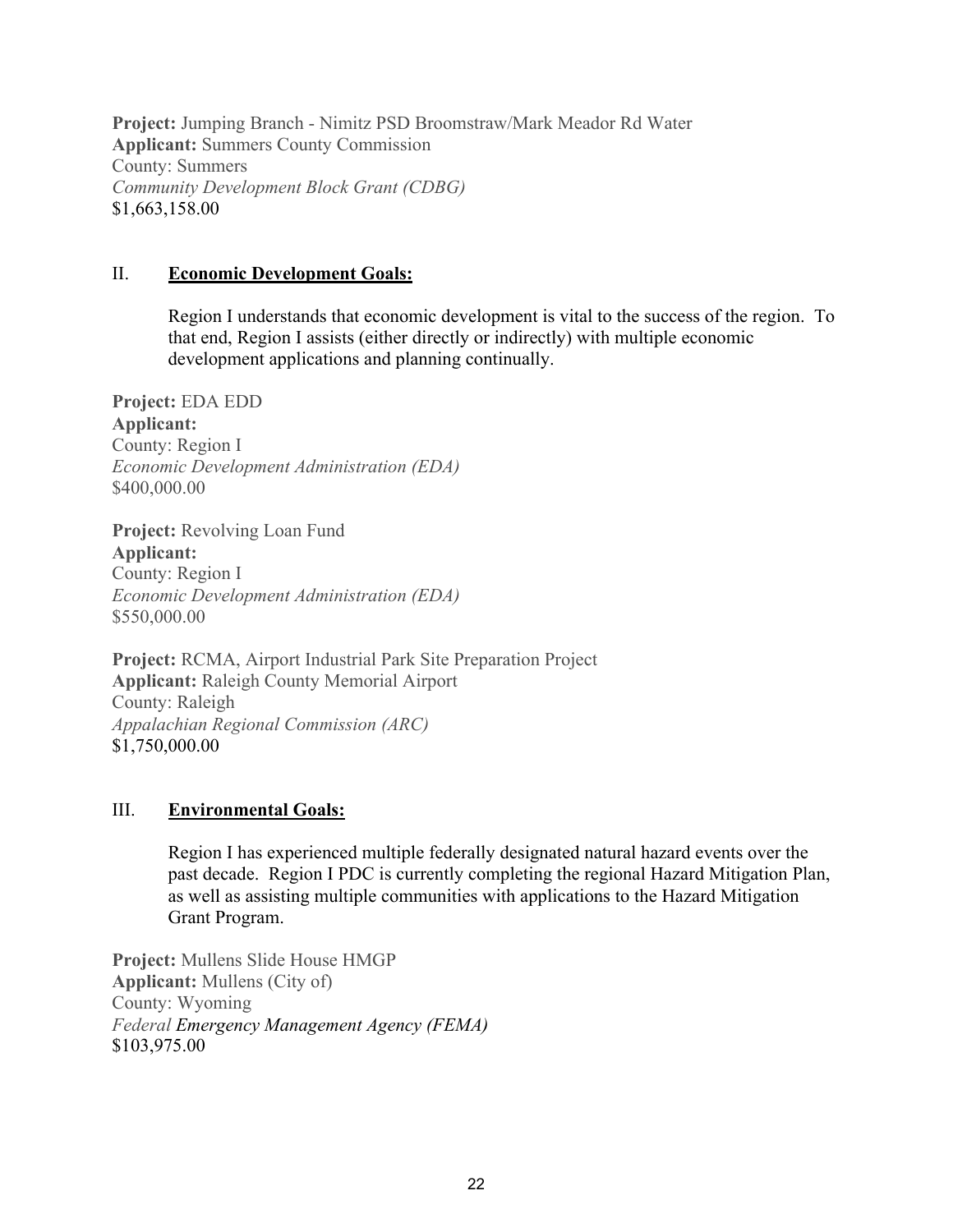#### IV. **Human Resources/Education:**

Region I realizes the need for continued education and professional development. To that end Region I utilizes local educational resources whenever possible.

#### V. **Transportation Goals:**

Region I realizes the importance of adequate transportation infrastructure and services. Region I has assisted in acquiring funding for multiple transportation studies throughout its tenure. Most recently, the Region has supported the development of the Fayette/Raleigh Metropolitan Planning Organization. Region I also assisted the newlyformed New River Transit Authority with the commencement of its operations.

Fayette/Raleigh MPO: \$81,234.85

#### VI. **Energy Goals:**

The Region administered the recently-completed Energy Efficiency Block Grant throughout its six-county territory and continues to participate in energy efficiency project development.

#### VII. **Housing Goals:**

Region I has assisted various county and municipal agencies with meeting local housing needs. Extension of water and sewer to many previously unserved communities is a major factor in improving housing needs within the Region.

#### VIII. **Government Goals:**

The Region regularly aids member communities with a myriad of assistance in local and community projects.

**Project:** EDA EDD **Applicant:** County: Region I *Economic Development Administration (EDA)* \$70,000.00

**Project:** Monroe County Courthouse Facilities Improvements 2020 **Applicant:** Monroe County Commission County: Monroe *Courthouse Facilities Improvement Authority (CFIA)* \$72,037.00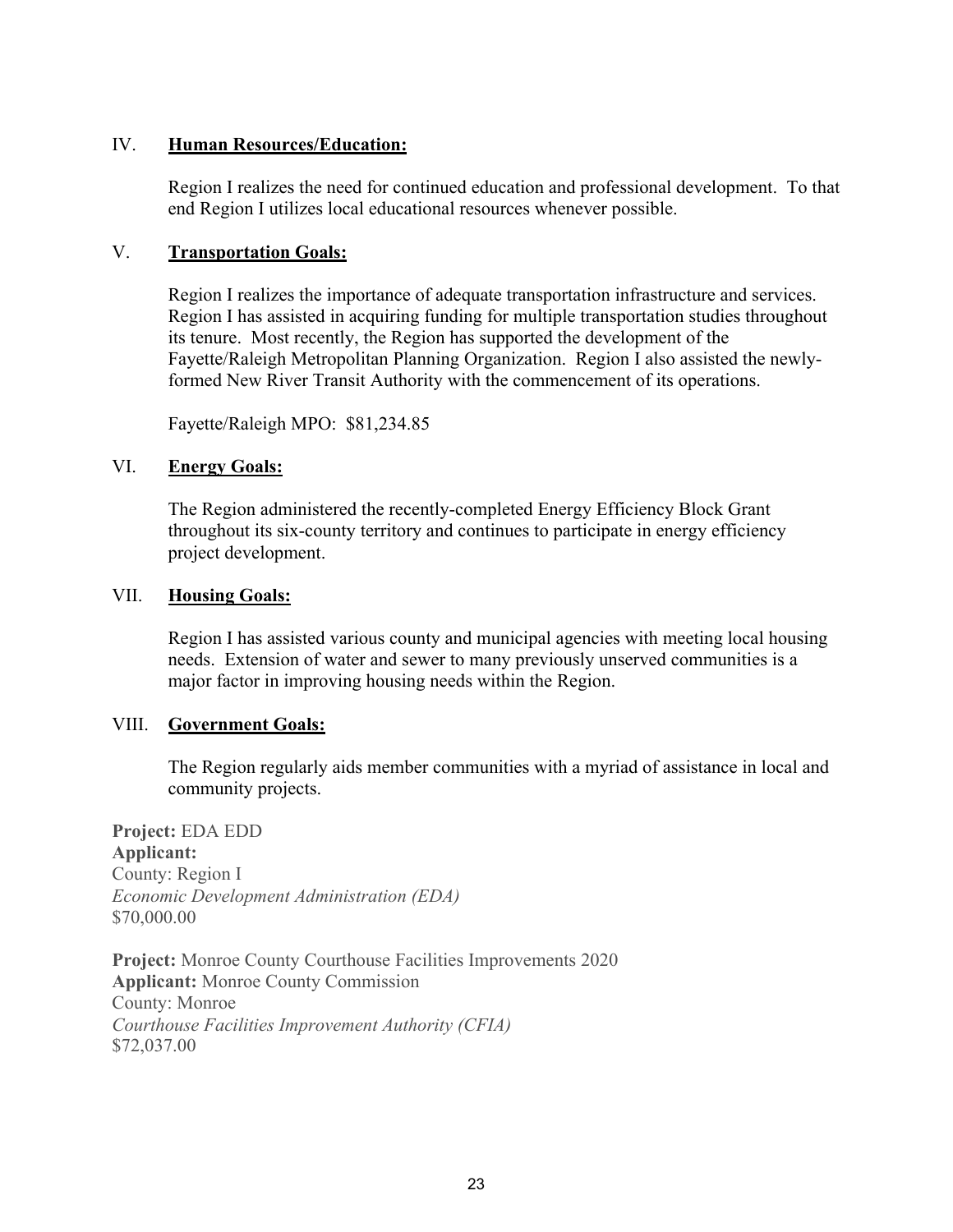**Project:** Wyoming County Courthouse Facilities Improvements 2020 **Applicant:** Wyoming County Commission County: Wyoming *Courthouse Facilities Improvement Authority (CFIA)*

**Project:** McDowell County Courthouse Facilities Improvements 2020 **Applicant:** McDowell County Commission County: McDowell *Courthouse Facilities Improvement Authority (CFIA)* \$99,000.00

**Project:** Summers Co. Courthouse - Courthouse Facilities **Applicant:** Summers County Commission County: Summers *Courthouse Facilities Improvement Authority (CFIA)* \$85,200.00

**Project:** ARC Planning Grant 2021 **Applicant:** County: Region I *Appalachian Regional Commission (ARC)* \$84,074.00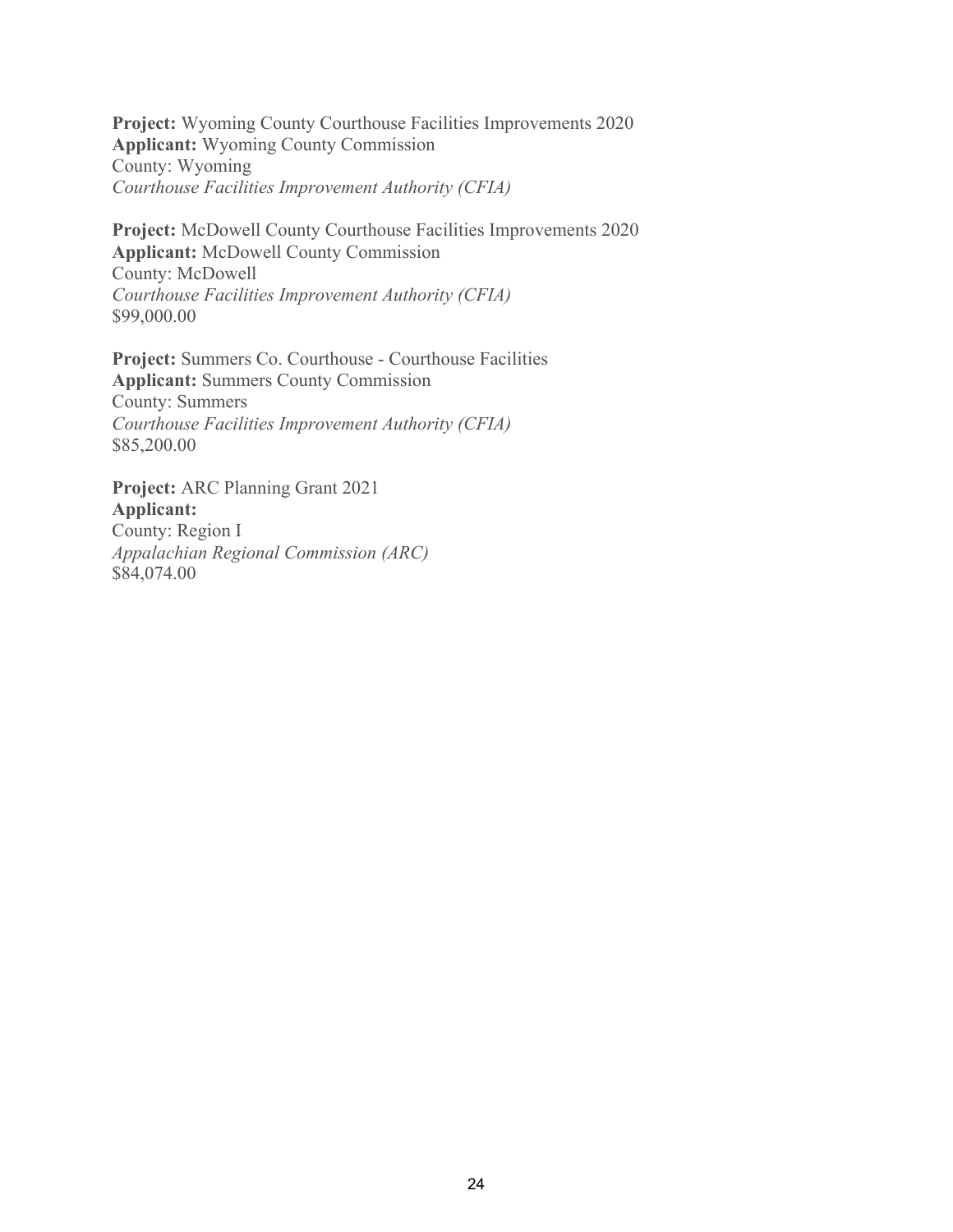#### **REGIONAL PROJECTS LISTING**

2021 marked the first year of an online platform that enabled communities to enter their respective projects into a regional project listing. The first component of the survey polls the community for their "Category Priority Ranking", asking them to rank their priorities for the following overall categories:

- -Community Facilities and Services
- -Economic Development
- -Human Resources
- -Environment and Natural Resources
- -Transportation
- -Housing
- -Energy
- -Government

The second part of the survey polls communities for specifics of their anticipated projects. Accommodations in the survey are made to accept the following information:

-Project Category -Project Name -Estimated Cost -Is Service Currently Provided? -Number of Persons Benefitting? -Amount of Funding Committed

The survey also allows communities to add additional comments, as well as to upload their respective approved formal resolutions adopting the outlined projects as their desired project list. The Region will continue to utilize this improved methodology as it increases data entry efficiency and expedites generation of the Regional Project Listing.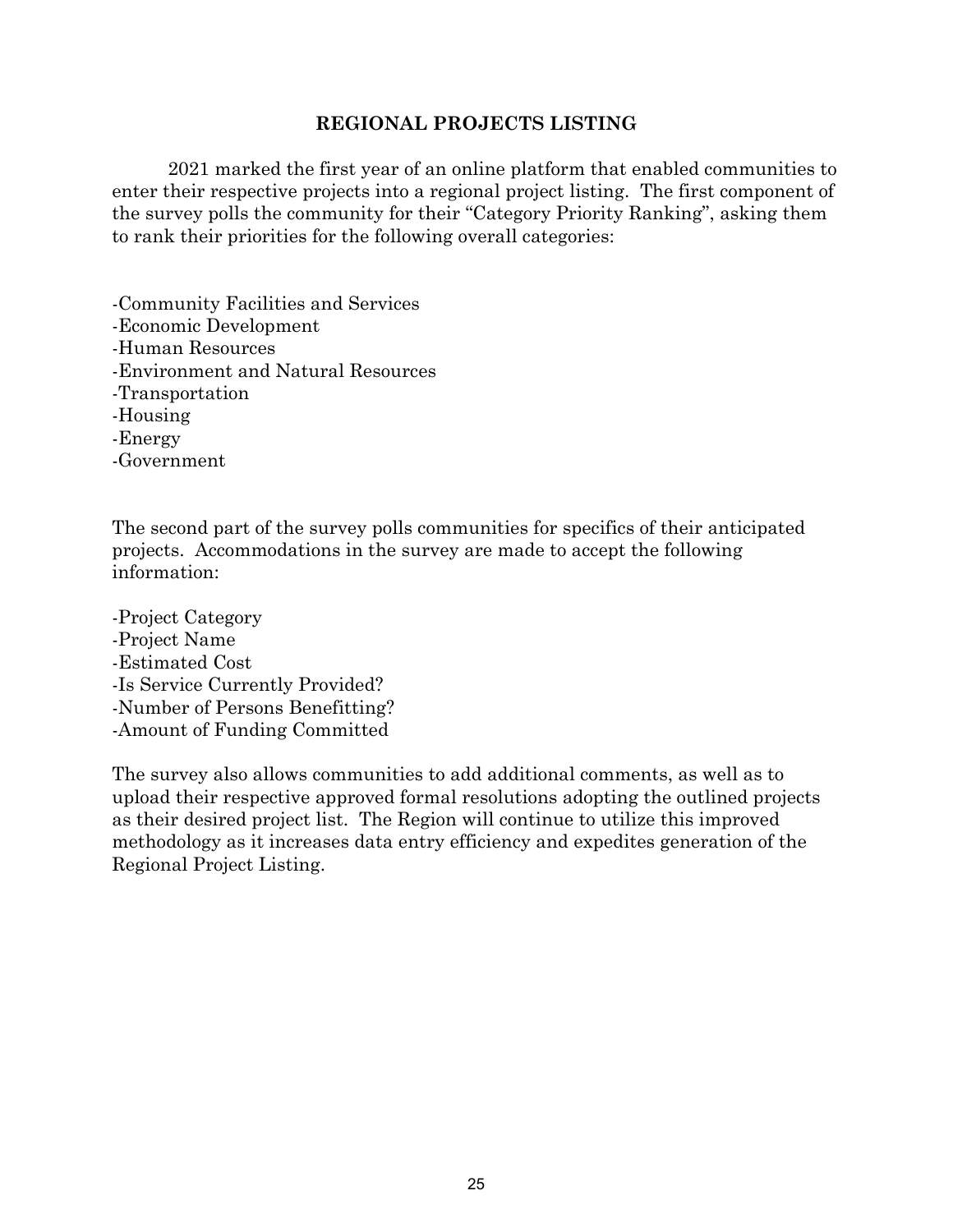# **COMMUNITY PROJECT REVISIONS**

**Name of Community:** Bramwell

**Date:** April 14, 2021

| <b>PROJECT CATEGORY</b><br><b>PROJECT NAME</b>                                                          | <b>ESTIMATED</b><br><b>COST</b> | $\overline{\text{IS}}$<br><b>SERVICE</b><br><b>PROVIDED</b><br><b>NOW</b> | <b>NUMBER OF</b><br><b>PERSONS</b><br><b>BENEFITTING</b> | <b>AMOUNT OF FUNDING</b><br><b>COMMITTED</b> |
|---------------------------------------------------------------------------------------------------------|---------------------------------|---------------------------------------------------------------------------|----------------------------------------------------------|----------------------------------------------|
| <b>Environmental and Natural</b><br>Resources<br>Dams Green Project - Upgrade<br>two water impoundments | \$0                             |                                                                           | $\boldsymbol{0}$                                         | \$0 Local                                    |
| Community Facilities & Service<br>Sidewalk Repair                                                       | \$                              |                                                                           |                                                          | Local                                        |
| Economic Development<br>"No Specific Project Named"                                                     | \$                              |                                                                           |                                                          | Local                                        |
| Economic Development<br><b>Tourism Promotion</b>                                                        | \$                              |                                                                           |                                                          | Local                                        |
| <b>Historic Preservation</b>                                                                            | \$                              |                                                                           |                                                          | Local                                        |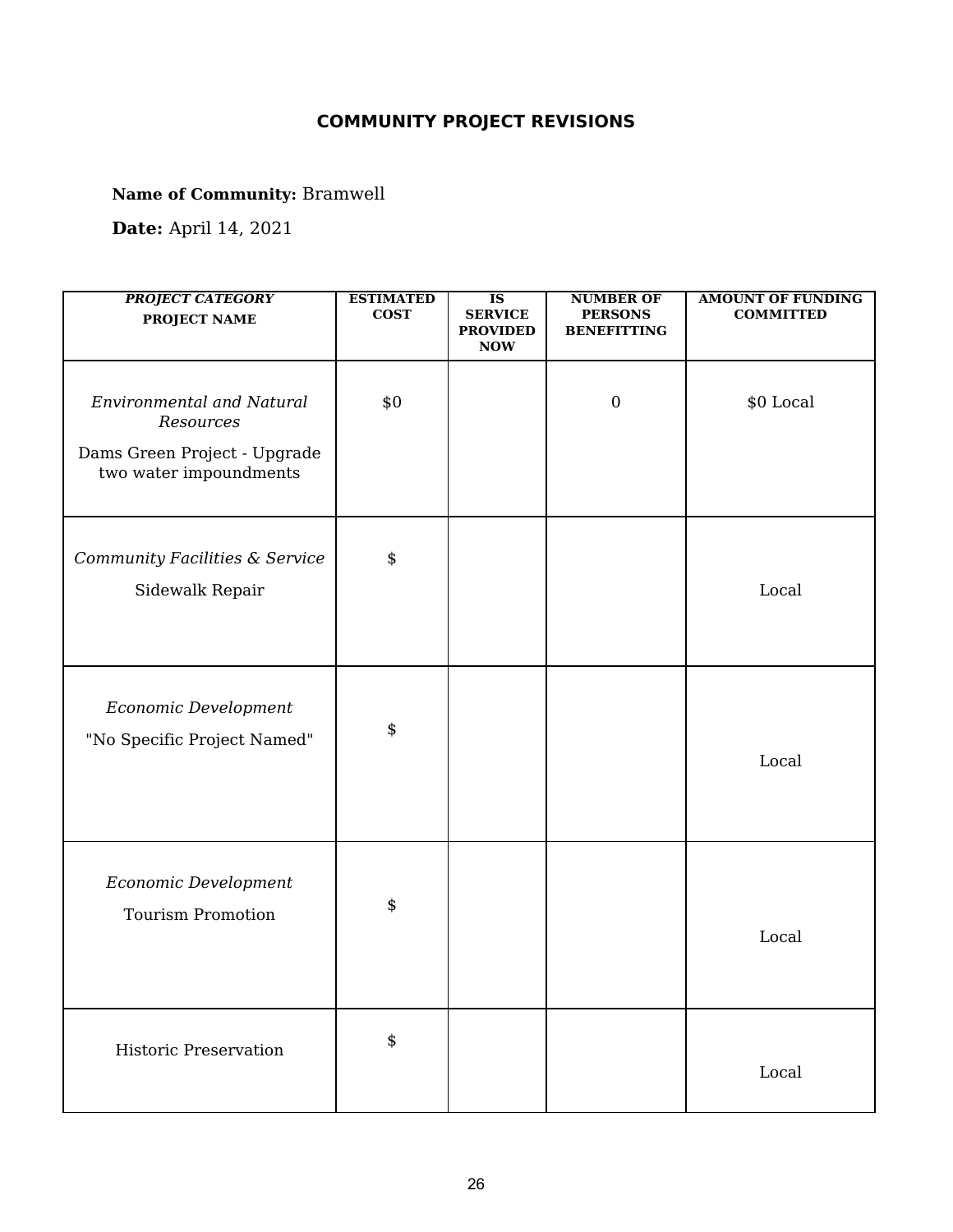## **PROJECT CATEGORIES**

**Name of Community:** Northfork

**Date:** April 23, 2021

## **Please rank these categories in priority order 1 - 8 as they relate to your community.**

| <b>RANK 1 - 8</b> | <b>CATEGORY</b> |
|-------------------|-----------------|
|-------------------|-----------------|

| 1              | Community Facilities & Service (water, sewer, neighborhood<br>improvements, libraries, recreation, public safety, solid waste) |
|----------------|--------------------------------------------------------------------------------------------------------------------------------|
| $\overline{4}$ | Economic Development (travel and tourism, industrial development,<br>small business development)                               |
| 3              | Environment and Natural Resources (flood prevention, land use)                                                                 |
| 6              | Human Resources (health, education, child development, aging)                                                                  |
|                | Energy                                                                                                                         |
| 8              | Government                                                                                                                     |
| 5              | Housing                                                                                                                        |
| $\overline{2}$ | Transportation (air, rail, highway, water, public transportation)                                                              |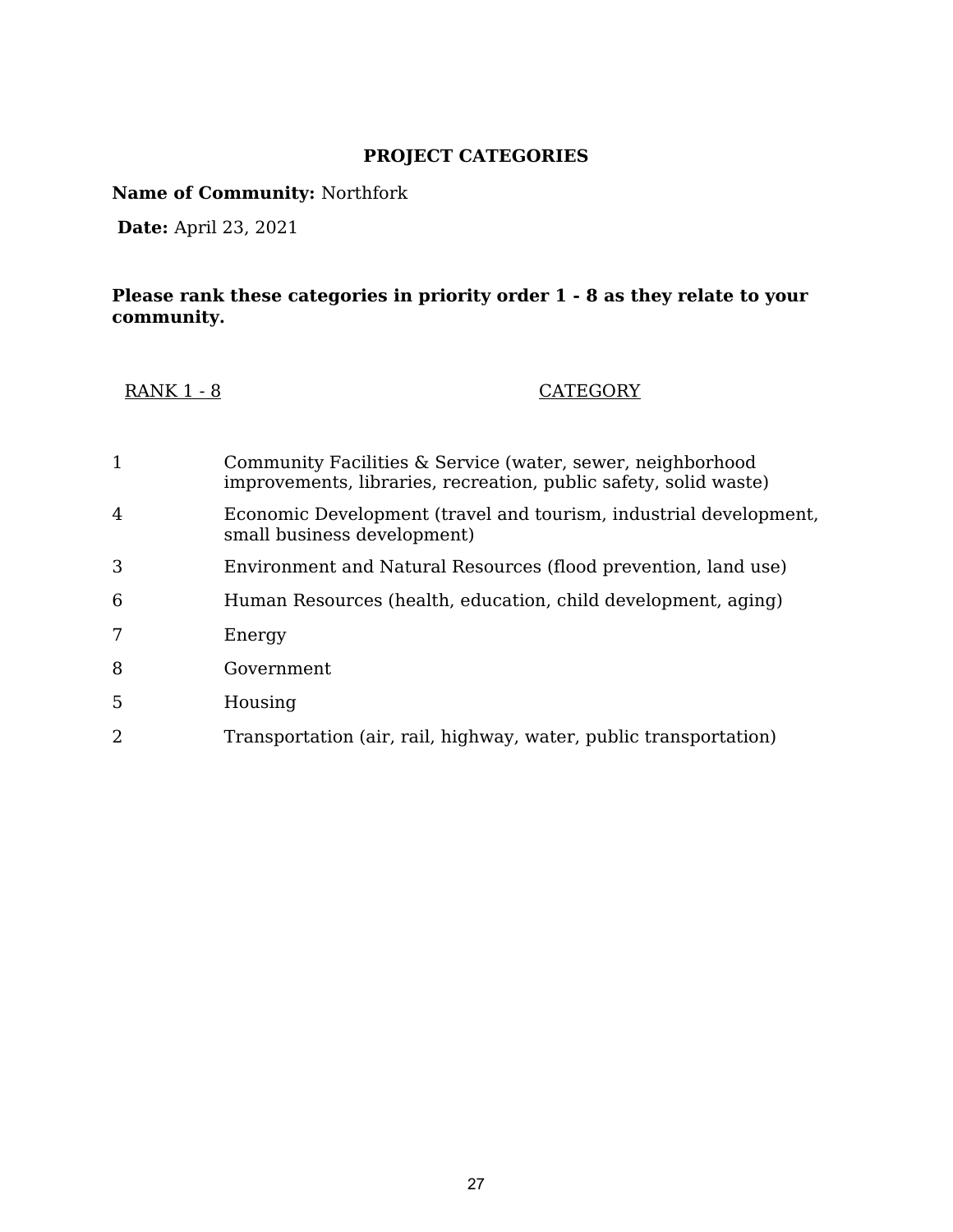# **COMMUNITY PROJECT REVISIONS**

**Name of Community:** Northfork

**Date:** April 23, 2021

| <b>PROJECT CATEGORY</b><br><b>PROJECT NAME</b>                       | <b>ESTIMATED</b><br><b>COST</b> | $\overline{\text{IS}}$<br><b>SERVICE</b><br><b>PROVIDED</b><br><b>NOW</b> | <b>NUMBER OF</b><br><b>PERSONS</b><br><b>BENEFITTING</b> | <b>AMOUNT OF FUNDING</b><br><b>COMMITTED</b> |
|----------------------------------------------------------------------|---------------------------------|---------------------------------------------------------------------------|----------------------------------------------------------|----------------------------------------------|
| Community Facilities & Service<br>Phase 2 ater                       | \$6.6                           | Yes                                                                       | 1,506.6                                                  | \$6.6 Local                                  |
| Community Facilities & Service<br>Sewer System                       | \$7                             | No                                                                        | 150                                                      | $\boldsymbol{0}$<br>Local                    |
| Economic Development<br>Demolitiion                                  | \$250                           | No                                                                        | 150                                                      | $\boldsymbol{0}$<br>Local                    |
| Community Facilities & Service<br>New sidewalks and storme<br>drains | \$500                           | No                                                                        | 150                                                      | $\boldsymbol{0}$<br>Local                    |
| Economic Development<br>Cell Service                                 | \$50                            | $\rm No$                                                                  | 150                                                      | $\boldsymbol{0}$<br>$_{\rm Local}$           |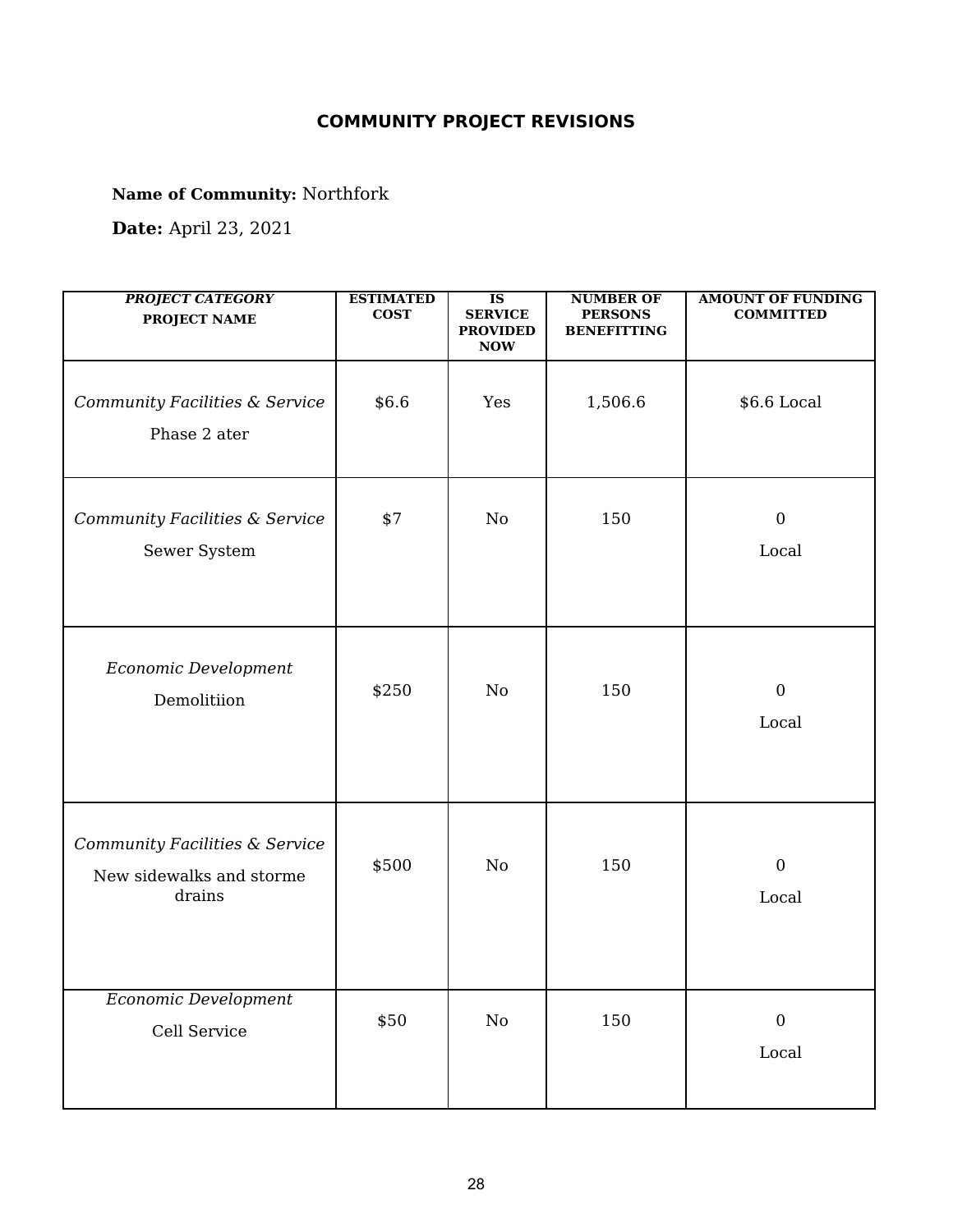# **COMMUNITY PROJECT REVISIONS**

**Name of Community:** Bradshaw

**Date:** April 15, 2021

| <b>PROJECT CATEGORY</b><br><b>PROJECT NAME</b>        | <b>ESTIMATED</b><br>$\cos$ | $\overline{\text{IS}}$<br><b>SERVICE</b><br><b>PROVIDED</b><br>$\bf{Now}$ | <b>NUMBER OF</b><br><b>PERSONS</b><br><b>BENEFITTING</b> | <b>AMOUNT OF FUNDING</b><br><b>COMMITTED</b> |
|-------------------------------------------------------|----------------------------|---------------------------------------------------------------------------|----------------------------------------------------------|----------------------------------------------|
| Community Facilities & Service<br>Town Hall Elevation | \$0\$                      | Yes                                                                       |                                                          | $\$$ Local                                   |
|                                                       | $\pmb{\$}$                 |                                                                           |                                                          | $_{\rm Local}$                               |
|                                                       | $\pmb{\$}$                 |                                                                           |                                                          | $_{\mbox{\small Local}}$                     |
|                                                       | $\pmb{\$}$                 |                                                                           |                                                          | Local                                        |
|                                                       | $\pmb{\$}$                 |                                                                           |                                                          | $_{\rm Local}$                               |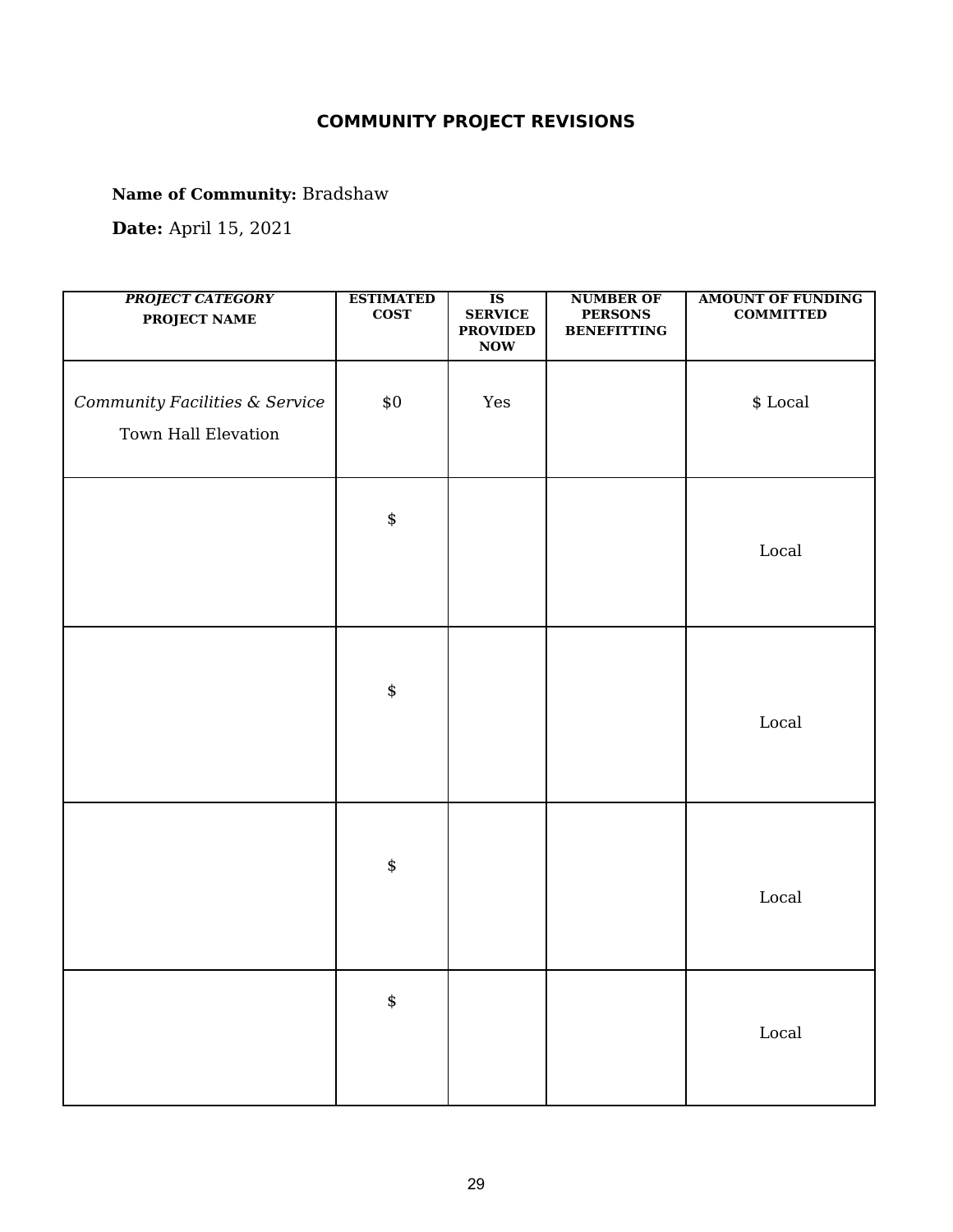## **PROJECT CATEGORIES**

**Name of Community:** Princeton

**Date:** April 12, 2021

## **Please rank these categories in priority order 1 - 8 as they relate to your community.**

| <b>RANK 1 - 8</b> | <b>CATEGORY</b> |
|-------------------|-----------------|
|-------------------|-----------------|

| 2            | Community Facilities & Service (water, sewer, neighborhood<br>improvements, libraries, recreation, public safety, solid waste) |
|--------------|--------------------------------------------------------------------------------------------------------------------------------|
| $\mathbf{1}$ | Economic Development (travel and tourism, industrial development,<br>small business development)                               |
| .5           | Environment and Natural Resources (flood prevention, land use)                                                                 |
| 4            | Human Resources (health, education, child development, aging)                                                                  |
| 3            | Energy                                                                                                                         |
| 8            | Government                                                                                                                     |
| 6            | Housing                                                                                                                        |
|              | Transportation (air, rail, highway, water, public transportation)                                                              |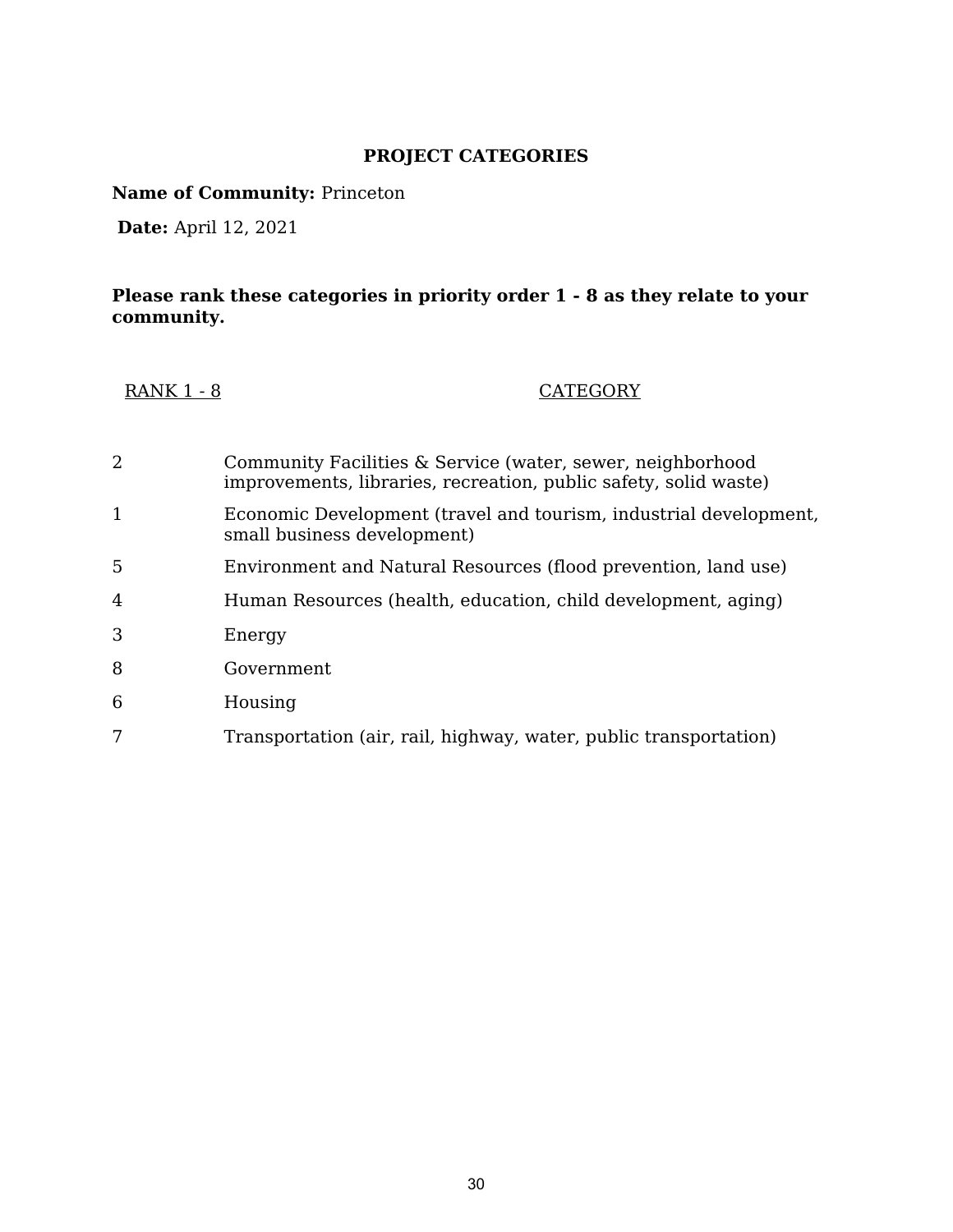# **COMMUNITY PROJECT REVISIONS**

**Name of Community:** Princeton

**Date:** April 12, 2021

| <b>PROJECT CATEGORY</b><br><b>PROJECT NAME</b>                         | <b>ESTIMATED</b><br><b>COST</b> | $\overline{\text{IS}}$<br><b>SERVICE</b><br><b>PROVIDED</b><br><b>NOW</b>                     | <b>NUMBER OF</b><br><b>PERSONS</b><br><b>BENEFITTING</b> | <b>AMOUNT OF FUNDING</b><br><b>COMMITTED</b> |
|------------------------------------------------------------------------|---------------------------------|-----------------------------------------------------------------------------------------------|----------------------------------------------------------|----------------------------------------------|
| Community Facilities & Service<br>Rogers Street Storm Water<br>Project | \$320,000                       | new<br>drainage<br>piping<br>and drop<br>inlets<br>needed to<br>address<br>street<br>flooding | 6,200                                                    | \$150,000 Local                              |
| Economic Development<br>Demolition Program - City Wide                 | \$350,000                       | annually<br>budget<br>30,000<br>for<br>demolitio<br>ns                                        | 6,200                                                    | 30,000<br>Local                              |
| Economic Development<br>City Wide Facade Grant<br>Program              | \$100,000                       | Yes                                                                                           | 6,200                                                    | 10,000<br>Local                              |
|                                                                        | \$                              |                                                                                               |                                                          | $_{\rm Local}$                               |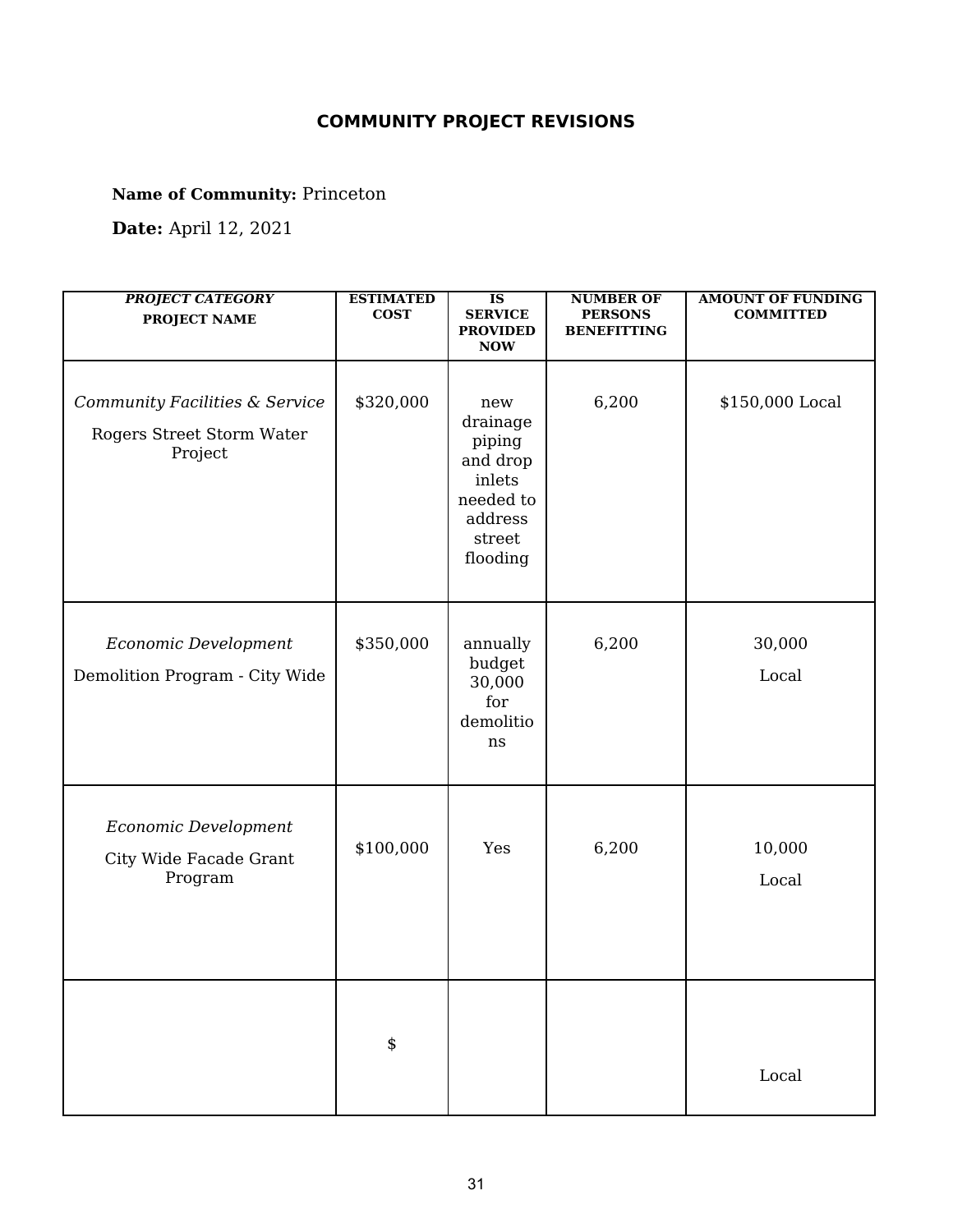## **PROJECT CATEGORIES**

**Name of Community:** McDowell County Commission

**Date:** April 12, 2021

## **Please rank these categories in priority order 1 - 8 as they relate to your community.**

| <b>RANK 1 - 8</b> | <b>CATEGORY</b> |
|-------------------|-----------------|
|-------------------|-----------------|

| 1 | Community Facilities & Service (water, sewer, neighborhood<br>improvements, libraries, recreation, public safety, solid waste) |
|---|--------------------------------------------------------------------------------------------------------------------------------|
| 2 | Economic Development (travel and tourism, industrial development,<br>small business development)                               |
| 5 | Environment and Natural Resources (flood prevention, land use)                                                                 |
| 7 | Human Resources (health, education, child development, aging)                                                                  |
| 6 | Energy                                                                                                                         |
| 8 | Government                                                                                                                     |
| 3 | Housing                                                                                                                        |
| 4 | Transportation (air, rail, highway, water, public transportation)                                                              |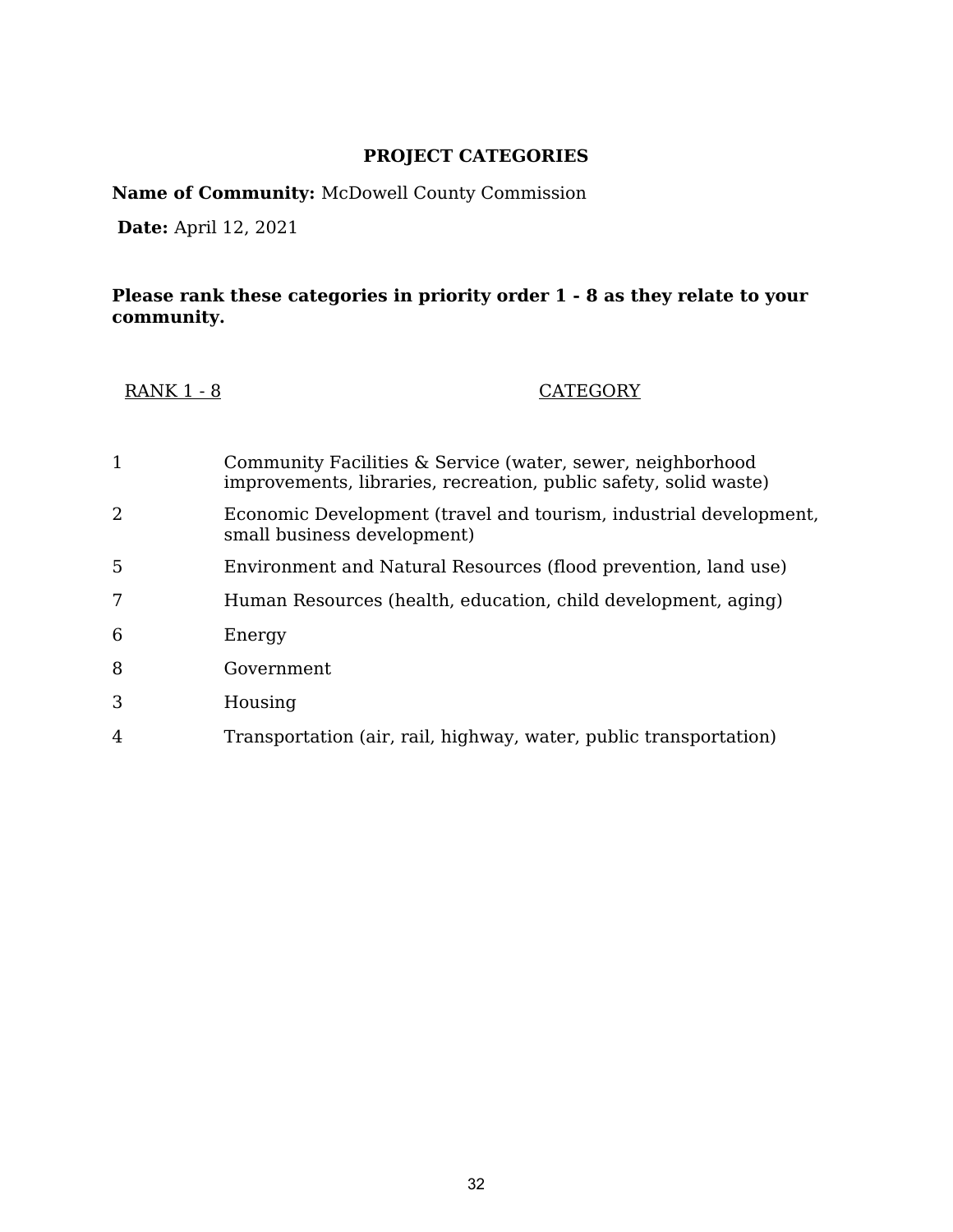# **COMMUNITY PROJECT REVISIONS**

**Name of Community:** McDowell County Commission

**Date:** April 12, 2021

| <b>PROJECT CATEGORY</b><br><b>PROJECT NAME</b>                    | <b>ESTIMATED</b><br><b>COST</b> | $\overline{\textbf{IS}}$<br><b>SERVICE</b><br><b>PROVIDED</b><br><b>NOW</b> | <b>NUMBER OF</b><br><b>PERSONS</b><br><b>BENEFITTING</b> | <b>AMOUNT OF FUNDING</b><br><b>COMMITTED</b> |
|-------------------------------------------------------------------|---------------------------------|-----------------------------------------------------------------------------|----------------------------------------------------------|----------------------------------------------|
| Community Facilities & Service<br>Coalwood Sewer Project          | \$7,000,000                     | No                                                                          |                                                          | \$ Local                                     |
| <b>Environmental and Natural</b><br>Resources<br>Elkhorn Water    | \$6,371,000                     | Yes                                                                         |                                                          | Local                                        |
| Community Facilities & Service<br>Jolo Water                      | \$3,224,800                     |                                                                             |                                                          | Local                                        |
| Community Facilities & Service<br><b>Berwind Treatment Plant</b>  | \$288,000                       | Yes                                                                         |                                                          | Local                                        |
| <b>Community Facilities &amp; Service</b><br>Anawalt Water System | \$3,300,000                     | Yes                                                                         |                                                          | Local                                        |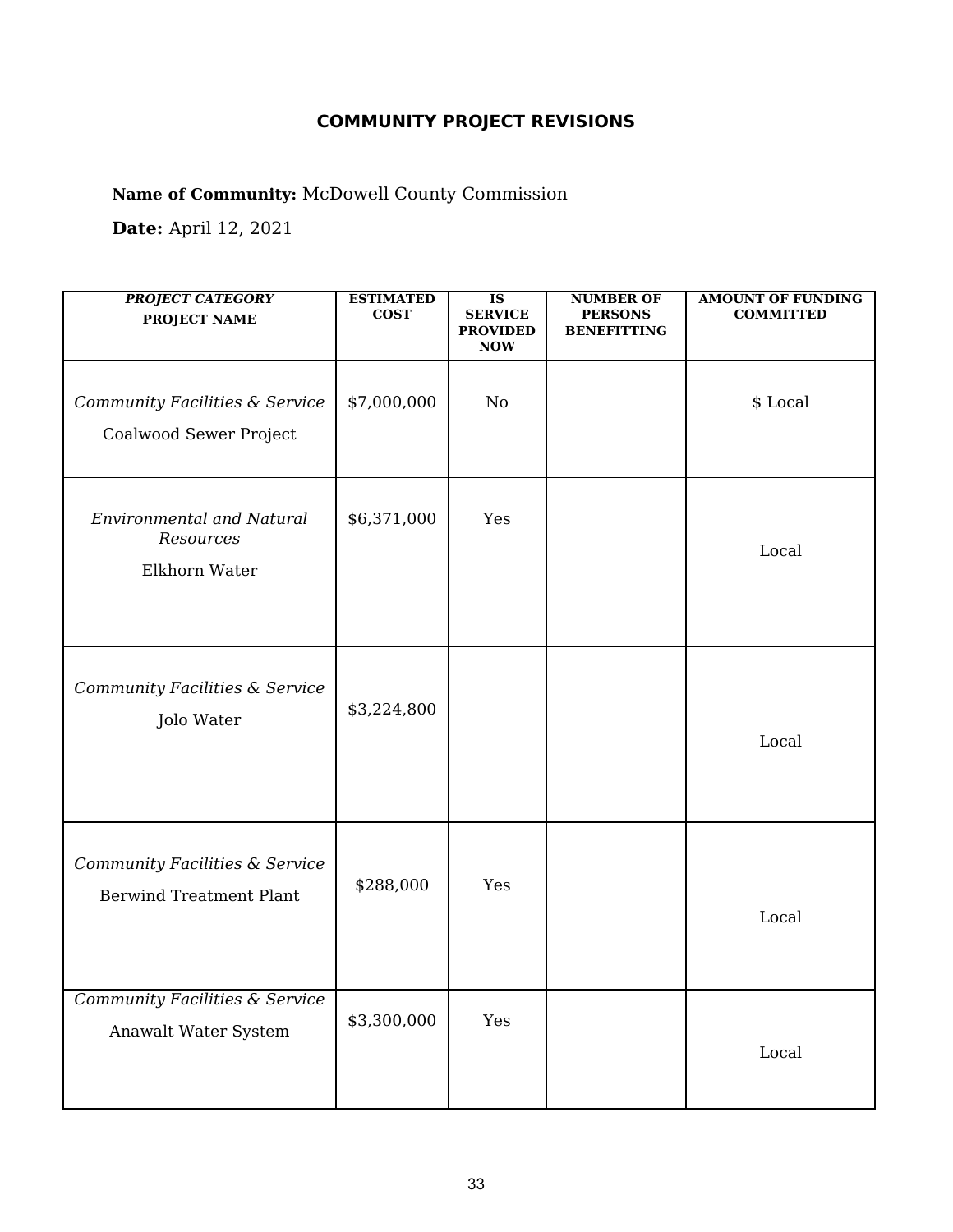| Community Facilities & Service<br><b>Iaeger Sewer</b>                  | \$6,400,000 |  | Local                  |
|------------------------------------------------------------------------|-------------|--|------------------------|
| <b>Environmental and Natural</b><br>Resources<br>Elkhorn Clean Streams | \$120,000   |  | Local                  |
| Community Facilities & Service<br>Caretta Yukon                        | \$5,170,000 |  | Local                  |
| Community Facilities & Service<br>Havaco Wilcoe Sewer                  | \$1,000,000 |  | Local                  |
| Community Facilities & Service<br>Capels Sewer Project                 | \$1,000,000 |  | $\operatorname{Local}$ |
| Economic Development<br>Countywide Demolition                          | \$1,000,000 |  | Local                  |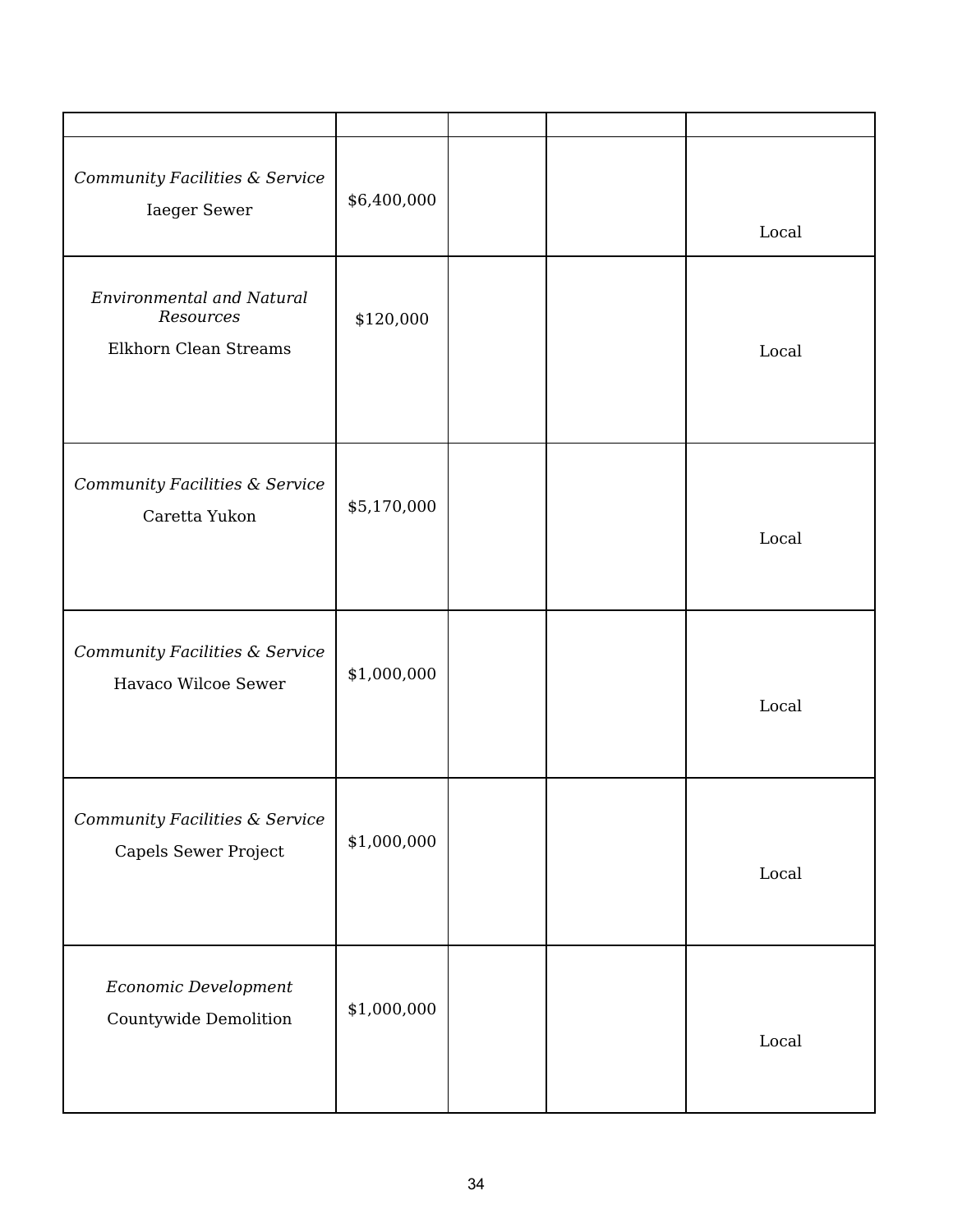| Community Facilities & Service<br>Berwind Lake Development | \$1,000,000 |  | $_{\mbox{\small Local}}$ |
|------------------------------------------------------------|-------------|--|--------------------------|
| Community Facilities & Service<br>Countywide Sewer         | \$5,000,000 |  | $_{\mbox{\small Local}}$ |
| Community Facilities & Service<br>Regional Broadband       | \$2,000,000 |  | $_{\rm Local}$           |
|                                                            | $\pmb{\$}$  |  | $_{\mbox{\small Local}}$ |
|                                                            | $\pmb{\$}$  |  | $_{\mbox{\small Local}}$ |
|                                                            | \$          |  | $_{\mbox{\small Local}}$ |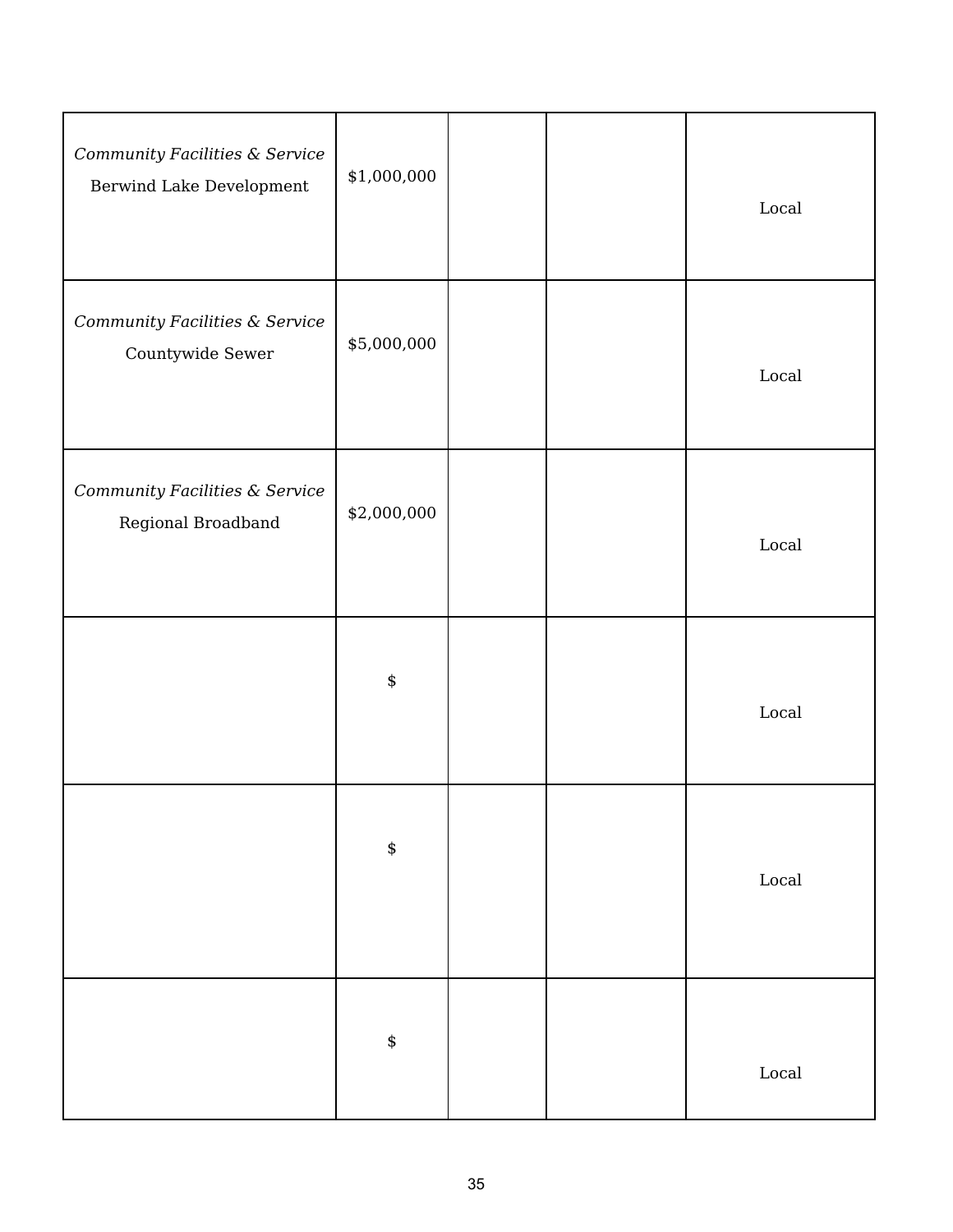**Name of Community:** Wyoming County Commission

| <b>PROJECT CATEGORY</b><br>PROJECT NAME                             | <b>ESTIMATED</b><br>$\cos$ | $\overline{\text{IS}}$<br><b>SERVICE</b><br><b>PROVIDED</b><br><b>NOW</b> | <b>NUMBER OF</b><br><b>PERSONS</b><br><b>BENEFITTING</b> | <b>AMOUNT OF FUNDING</b><br><b>COMMITTED</b> |
|---------------------------------------------------------------------|----------------------------|---------------------------------------------------------------------------|----------------------------------------------------------|----------------------------------------------|
| Community Facilities & Service<br>Center PSD Sewer PH. II           | \$0                        |                                                                           |                                                          | $\$$ Local                                   |
| Community Facilities & Service<br>Dilapidated Structures<br>Mapping | \$                         |                                                                           |                                                          | Local                                        |
|                                                                     | \$                         |                                                                           |                                                          | Local                                        |
|                                                                     | \$                         |                                                                           |                                                          | Local                                        |
|                                                                     | \$                         |                                                                           |                                                          | $_{\rm Local}$                               |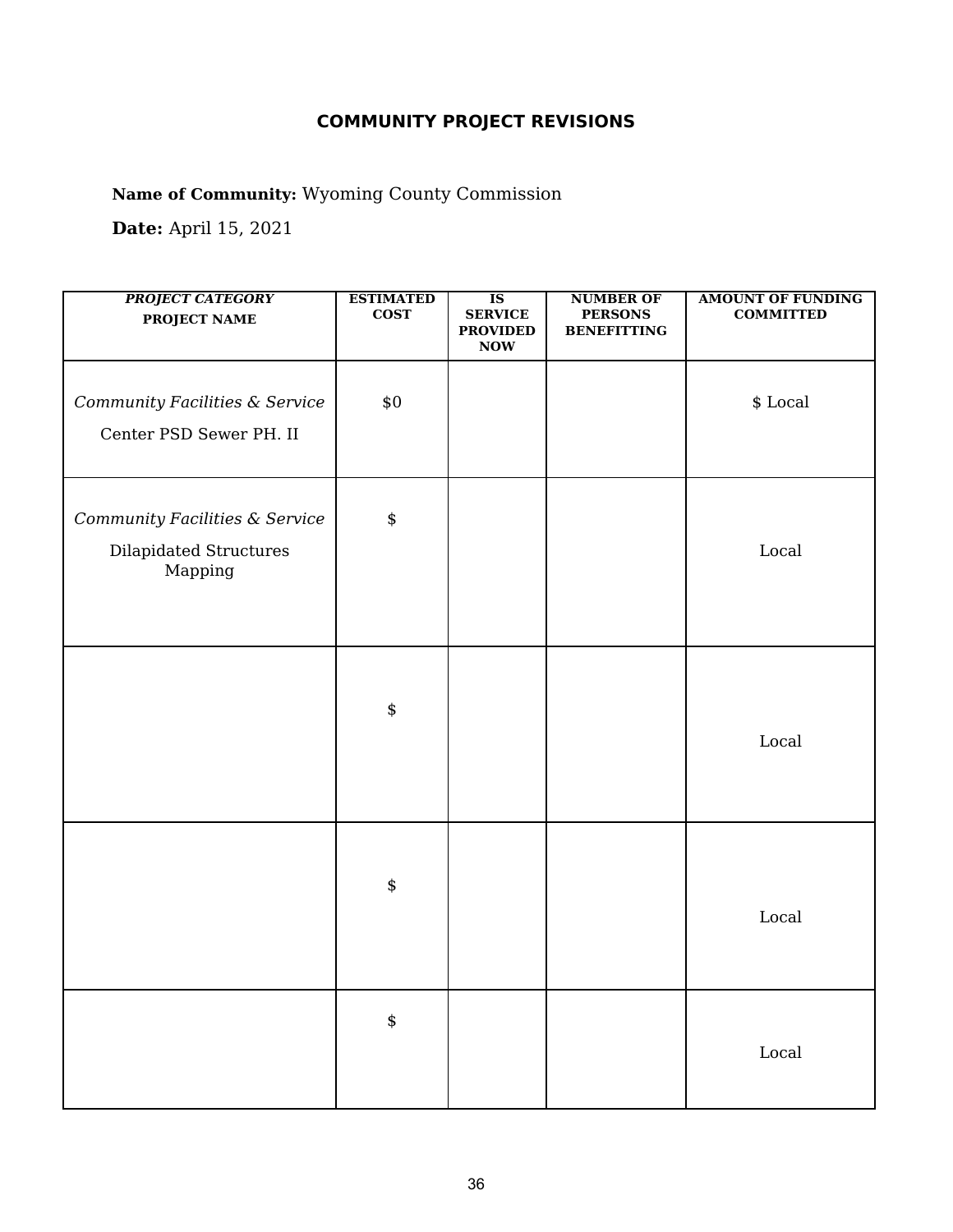**Name of Community:** Monroe County Commission

| <b>PROJECT CATEGORY</b><br><b>PROJECT NAME</b>                               | <b>ESTIMATED</b><br><b>COST</b> | $\overline{\text{IS}}$<br><b>SERVICE</b><br><b>PROVIDED</b><br><b>NOW</b> | <b>NUMBER OF</b><br><b>PERSONS</b><br><b>BENEFITTING</b> | <b>AMOUNT OF FUNDING</b><br><b>COMMITTED</b> |
|------------------------------------------------------------------------------|---------------------------------|---------------------------------------------------------------------------|----------------------------------------------------------|----------------------------------------------|
| Community Facilities & Service<br>Courtroom/Courthouse                       | \$0                             | Yes                                                                       |                                                          | \$ Local                                     |
| Community Facilities & Service<br>Gap Mills/ Moncove Lake Water<br>Extension | \$                              |                                                                           |                                                          | Local                                        |
| Community Facilities & Service<br><b>Broadband</b>                           | \$                              |                                                                           |                                                          | Local                                        |
| Community Facilities & Service<br>Little Rich Creek Valley Water<br>Project  | \$                              |                                                                           |                                                          | Local                                        |
| <b>Community Facilities &amp; Service</b><br>Red Sulphur Water Project       | \$                              |                                                                           |                                                          | Local                                        |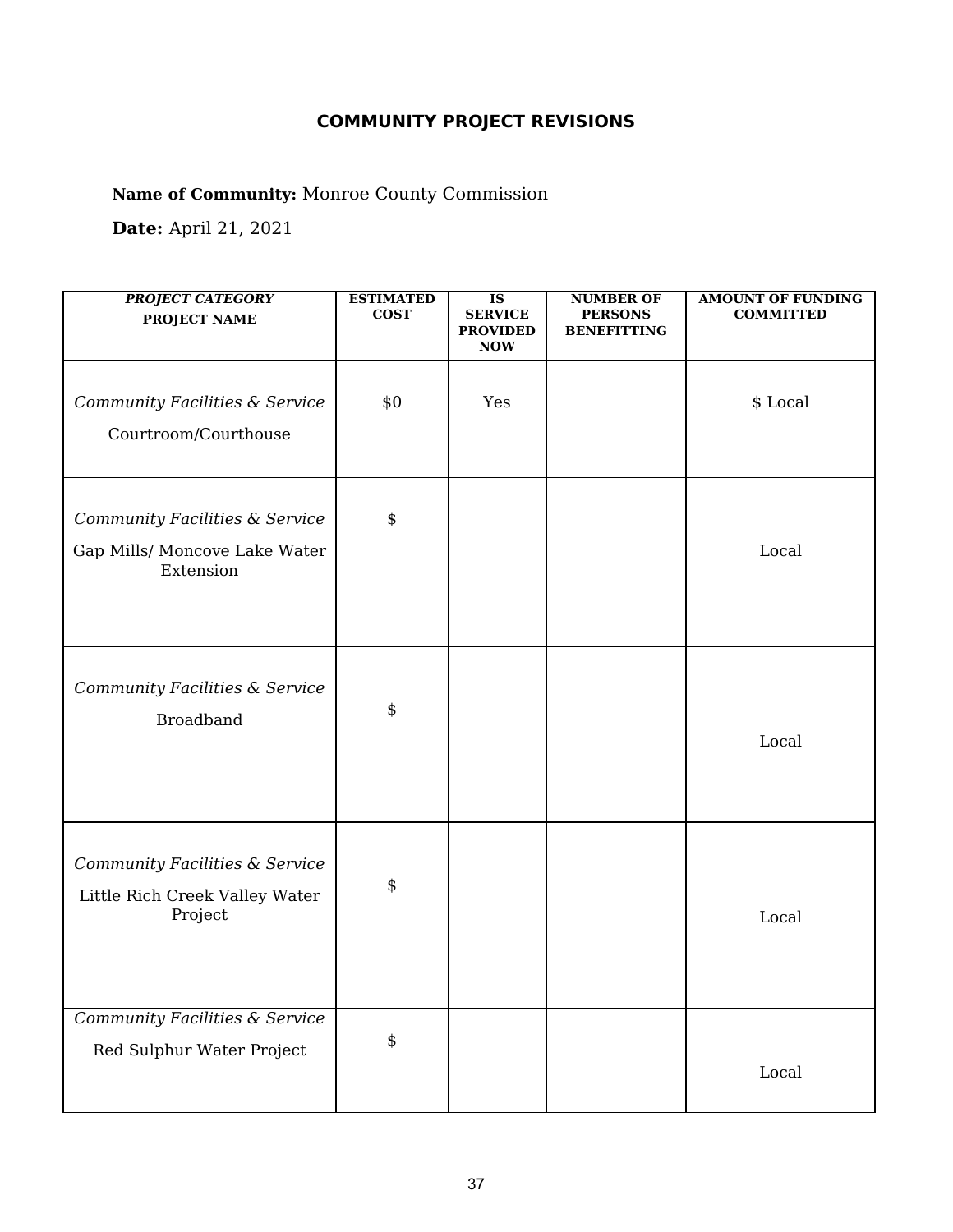| Community Facilities & Service<br>Law Enforcement                                            | $\pmb{\$}$ |  | Local          |
|----------------------------------------------------------------------------------------------|------------|--|----------------|
| Community Facilities & Service<br>Tie in various Red Sulphur PSD<br>water Extension projects | $\pmb{\$}$ |  | Local          |
|                                                                                              | $\pmb{\$}$ |  | $_{\rm Local}$ |
|                                                                                              | $\pmb{\$}$ |  | $_{\rm Local}$ |
|                                                                                              | $\pmb{\$}$ |  | $_{\rm Local}$ |
|                                                                                              | \$         |  | $_{\rm Local}$ |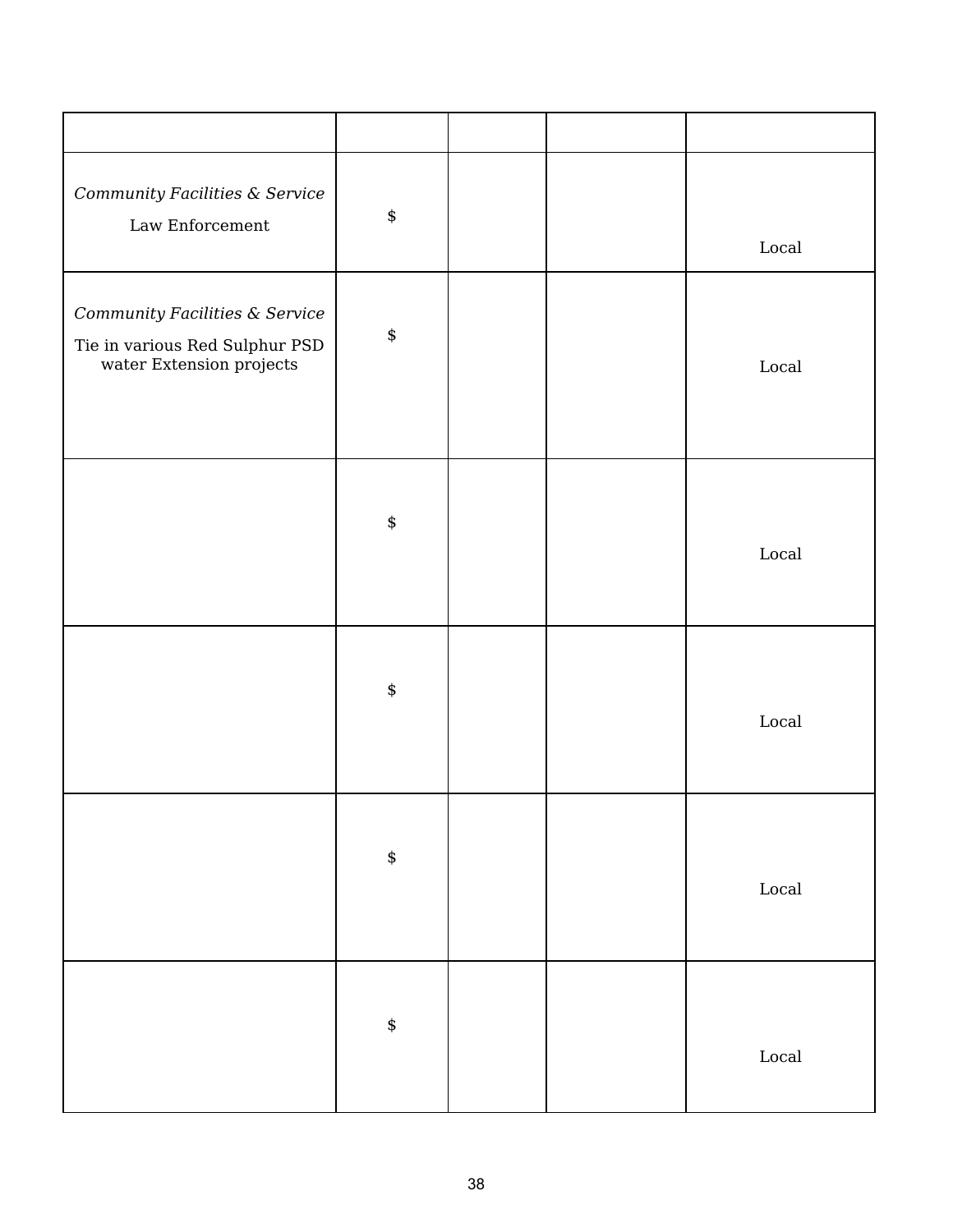**Name of Community:** Mercer County Commission

**Date:** April 14, 2021

| <b>RANK 1 - 8</b> | <b>CATEGORY</b> |
|-------------------|-----------------|
|-------------------|-----------------|

| 1 | Community Facilities & Service (water, sewer, neighborhood<br>improvements, libraries, recreation, public safety, solid waste) |
|---|--------------------------------------------------------------------------------------------------------------------------------|
| 2 | Economic Development (travel and tourism, industrial development,<br>small business development)                               |
| 4 | Environment and Natural Resources (flood prevention, land use)                                                                 |
| 3 | Human Resources (health, education, child development, aging)                                                                  |
| 6 | Energy                                                                                                                         |
| 8 | Government                                                                                                                     |
| 5 | Housing                                                                                                                        |
|   | Transportation (air, rail, highway, water, public transportation)                                                              |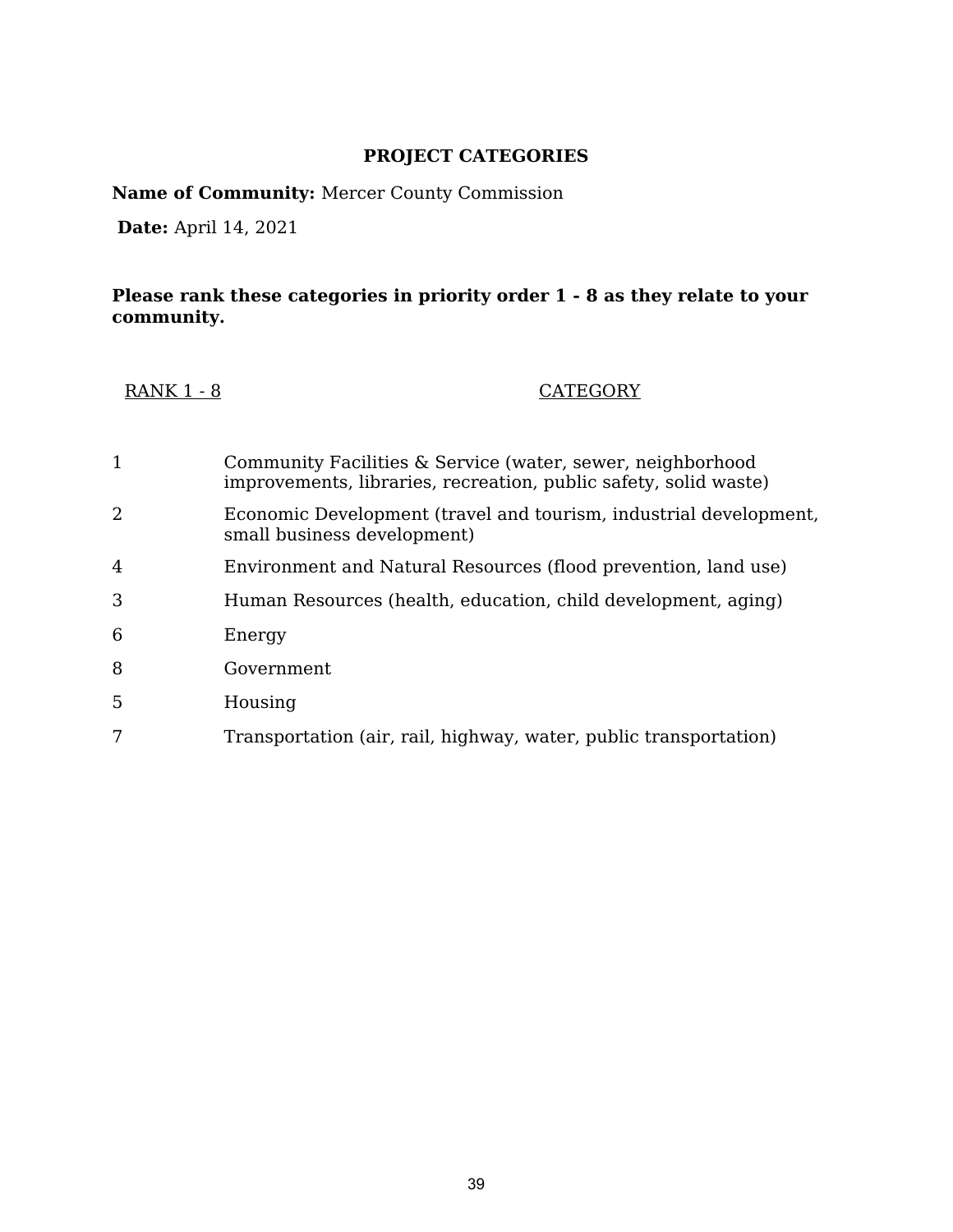**Name of Community:** Mercer County Commission

| <b>PROJECT CATEGORY</b><br><b>PROJECT NAME</b>                                                        | <b>ESTIMATED</b><br><b>COST</b> | $\overline{\text{IS}}$<br><b>SERVICE</b><br><b>PROVIDED</b><br><b>NOW</b> | <b>NUMBER OF</b><br><b>PERSONS</b><br><b>BENEFITTING</b> | <b>AMOUNT OF FUNDING</b><br><b>COMMITTED</b> |
|-------------------------------------------------------------------------------------------------------|---------------------------------|---------------------------------------------------------------------------|----------------------------------------------------------|----------------------------------------------|
| Economic Development<br>Cumberland Industrial Park<br>Gas Line & Site Preparation                     | \$0                             | No                                                                        |                                                          | \$ Local                                     |
| Community Facilities & Service<br>Matoaka Sewer Project                                               | \$0                             | Yes                                                                       |                                                          | Local                                        |
| Community Facilities & Service<br>Route 19/Nubbins Ridge/Stovall<br>Ridge/Camp Creek Water<br>Project | \$0                             | No                                                                        |                                                          | Local                                        |
| Community Facilities & Service<br>Pinnacle Water Project                                              | \$0                             | No                                                                        |                                                          | Local                                        |
| <b>Economic Development</b><br>Broadband for All of Mercer<br>County                                  | \$0                             | Partial                                                                   |                                                          | Local                                        |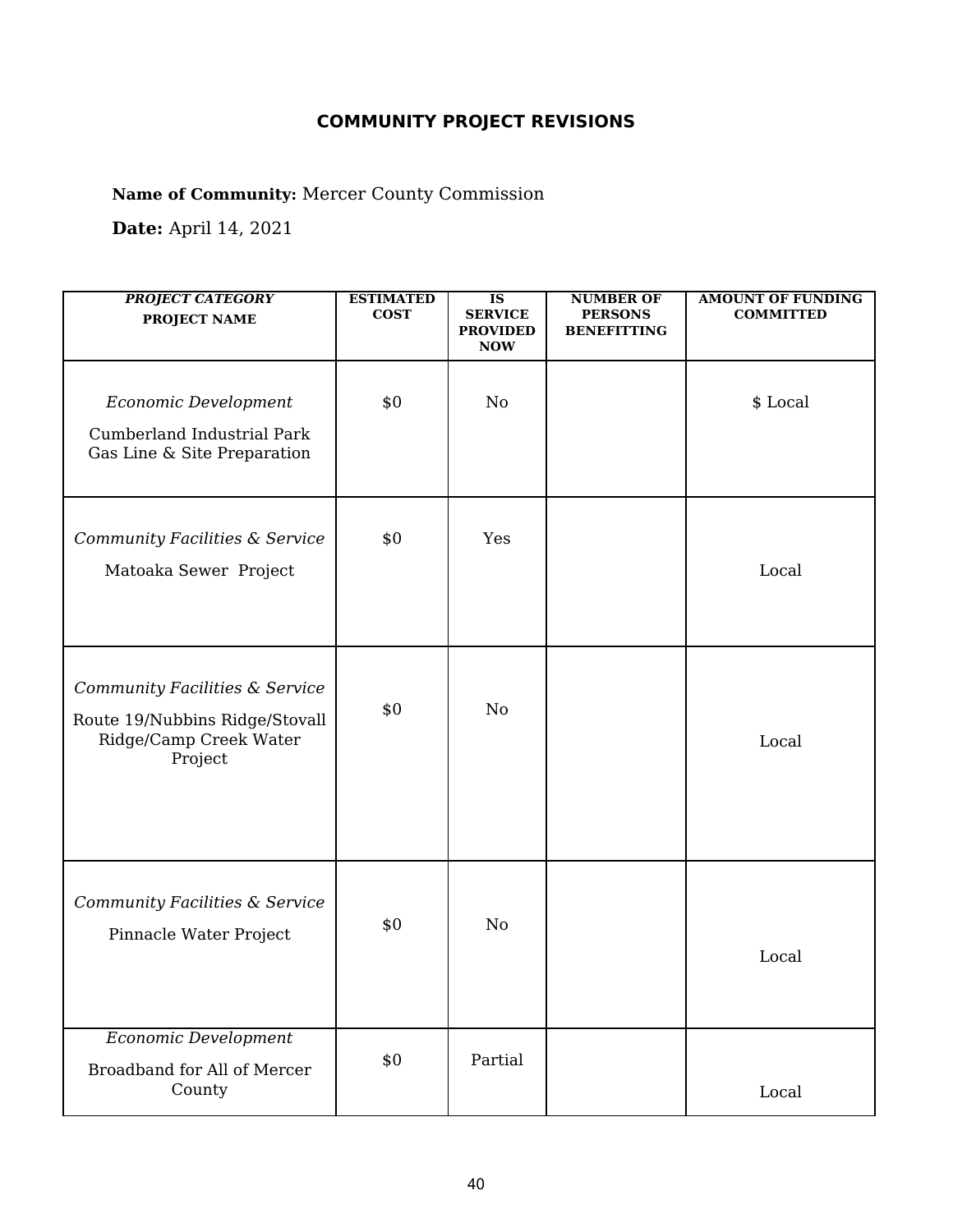| Community Facilities & Service<br>Browning Lambert Mountain<br>Water Project                               | \$0        | $\rm No$ | Local          |
|------------------------------------------------------------------------------------------------------------|------------|----------|----------------|
| Community Facilities & Service<br>Oakvale Road Public Service<br>District Miscellaneous Sewer<br>Extension | \$0        | $\rm No$ | Local          |
| <b>Environmental and Natural</b><br>Resources<br><b>Bluestone River Trails</b>                             | \$0        | $\rm No$ | Local          |
|                                                                                                            | \$         |          | Local          |
|                                                                                                            | $\pmb{\$}$ |          | $_{\rm Local}$ |
|                                                                                                            |            |          |                |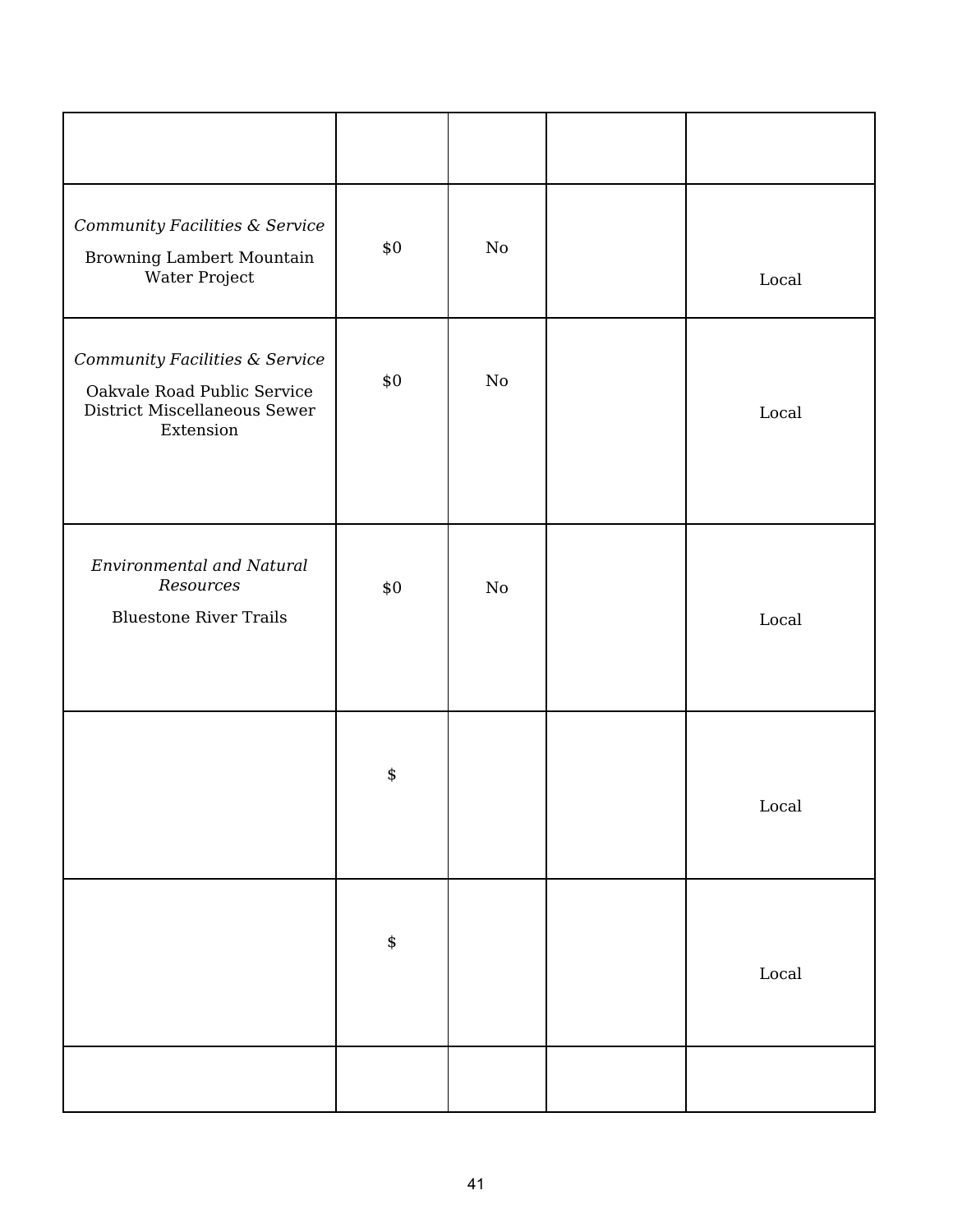**Name of Community:** Athens

**Date:** April 12, 2021

| <b>RANK 1 - 8</b> | <b>CATEGORY</b> |
|-------------------|-----------------|
|-------------------|-----------------|

| 1 | Community Facilities & Service (water, sewer, neighborhood<br>improvements, libraries, recreation, public safety, solid waste) |
|---|--------------------------------------------------------------------------------------------------------------------------------|
| 2 | Economic Development (travel and tourism, industrial development,<br>small business development)                               |
| 5 | Environment and Natural Resources (flood prevention, land use)                                                                 |
| 6 | Human Resources (health, education, child development, aging)                                                                  |
| 7 | Energy                                                                                                                         |
| 8 | Government                                                                                                                     |
| 4 | Housing                                                                                                                        |
| 3 | Transportation (air, rail, highway, water, public transportation)                                                              |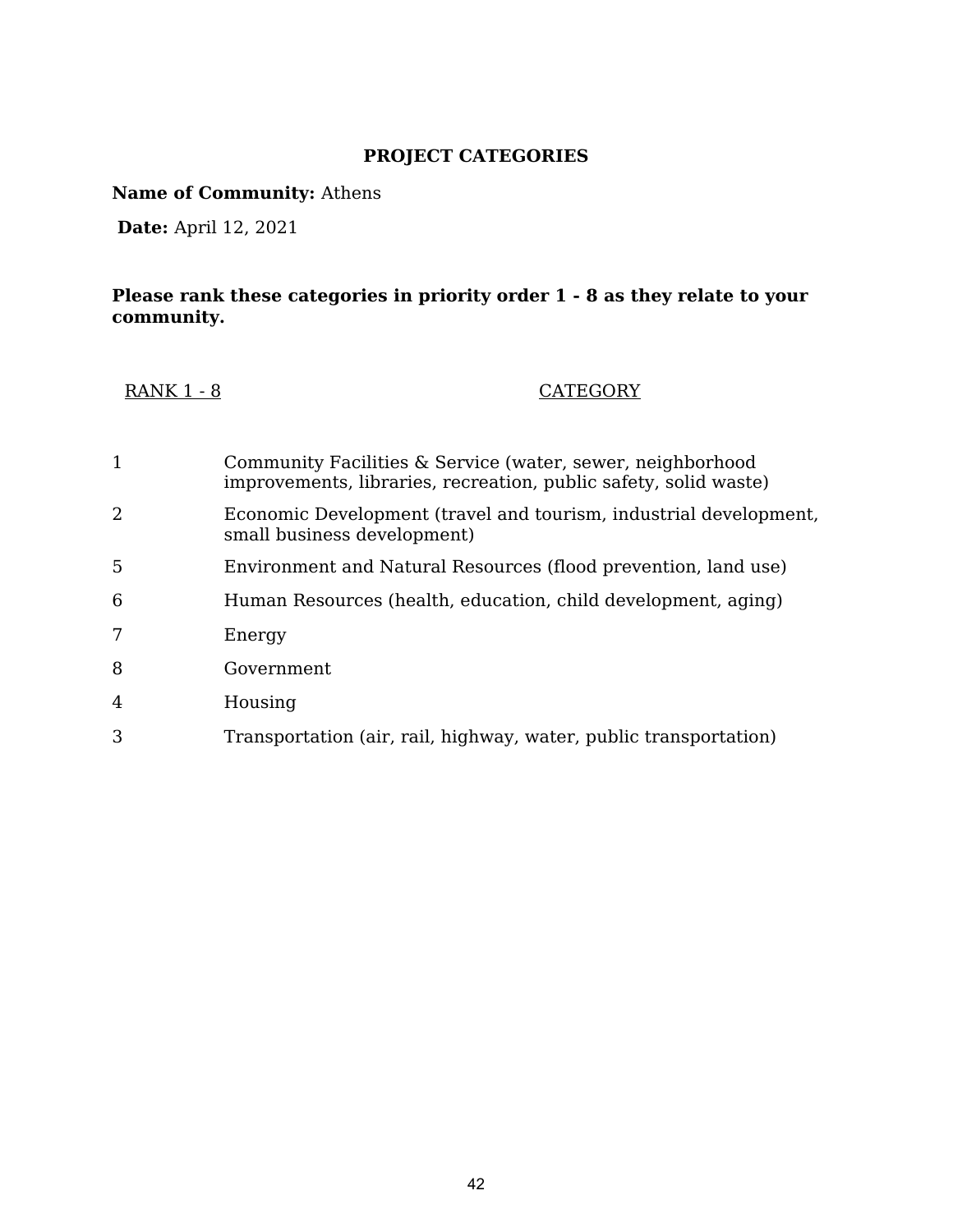**Name of Community:** Athens

| <b>PROJECT CATEGORY</b><br><b>PROJECT NAME</b>                  | <b>ESTIMATED</b><br><b>COST</b> | $\overline{\text{IS}}$<br><b>SERVICE</b><br><b>PROVIDED</b><br><b>NOW</b> | <b>NUMBER OF</b><br><b>PERSONS</b><br><b>BENEFITTING</b> | <b>AMOUNT OF FUNDING</b><br><b>COMMITTED</b> |
|-----------------------------------------------------------------|---------------------------------|---------------------------------------------------------------------------|----------------------------------------------------------|----------------------------------------------|
| Community Facilities & Service<br>Town Hall                     | \$500,000                       | Yes                                                                       | 4,000                                                    | \$150,000 Local                              |
| Community Facilities & Service<br>Water line and plant upgrades | \$1,000,000                     | Yes                                                                       | 4,000                                                    | 100,000<br>Local                             |
| Community Facilities & Service<br>Dog Park                      | \$45,000                        | No                                                                        | 4,000                                                    | 10,000<br>Local                              |
| Transportation<br>Side walk improvements                        | \$250,000                       | Partial                                                                   | 4,000                                                    | 20,000<br>Local                              |
| Housing<br>Housing rehabilitation                               | \$1,000,000                     | $\rm No$                                                                  | 300                                                      | $\boldsymbol{0}$<br>$_{\rm Local}$           |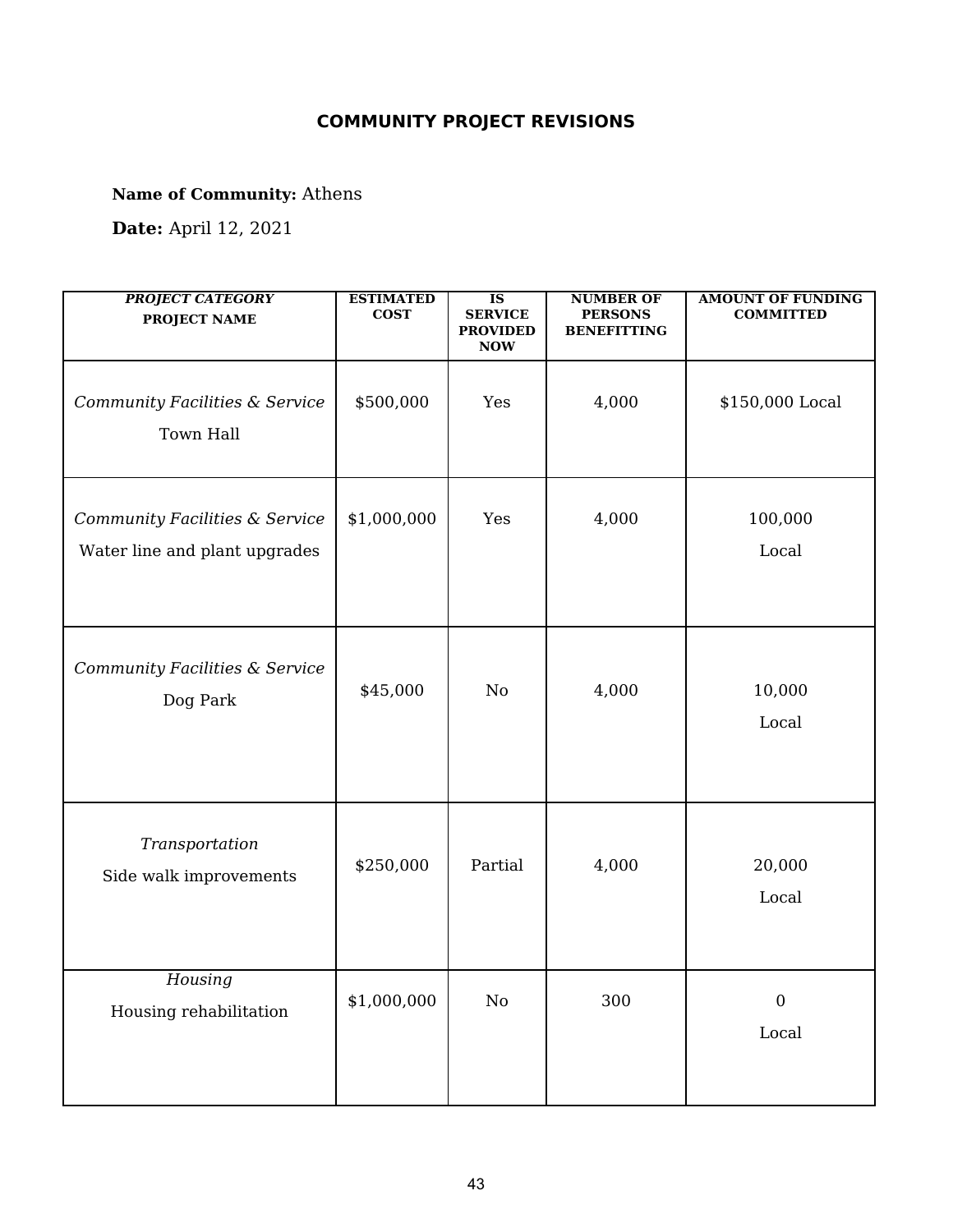**Name of Community:** Peterstown

**Date:** March 17, 2021

| <b>RANK 1 - 8</b> | <b>CATEGORY</b> |
|-------------------|-----------------|
|-------------------|-----------------|

| 1 | Community Facilities & Service (water, sewer, neighborhood<br>improvements, libraries, recreation, public safety, solid waste) |
|---|--------------------------------------------------------------------------------------------------------------------------------|
| 3 | Economic Development (travel and tourism, industrial development,<br>small business development)                               |
| 4 | Environment and Natural Resources (flood prevention, land use)                                                                 |
| 5 | Human Resources (health, education, child development, aging)                                                                  |
|   | Energy                                                                                                                         |
| 8 | Government                                                                                                                     |
| 6 | Housing                                                                                                                        |
| 2 | Transportation (air, rail, highway, water, public transportation)                                                              |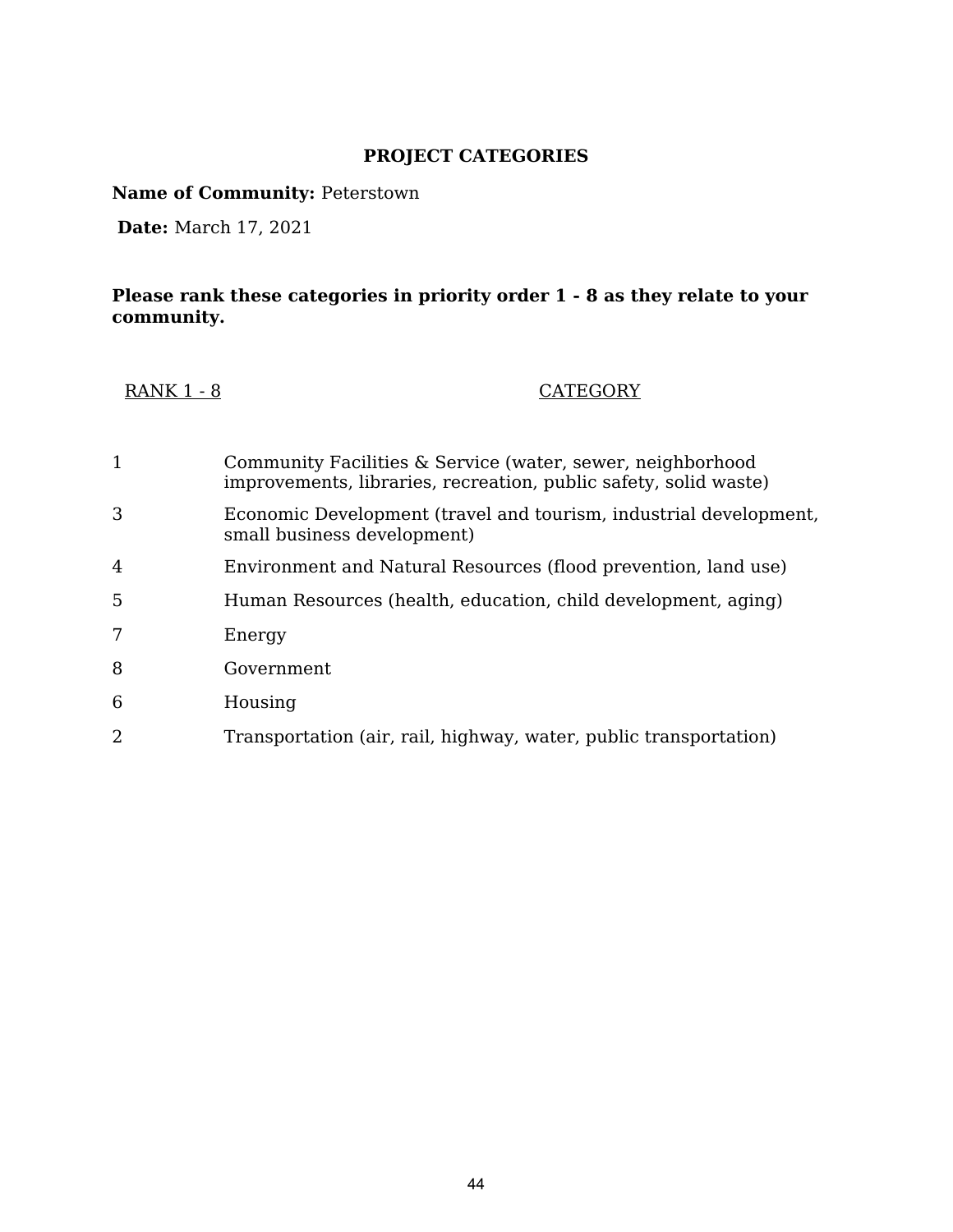**Name of Community:** Summers County Commission

**Date:** March 24, 2021

| <b>RANK 1 - 8</b> | <b>CATEGORY</b> |
|-------------------|-----------------|
|-------------------|-----------------|

| 1 | Community Facilities & Service (water, sewer, neighborhood<br>improvements, libraries, recreation, public safety, solid waste) |
|---|--------------------------------------------------------------------------------------------------------------------------------|
| 2 | Economic Development (travel and tourism, industrial development,<br>small business development)                               |
| 4 | Environment and Natural Resources (flood prevention, land use)                                                                 |
| 3 | Human Resources (health, education, child development, aging)                                                                  |
| 8 | Energy                                                                                                                         |
| 8 | Government                                                                                                                     |
| 7 | Housing                                                                                                                        |
| 6 | Transportation (air, rail, highway, water, public transportation)                                                              |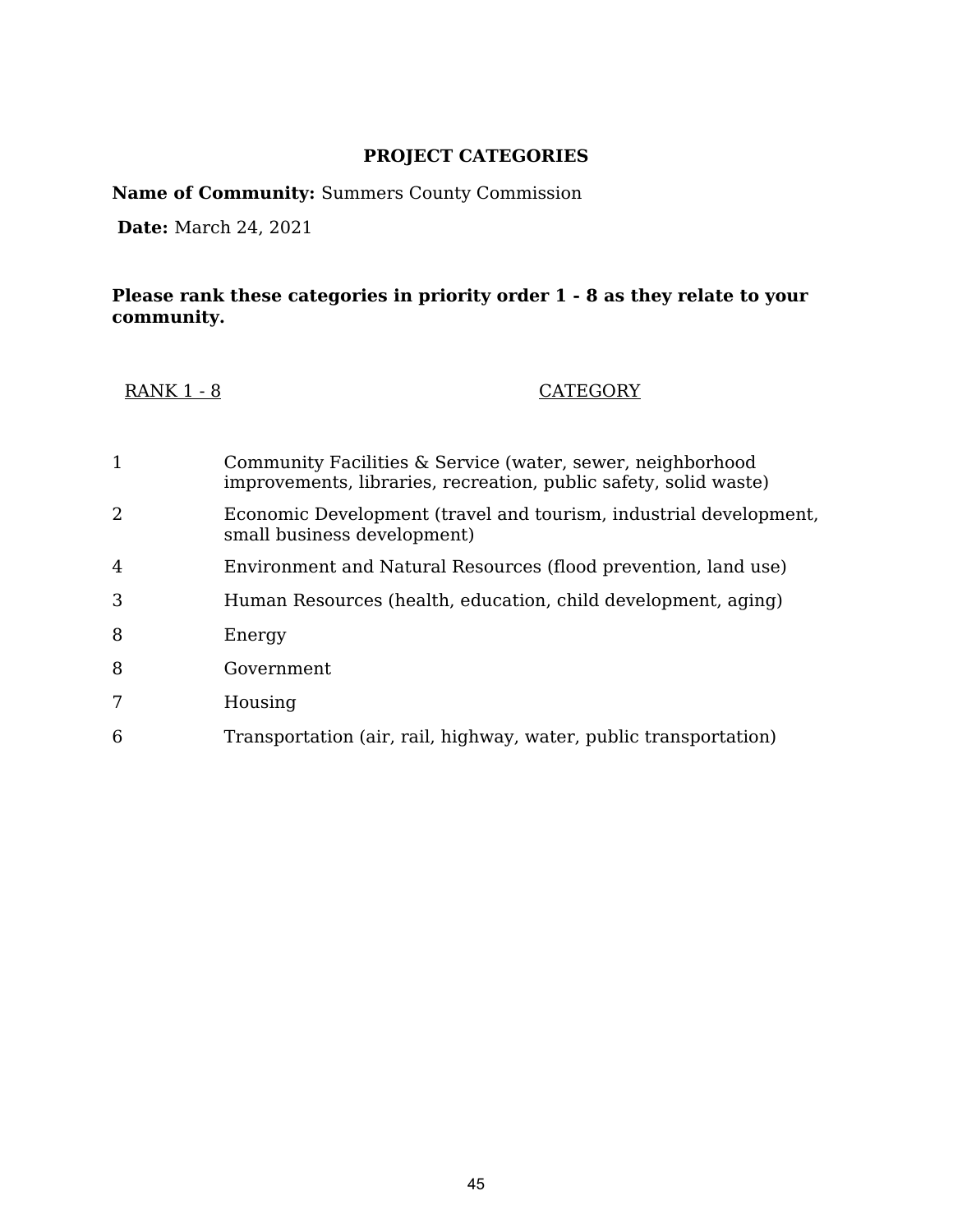**Name of Community:** Summers County Commission

**Date:** March 24, 2021

| <b>PROJECT CATEGORY</b><br><b>PROJECT NAME</b>                                                                         | <b>ESTIMATED</b><br><b>COST</b> | $\overline{\text{IS}}$<br><b>SERVICE</b><br><b>PROVIDED</b><br><b>NOW</b> | <b>NUMBER OF</b><br><b>PERSONS</b><br><b>BENEFITTING</b> | <b>AMOUNT OF FUNDING</b><br><b>COMMITTED</b> |
|------------------------------------------------------------------------------------------------------------------------|---------------------------------|---------------------------------------------------------------------------|----------------------------------------------------------|----------------------------------------------|
| Community Facilities & Service<br><b>Broomstraw Water</b>                                                              | \$4,000,000                     | No                                                                        | 172                                                      | \$25,000 Local                               |
| Community Facilities & Service<br>Madams Creek Water                                                                   | \$3,900,000                     | No                                                                        | 280                                                      | 25,000<br>Local                              |
| Community Facilities & Service<br>Sandstone/Meadow Creek<br>Water                                                      | \$6,000,000                     | No                                                                        | 150                                                      | $\boldsymbol{0}$<br>Local                    |
| Community Facilities & Service<br><b>Summers County Broadband</b><br>(want it rated right below the<br>water projects) | \$4,000,000                     | No                                                                        | 14,000                                                   | 25,000<br>Local                              |
| <b>Community Facilities &amp; Service</b><br>Forest Hill Water                                                         | \$8,000,000                     | No                                                                        | 200                                                      | $\boldsymbol{0}$<br>Local                    |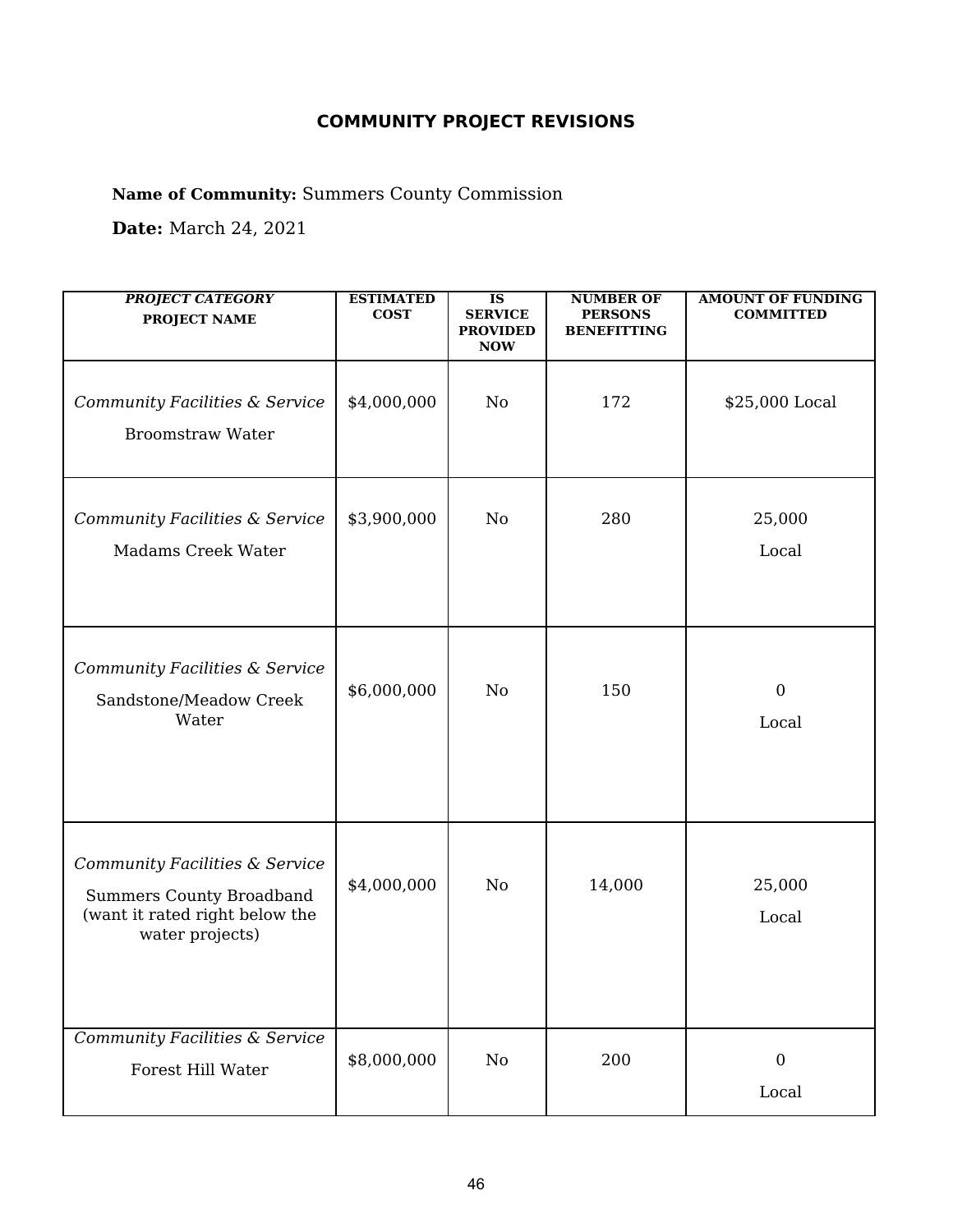| Economic Development<br>Great Eastern/Mary Ingles Trail<br>build out                                    | \$2,000,000      | $\rm No$ | 140,000   | 1,000<br>Local            |
|---------------------------------------------------------------------------------------------------------|------------------|----------|-----------|---------------------------|
| Economic Development<br>John Henry Historical Park<br>Development                                       | \$300,000        | $\rm No$ | 100,000   | 1,000<br>Local            |
| Economic Development<br>Complete New River Parkway<br><b>Authority Construction</b>                     | \$67,000,00<br>0 | $\rm No$ | 1,000,000 | $\boldsymbol{0}$<br>Local |
| Housing<br><b>Improve Community Image</b><br>throug rehabilitation or<br>removal of blighted properties | \$               | No       |           | Local                     |
| Economic Development<br>Establish county industiral and<br>techology park                               | \$               |          |           | Local                     |
|                                                                                                         |                  |          |           |                           |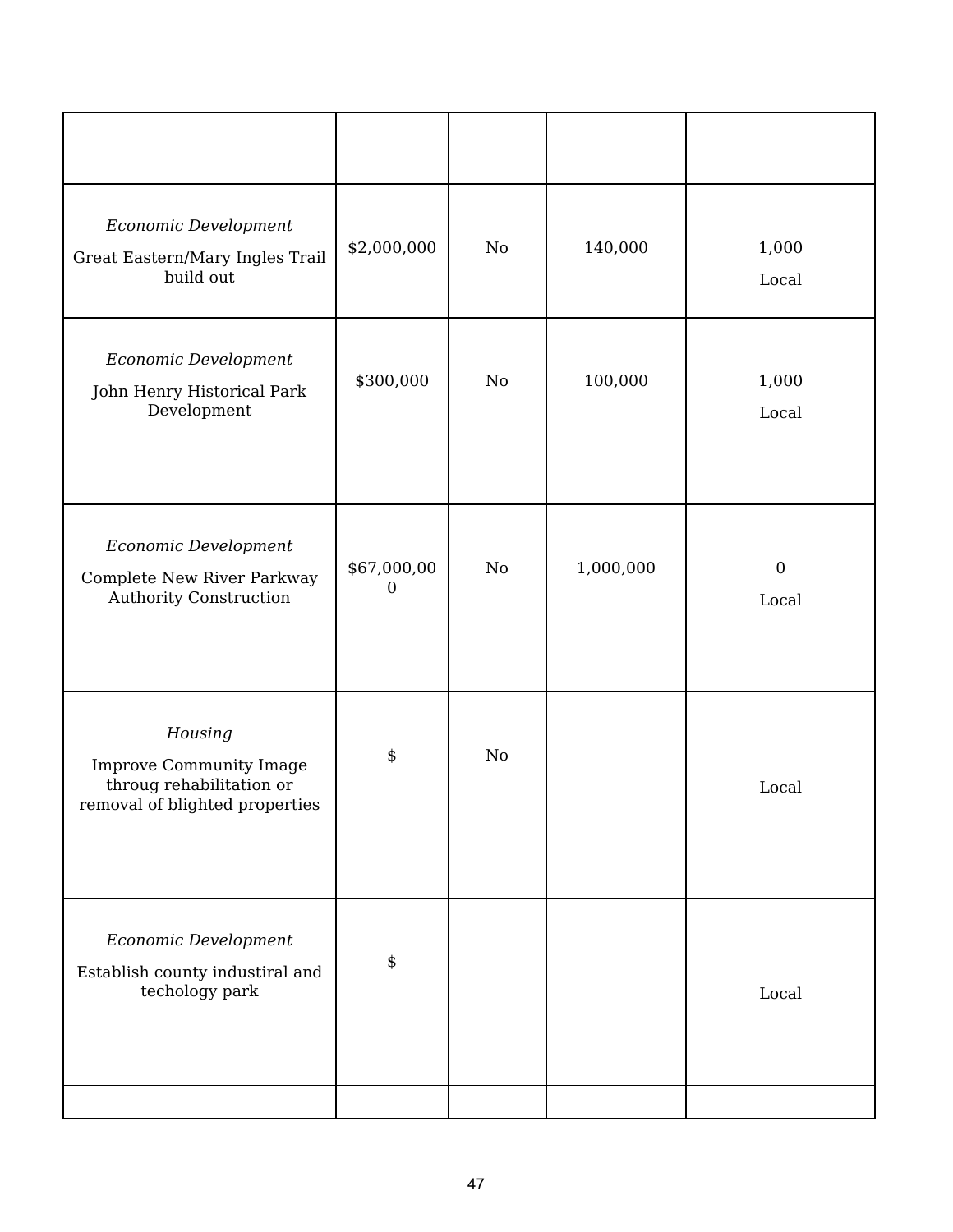| Energy<br>Power generation at Bluestone<br>$\mathop{\mathrm{Dam}}$ | \$ | $_{\rm Local}$ |
|--------------------------------------------------------------------|----|----------------|
| Community Facilities & Service<br>River Ridge Water                | \$ | $_{\rm Local}$ |
| Transportation<br>Establish Park and Ride area                     | \$ | $_{\rm Local}$ |
|                                                                    | \$ | $_{\rm Local}$ |
|                                                                    | \$ | $_{\rm Local}$ |
|                                                                    | \$ | $_{\rm Local}$ |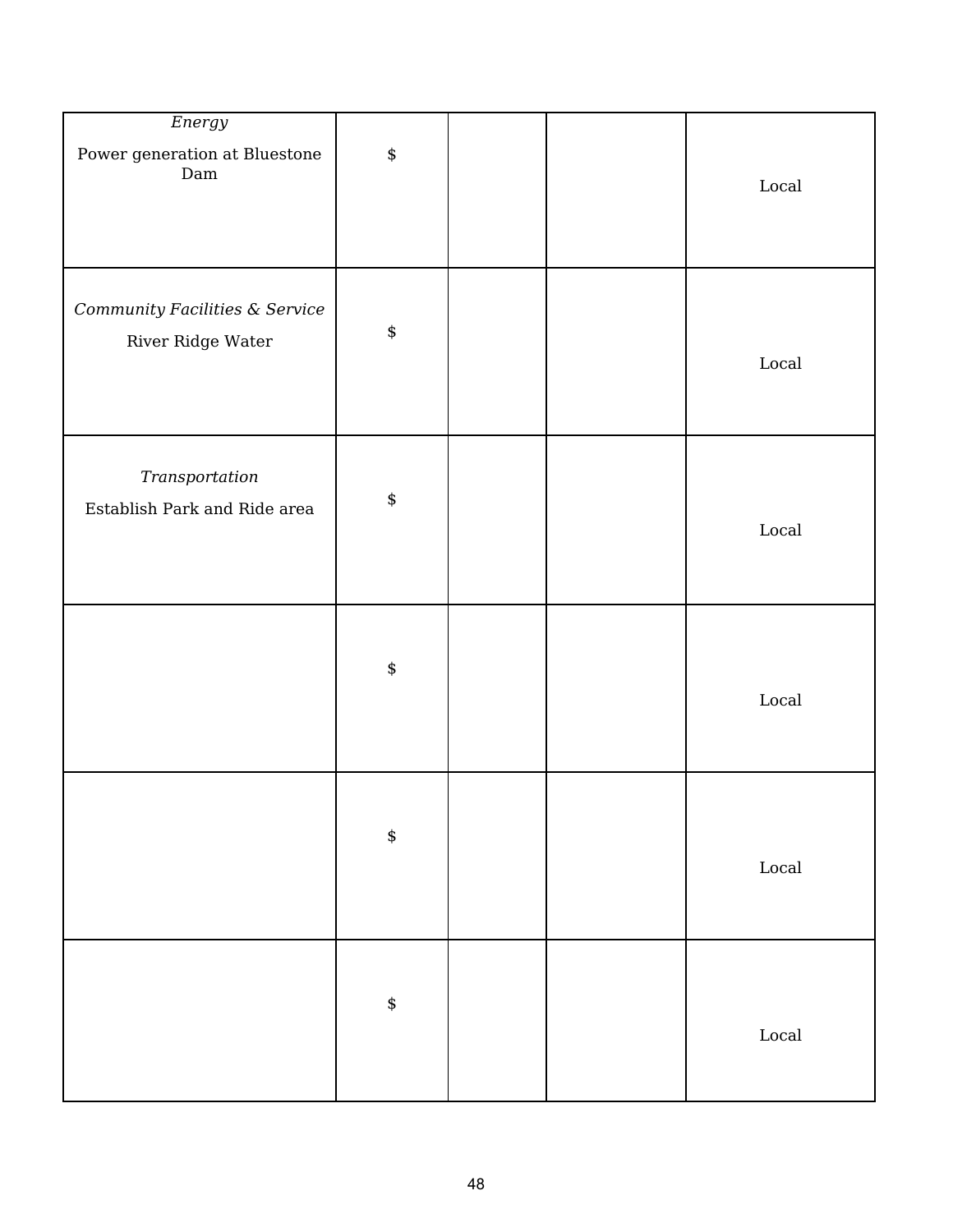**Name of Community:** Bluefield

**Date:** April 12, 2021

| <b>RANK 1 - 8</b> | <b>CATEGORY</b> |
|-------------------|-----------------|
|-------------------|-----------------|

| 1              | Community Facilities & Service (water, sewer, neighborhood<br>improvements, libraries, recreation, public safety, solid waste) |
|----------------|--------------------------------------------------------------------------------------------------------------------------------|
| 2              | Economic Development (travel and tourism, industrial development,<br>small business development)                               |
| 3              | Environment and Natural Resources (flood prevention, land use)                                                                 |
| 6              | Human Resources (health, education, child development, aging)                                                                  |
|                | Energy                                                                                                                         |
| 8              | Government                                                                                                                     |
| 5              | Housing                                                                                                                        |
| $\overline{4}$ | Transportation (air, rail, highway, water, public transportation)                                                              |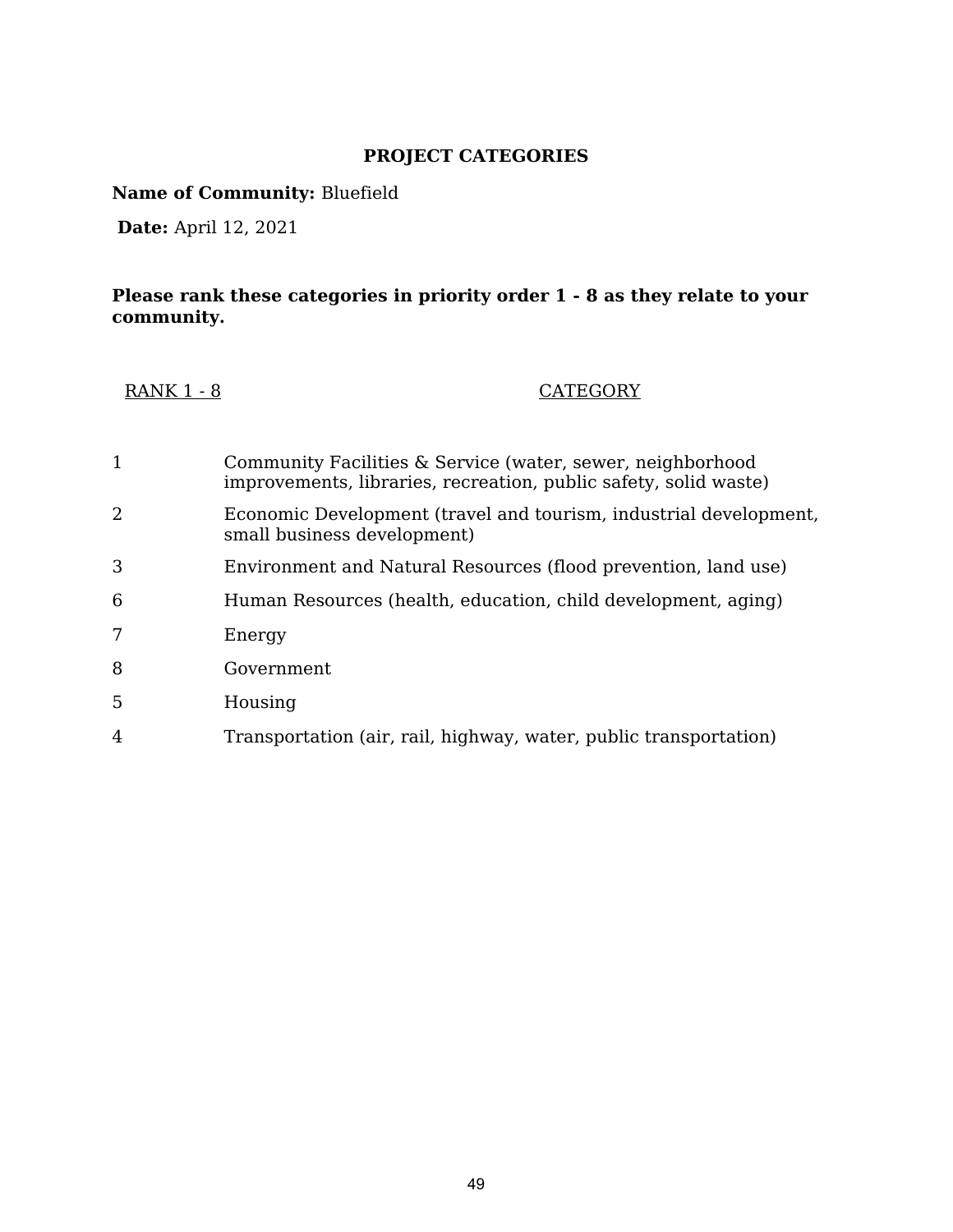**Name of Community:** Bluefield

| <b>PROJECT CATEGORY</b><br><b>PROJECT NAME</b>                                        | <b>ESTIMATED</b><br><b>COST</b> | $\overline{\text{IS}}$<br><b>SERVICE</b><br><b>PROVIDED</b><br><b>NOW</b> | <b>NUMBER OF</b><br><b>PERSONS</b><br><b>BENEFITTING</b> | <b>AMOUNT OF FUNDING</b><br><b>COMMITTED</b> |
|---------------------------------------------------------------------------------------|---------------------------------|---------------------------------------------------------------------------|----------------------------------------------------------|----------------------------------------------|
| Economic Development<br>Project Omnis                                                 | \$30,000,00<br>$\theta$         | No                                                                        | 300                                                      | \$ Local                                     |
| Economic Development<br>Exit 1 Development                                            | \$2,000,000                     | No                                                                        |                                                          | Local                                        |
| Energy<br>Alternative Energy Projects                                                 | \$                              |                                                                           |                                                          | Local                                        |
| <b>Human Resources</b><br>Workforce Development                                       | \$100,000                       |                                                                           |                                                          | Local                                        |
| Economic Development<br><b>Bluefield Commercialization</b><br><b>Station Phase II</b> | \$1,000,000                     | Yes                                                                       |                                                          | Local                                        |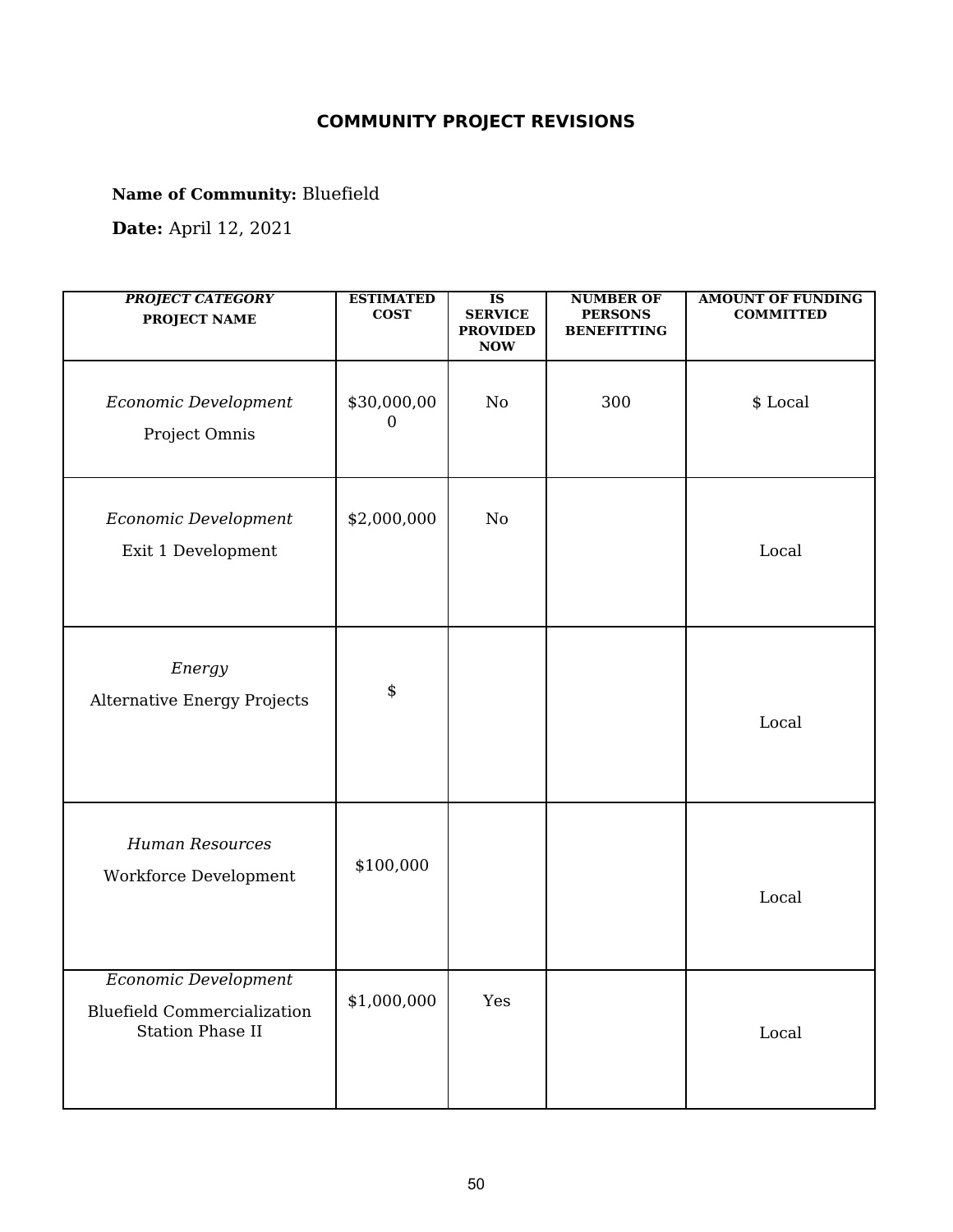| Community Facilities & Service<br>John Nash Blvd Gas Line<br>Expansion       | \$2,500,000 | No  | Local |
|------------------------------------------------------------------------------|-------------|-----|-------|
| Community Facilities & Service<br>Broadband/PoP @ Exit 1                     | \$200,000   | No  | Local |
| Economic Development<br>John Nash Development                                | \$          | No  | Local |
| Transportation<br>Thoroughbred Bulk Transfer<br>Facility                     | \$          | No  | Local |
| Community Facilities & Service<br><b>Union Street Storm Water</b><br>Project | \$          | Yes | Local |
| <b>Human Resources</b><br>Remote Working Program                             | \$100,000   | No  | Local |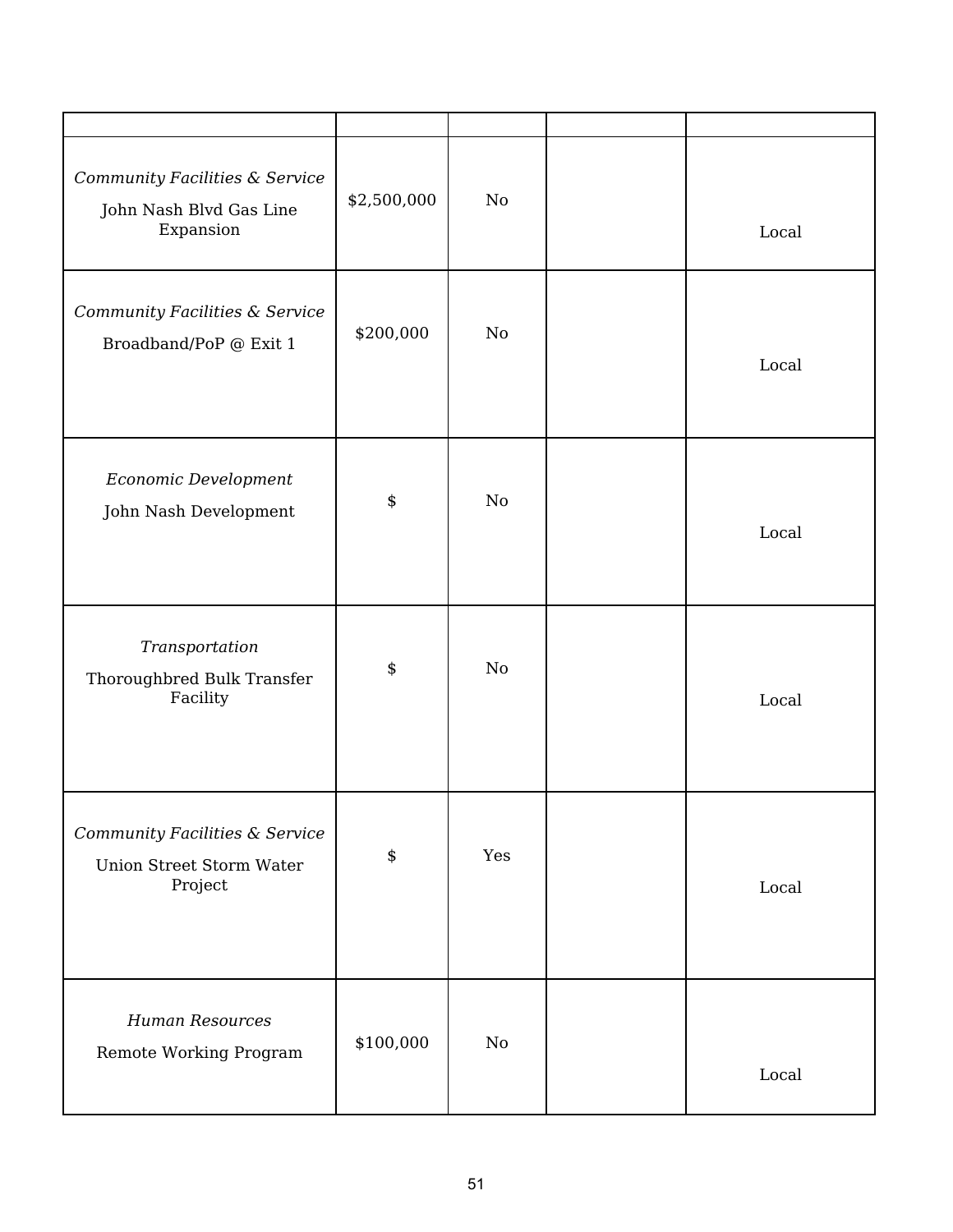| Economic Development<br>Downtown Renovation Project | \$10,000,00<br>$\boldsymbol{0}$ |  | $_{\rm Local}$           |
|-----------------------------------------------------|---------------------------------|--|--------------------------|
|                                                     | \$                              |  | $_{\rm Local}$           |
|                                                     | \$                              |  | $_{\mbox{\small Local}}$ |
|                                                     | \$                              |  | $_{\mbox{\small Local}}$ |
|                                                     | $\boldsymbol{\$}$               |  | $_{\mbox{\small Local}}$ |
|                                                     | \$                              |  |                          |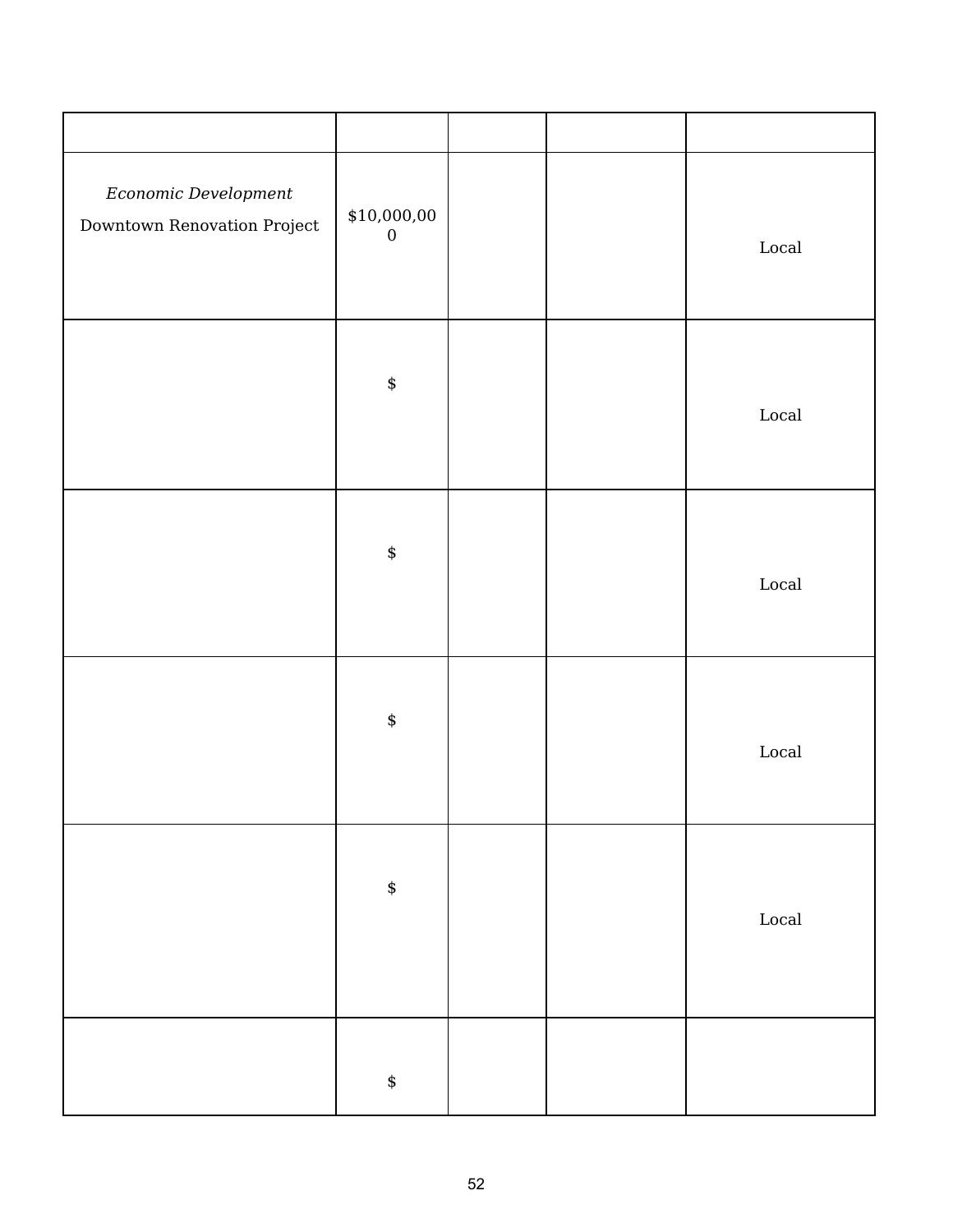**Name of Community:** Wyoming County Commission

**Date:** April 12, 2021

#### **Please rank these categories in priority order 1 - 8 as they relate to your community.**

RANK 1 - 8 CATEGORY

1 Community Facilities & Service (water, sewer, neighborhood improvements, libraries, recreation, public safety, solid waste) 2 Economic Development (travel and tourism, industrial development, small business development) Environment and Natural Resources (flood prevention, land use) Human Resources (health, education, child development, aging) Energy Government Housing Transportation (air, rail, highway, water, public transportation)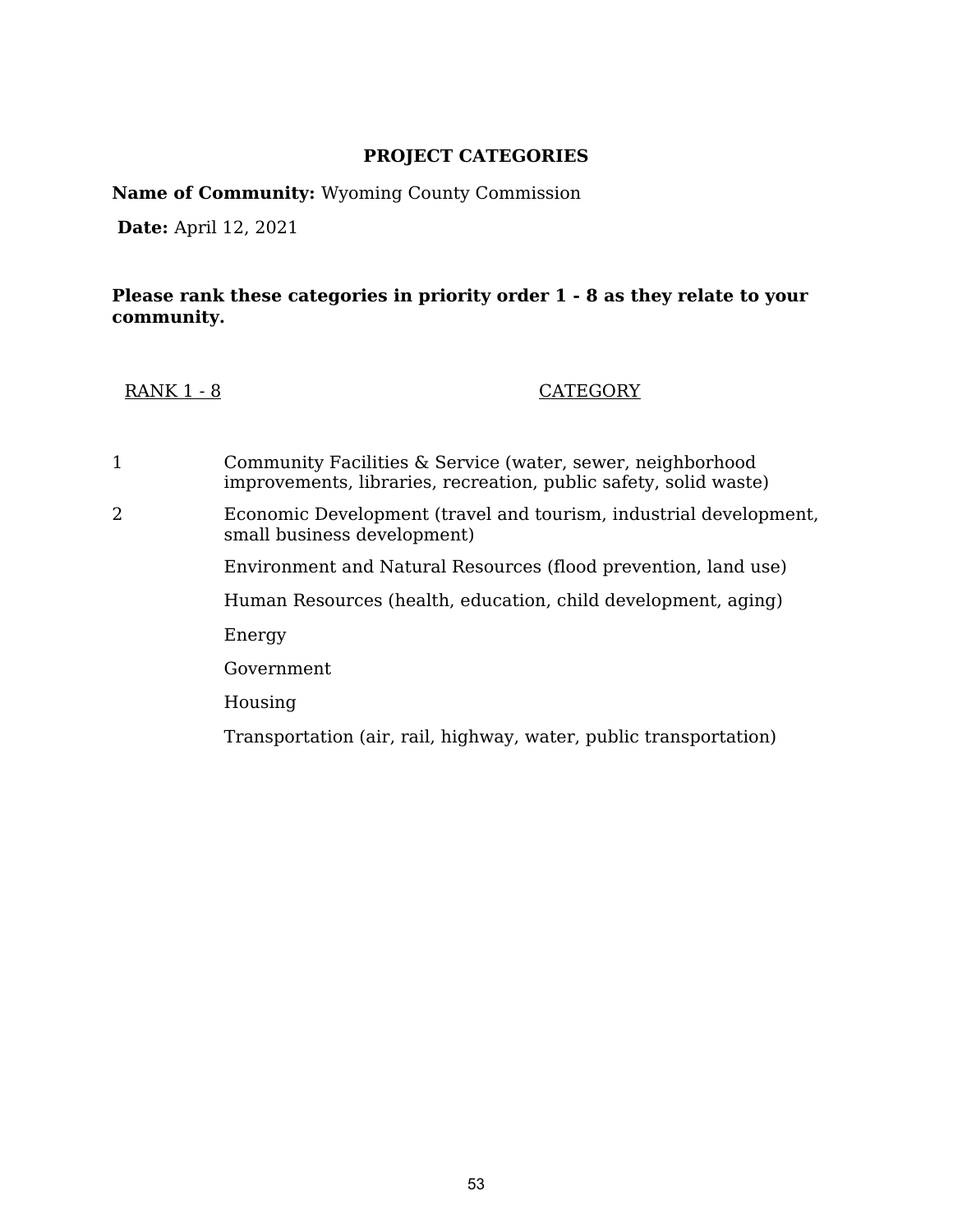**Name of Community:** Wyoming County Commission

| <b>PROJECT CATEGORY</b><br><b>PROJECT NAME</b>                             | <b>ESTIMATED</b><br><b>COST</b> | $\overline{\textbf{IS}}$<br><b>SERVICE</b><br><b>PROVIDED</b><br><b>NOW</b> | <b>NUMBER OF</b><br><b>PERSONS</b><br><b>BENEFITTING</b> | <b>AMOUNT OF FUNDING</b><br><b>COMMITTED</b> |
|----------------------------------------------------------------------------|---------------------------------|-----------------------------------------------------------------------------|----------------------------------------------------------|----------------------------------------------|
| Community Facilities & Service<br><b>Broadband</b>                         | \$15,000,00<br>$\theta$         | Partial                                                                     |                                                          | \$ Local                                     |
| Community Facilities & Service<br><b>Upper Huff Waterline</b><br>Extension | \$                              | extension                                                                   |                                                          | Local                                        |
| Community Facilities & Service<br>Coal Mountain Water                      | \$                              | No                                                                          |                                                          | Local                                        |
| Community Facilities & Service<br>Hanover Water                            | \$                              | No                                                                          |                                                          | Local                                        |
| <b>Community Facilities &amp; Service</b><br>Eastern Wyoming PSD           | \$                              | Yes                                                                         |                                                          | $_{\rm Local}$                               |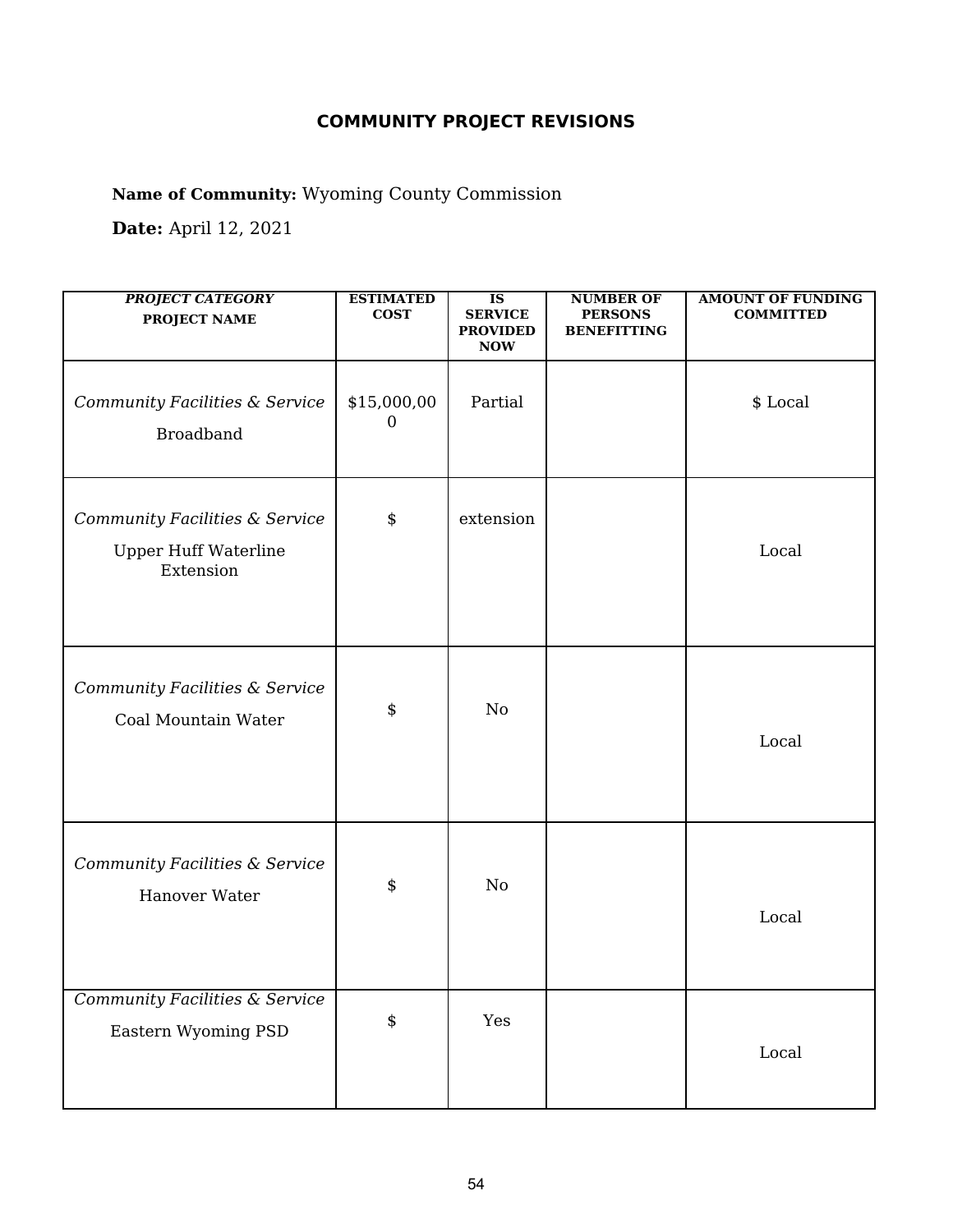| Community Facilities & Service<br>Pineville to Brenton Waterline<br>Extension      | \$<br>Municipal<br>Extension      | Local |
|------------------------------------------------------------------------------------|-----------------------------------|-------|
| Community Facilities & Service<br>Upgrade Oceana Water System                      | \$<br>Partial                     | Local |
| Community Facilities & Service<br>Center PSD Phase 1 and Phase<br>2 Sewer Projects | \$<br>upgrade<br>and<br>extension | Local |
| Community Facilities & Service<br>Mullens Sewer Upgrade                            | \$<br>Extension                   | Local |
| Government<br>Courthouse Elevator Upgrade                                          | \$<br>Partial                     | Local |
| Economic Development<br><b>Barkers Creek Industrial Park</b>                       | \$<br>Partial                     | Local |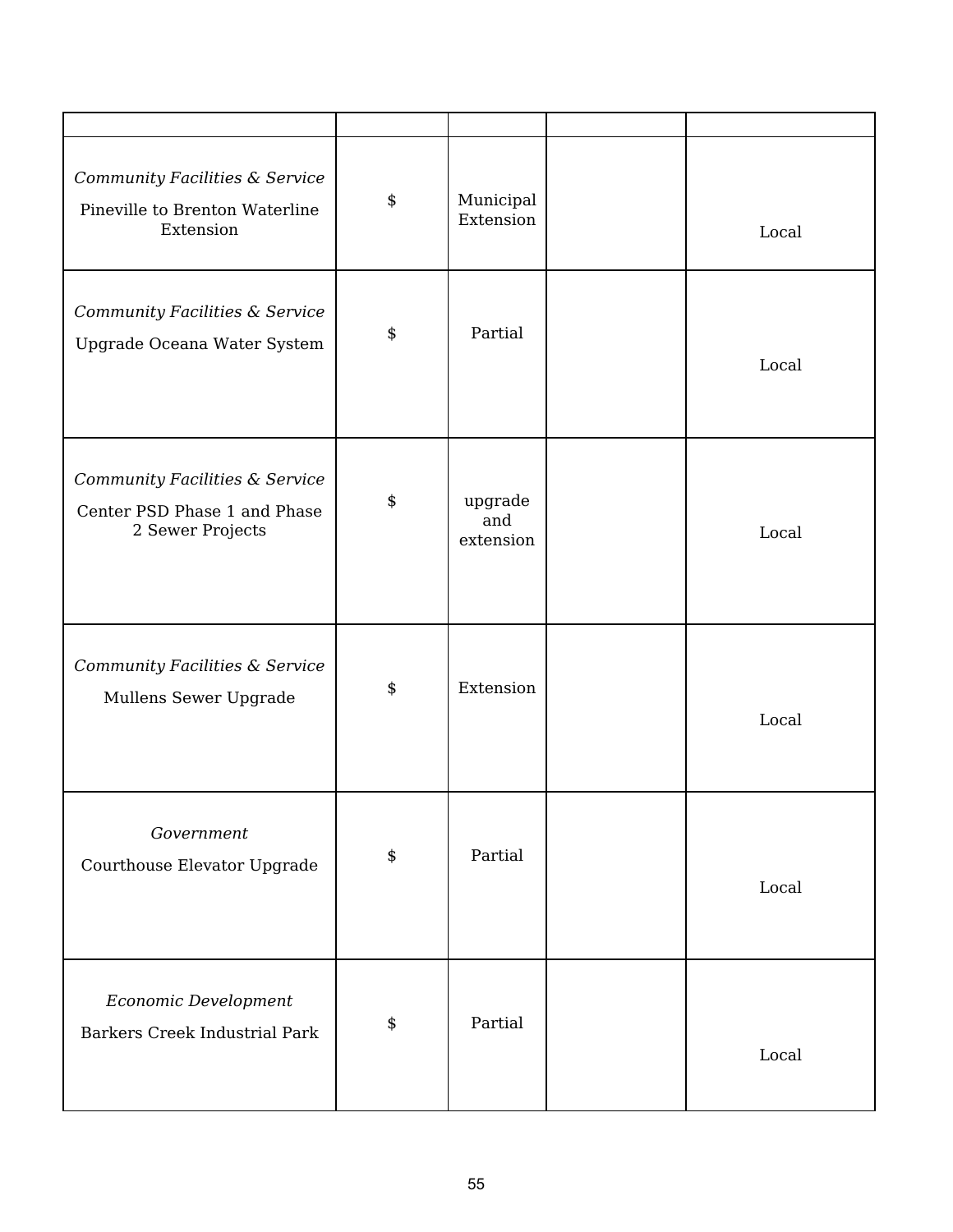| Economic Development<br>Expansion of John D<br>Rockefeller Industrial Park | $\pmb{\$}$        | $\operatorname{Yes}$ | $_{\rm Local}$ |
|----------------------------------------------------------------------------|-------------------|----------------------|----------------|
|                                                                            | $\boldsymbol{\$}$ |                      | $_{\rm Local}$ |
|                                                                            | $\pmb{\$}$        |                      | $_{\rm Local}$ |
|                                                                            | $\pmb{\$}$        |                      | $_{\rm Local}$ |
|                                                                            | $\pmb{\$}$        |                      | $_{\rm Local}$ |
|                                                                            | \$                |                      |                |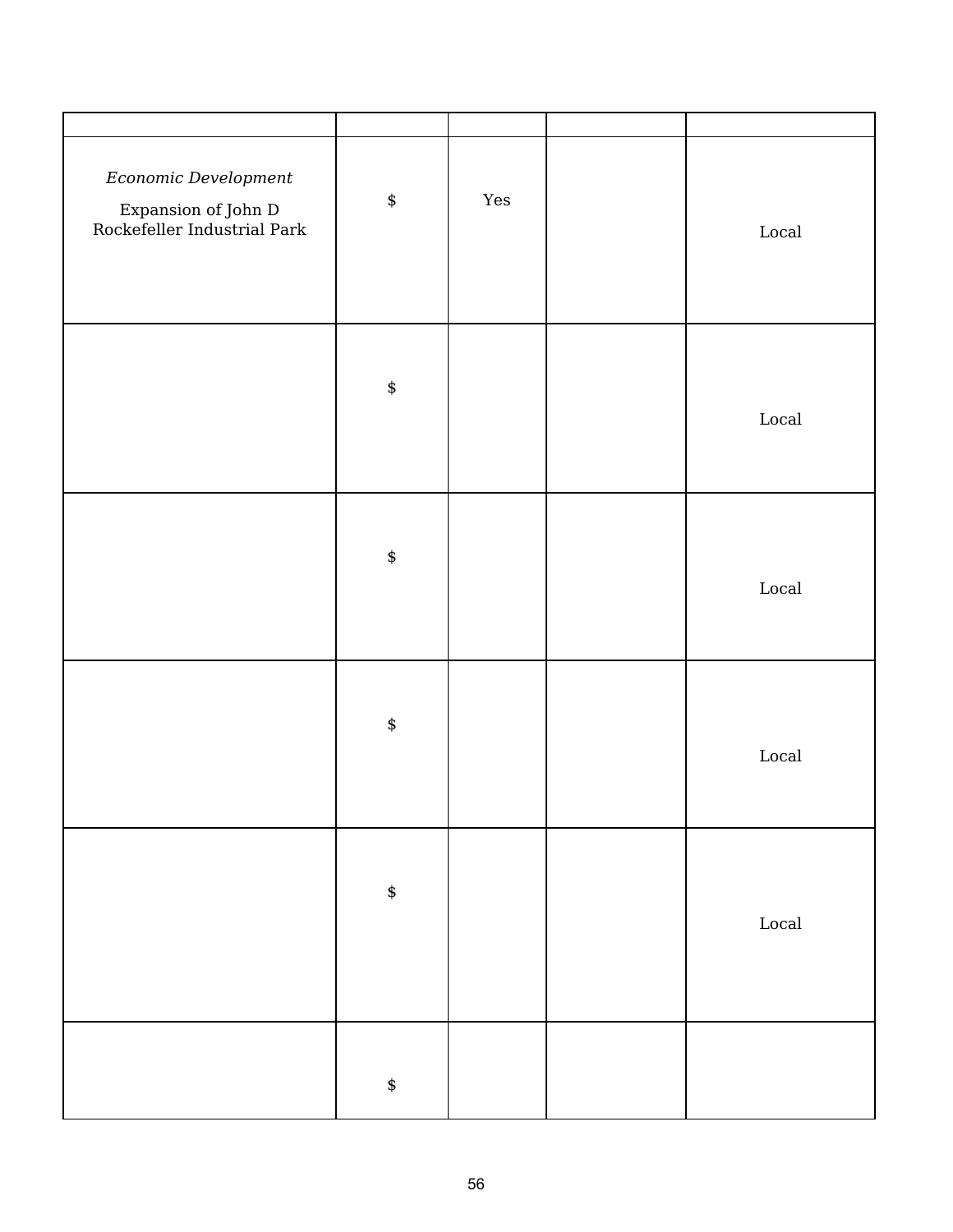**Name of Community:** Regional

| <b>PROJECT CATEGORY</b><br><b>PROJECT NAME</b>                 | <b>ESTIMATED</b><br>$\cos$ | $\overline{\text{IS}}$<br><b>SERVICE</b><br><b>PROVIDED</b><br>$\bf{Now}$ | <b>NUMBER OF</b><br><b>PERSONS</b><br><b>BENEFITTING</b> | <b>AMOUNT OF FUNDING</b><br><b>COMMITTED</b> |
|----------------------------------------------------------------|----------------------------|---------------------------------------------------------------------------|----------------------------------------------------------|----------------------------------------------|
| <b>Environmental and Natural</b><br>Resources<br>Coal Research | $\$0$                      |                                                                           |                                                          | $\$$ Local                                   |
|                                                                | \$                         |                                                                           |                                                          | $_{\rm Local}$                               |
|                                                                | $\pmb{\$}$                 |                                                                           |                                                          | Local                                        |
|                                                                | $\pmb{\$}$                 |                                                                           |                                                          | Local                                        |
|                                                                | \$                         |                                                                           |                                                          | $_{\mbox{\small Local}}$                     |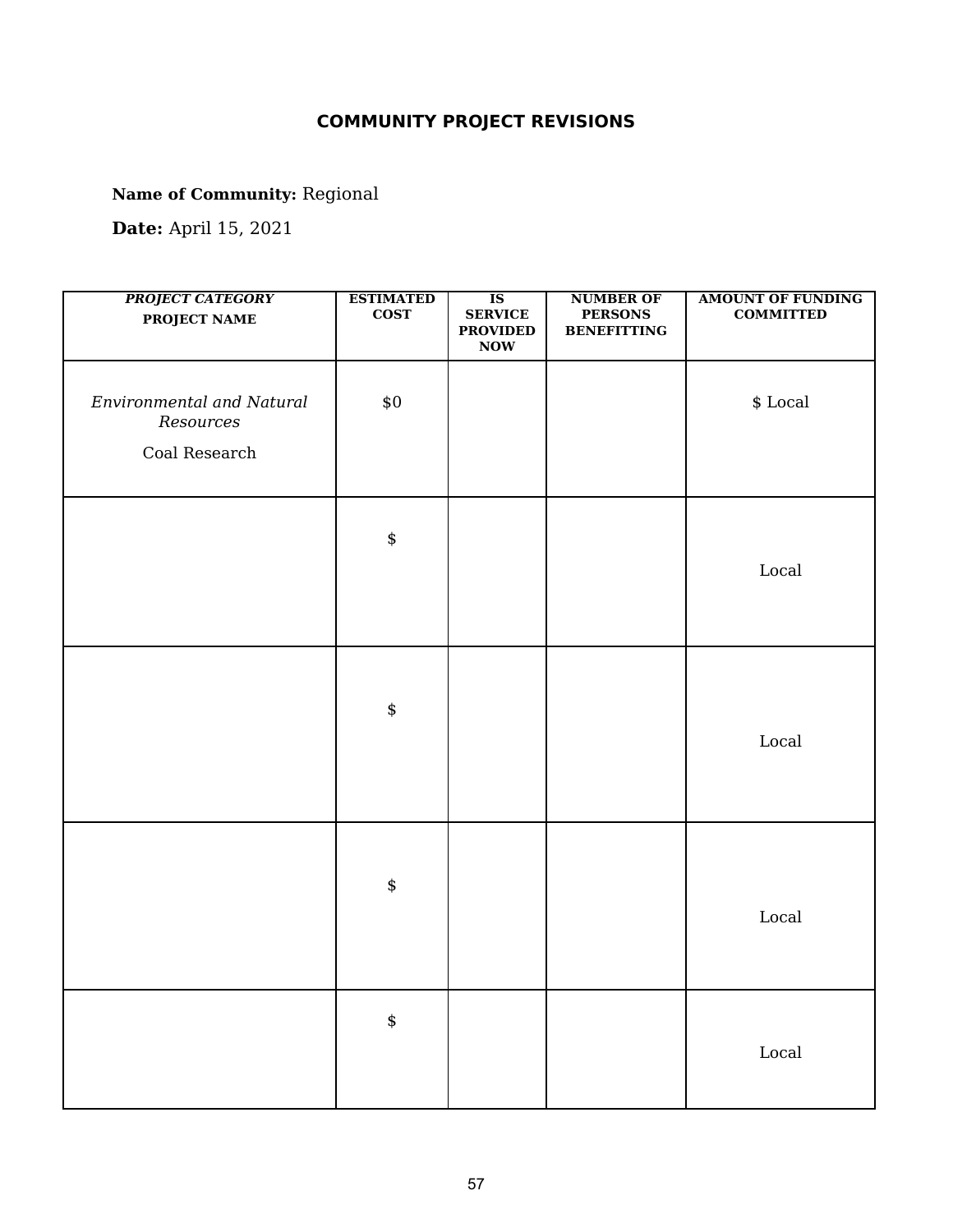**Name of Community:** Mercer County Commission

| <b>PROJECT CATEGORY</b><br>PROJECT NAME                           | <b>ESTIMATED</b><br>$\cos$ | $\overline{\text{IS}}$<br><b>SERVICE</b><br><b>PROVIDED</b><br>$\bf{Now}$ | <b>NUMBER OF</b><br><b>PERSONS</b><br><b>BENEFITTING</b> | <b>AMOUNT OF FUNDING</b><br><b>COMMITTED</b> |
|-------------------------------------------------------------------|----------------------------|---------------------------------------------------------------------------|----------------------------------------------------------|----------------------------------------------|
| Economic Development<br><b>Blue Prince Project</b><br>Development | $\$0$                      |                                                                           |                                                          | $\$$ Local                                   |
|                                                                   | $\spadesuit$               |                                                                           |                                                          | $_{\rm Local}$                               |
|                                                                   | $\pmb{\$}$                 |                                                                           |                                                          | Local                                        |
|                                                                   | $\pmb{\$}$                 |                                                                           |                                                          | $_{\rm Local}$                               |
|                                                                   | $\pmb{\$}$                 |                                                                           |                                                          | $_{\rm Local}$                               |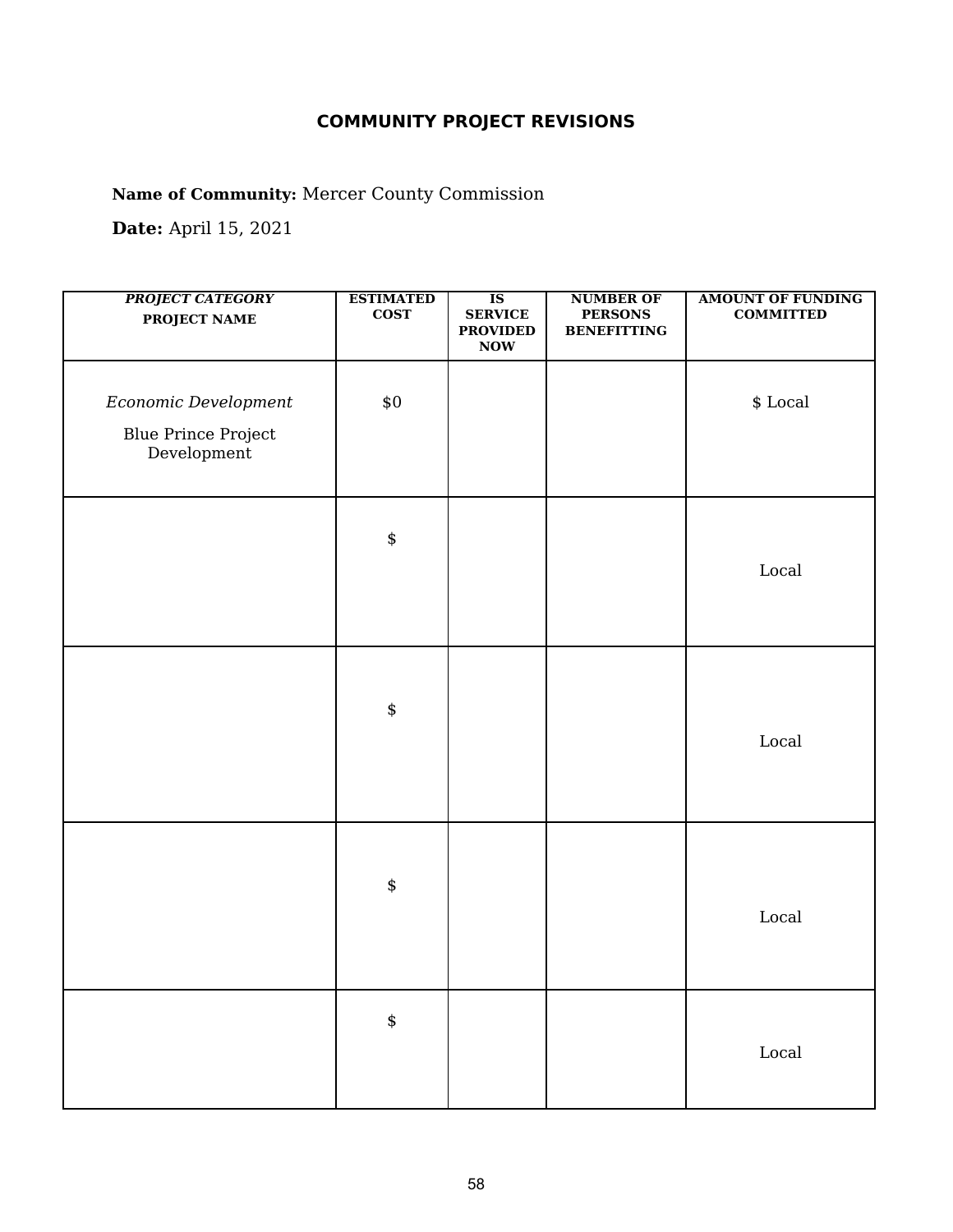**Name of Community:** Hinton

**Date:** April 21, 2021

| <b>RANK 1 - 8</b> | <b>CATEGORY</b> |
|-------------------|-----------------|
|-------------------|-----------------|

| 1 | Community Facilities & Service (water, sewer, neighborhood<br>improvements, libraries, recreation, public safety, solid waste) |
|---|--------------------------------------------------------------------------------------------------------------------------------|
| 2 | Economic Development (travel and tourism, industrial development,<br>small business development)                               |
| 4 | Environment and Natural Resources (flood prevention, land use)                                                                 |
| 6 | Human Resources (health, education, child development, aging)                                                                  |
| 7 | Energy                                                                                                                         |
| 8 | Government                                                                                                                     |
| 3 | Housing                                                                                                                        |
| 5 | Transportation (air, rail, highway, water, public transportation)                                                              |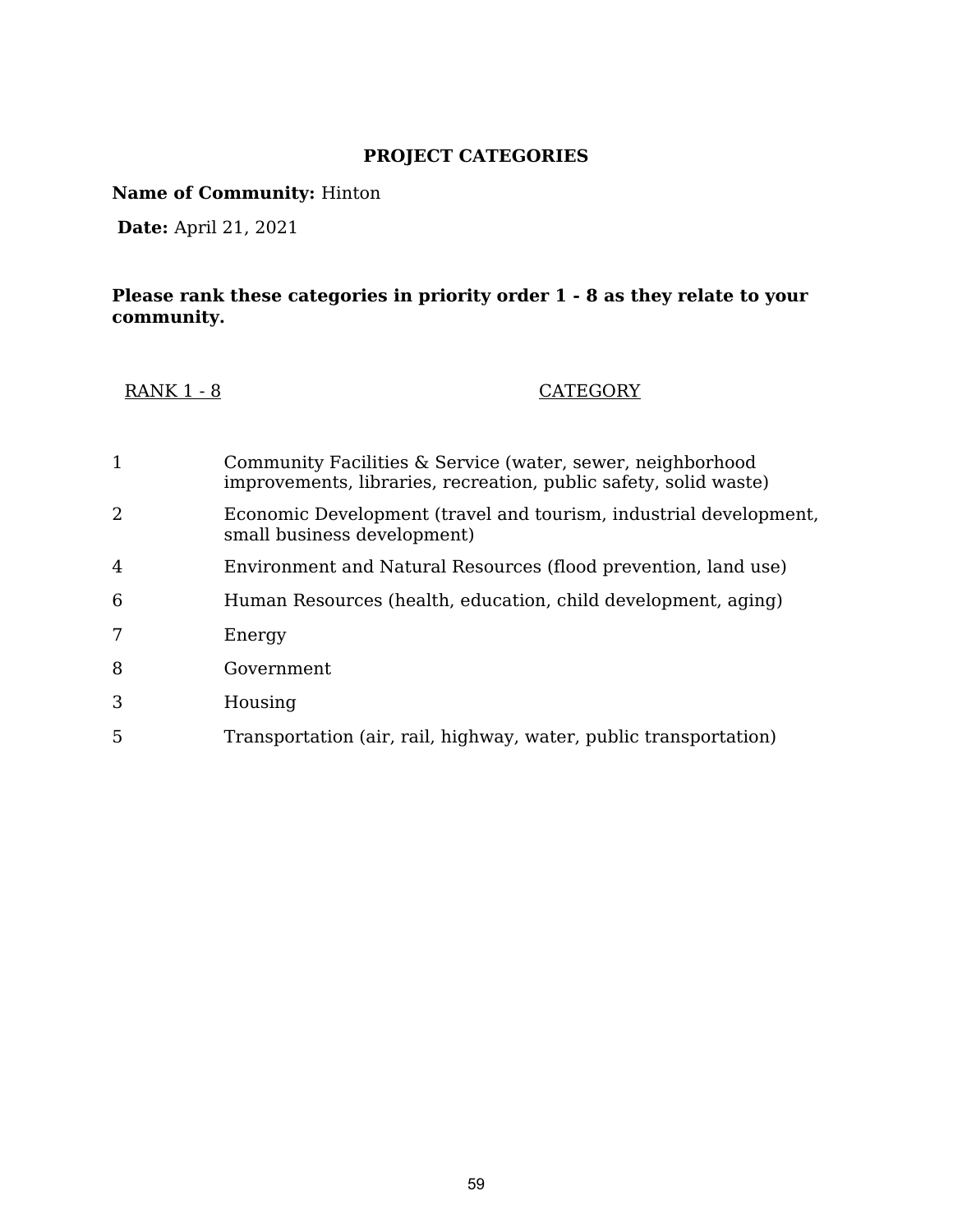**Name of Community:** Hinton

| <b>PROJECT CATEGORY</b><br><b>PROJECT NAME</b>                         | <b>ESTIMATED</b><br><b>COST</b> | $\overline{\text{IS}}$<br><b>SERVICE</b><br><b>PROVIDED</b><br><b>NOW</b> | <b>NUMBER OF</b><br><b>PERSONS</b><br><b>BENEFITTING</b> | <b>AMOUNT OF FUNDING</b><br><b>COMMITTED</b> |
|------------------------------------------------------------------------|---------------------------------|---------------------------------------------------------------------------|----------------------------------------------------------|----------------------------------------------|
| Community Facilities & Service<br>CSO long term control plan           | \$4,000,000                     | Yes                                                                       | 14,000                                                   | \$3,000,000 Local                            |
| Economic Development<br>River access improvements                      | \$3,000,000                     | Yes                                                                       | 30,000                                                   | 50,000<br>Local                              |
| Community Facilities & Service<br>Warehouse district<br>revitalization | \$5,000,000                     | Partial                                                                   | 30,000                                                   | 400,000<br>Local                             |
| Elimination of Blighted areas                                          | \$500,000                       | Yes                                                                       | 3,000                                                    | 50,000<br>Local                              |
| <b>Community Facilities &amp; Service</b><br>Streetscape               | \$1,000,000                     | Yes                                                                       | 3,000                                                    | 40,000<br>Local                              |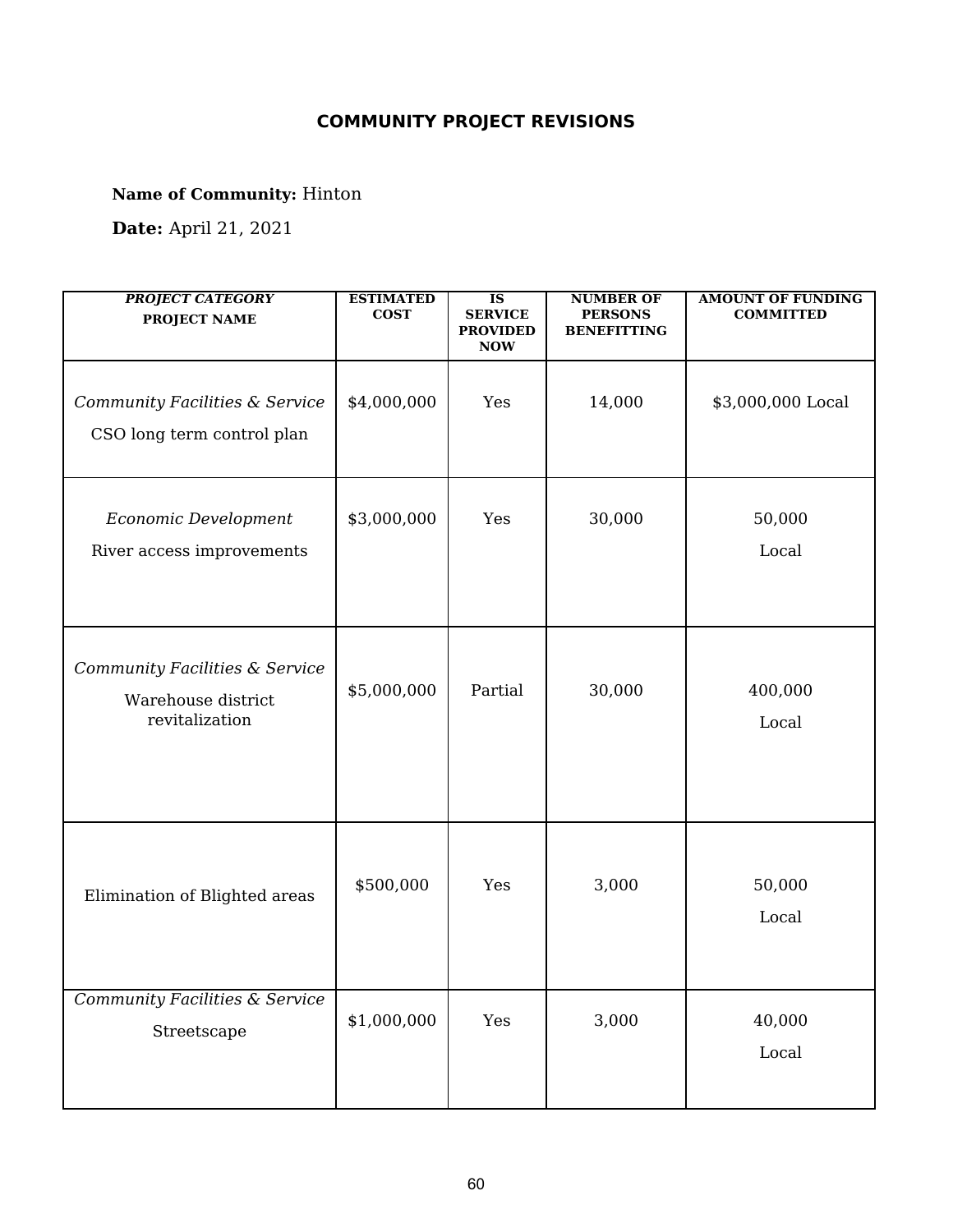**Name of Community:** Gary

**Date:** April 16, 2021

| <b>RANK 1 - 8</b> | <b>CATEGORY</b> |
|-------------------|-----------------|
|-------------------|-----------------|

| 4            | Community Facilities & Service (water, sewer, neighborhood<br>improvements, libraries, recreation, public safety, solid waste) |
|--------------|--------------------------------------------------------------------------------------------------------------------------------|
| 1            | Economic Development (travel and tourism, industrial development,<br>small business development)                               |
| 2            | Environment and Natural Resources (flood prevention, land use)                                                                 |
| 2            | Human Resources (health, education, child development, aging)                                                                  |
| 1            | Energy                                                                                                                         |
| 1            | Government                                                                                                                     |
| $\mathbf{1}$ | Housing                                                                                                                        |
|              | Transportation (air, rail, highway, water, public transportation)                                                              |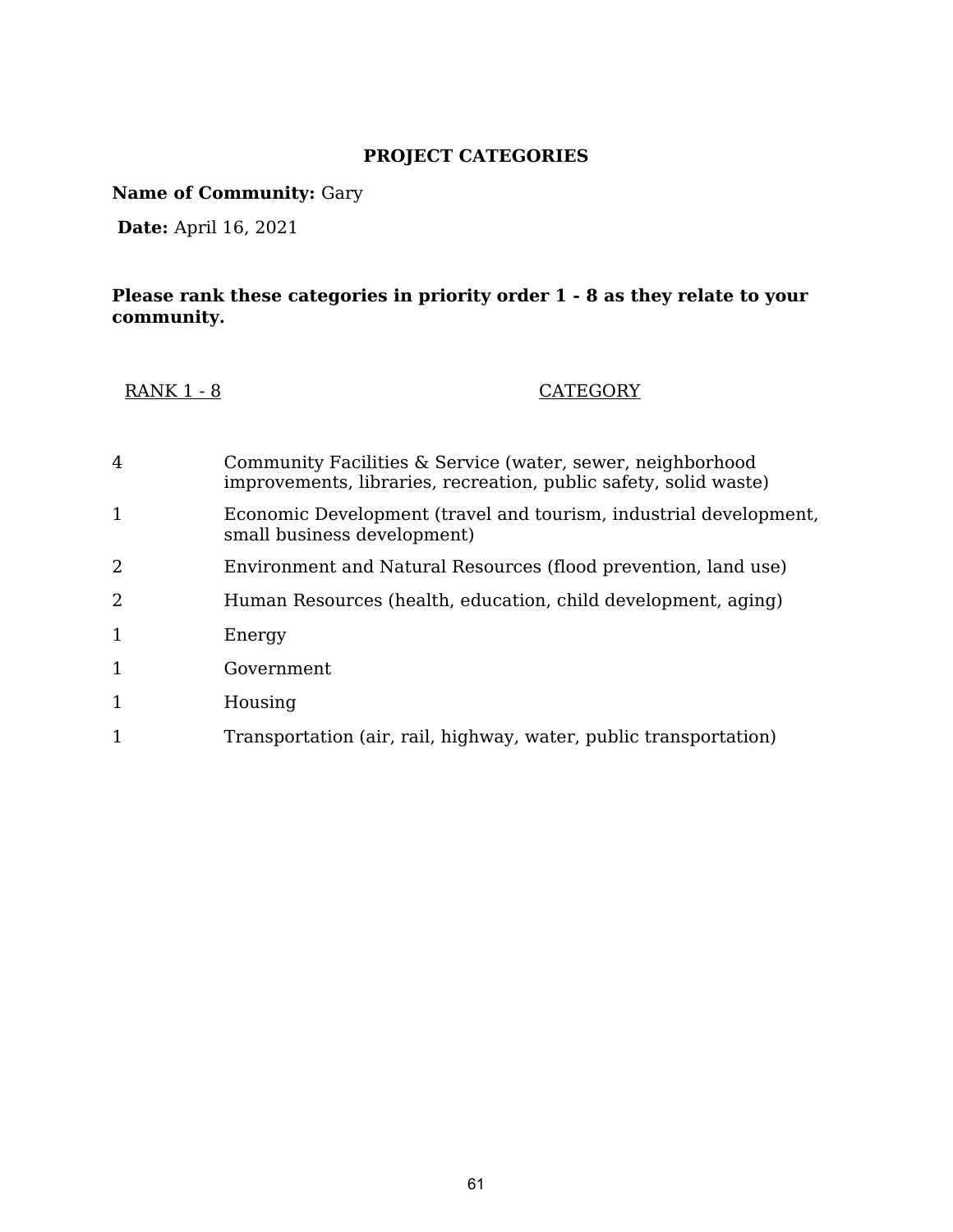**Name of Community:** Gary

| <b>PROJECT CATEGORY</b><br>PROJECT NAME                              | <b>ESTIMATED</b><br><b>COST</b> | $\overline{\text{IS}}$<br><b>SERVICE</b><br><b>PROVIDED</b><br>$\bf{Now}$ | <b>NUMBER OF</b><br><b>PERSONS</b><br><b>BENEFITTING</b> | <b>AMOUNT OF FUNDING</b><br><b>COMMITTED</b> |
|----------------------------------------------------------------------|---------------------------------|---------------------------------------------------------------------------|----------------------------------------------------------|----------------------------------------------|
| Community Facilities & Service<br>Gary Alternative Water Source      | \$250,000                       |                                                                           | 500                                                      | \$ Local                                     |
| Community Facilities & Service<br>City of Gary Sewer<br>Improvements | \$1,000,000                     |                                                                           | 500                                                      | Local                                        |
|                                                                      | \$                              |                                                                           |                                                          | Local                                        |
|                                                                      | \$                              |                                                                           |                                                          | Local                                        |
|                                                                      | \$                              |                                                                           |                                                          | Local                                        |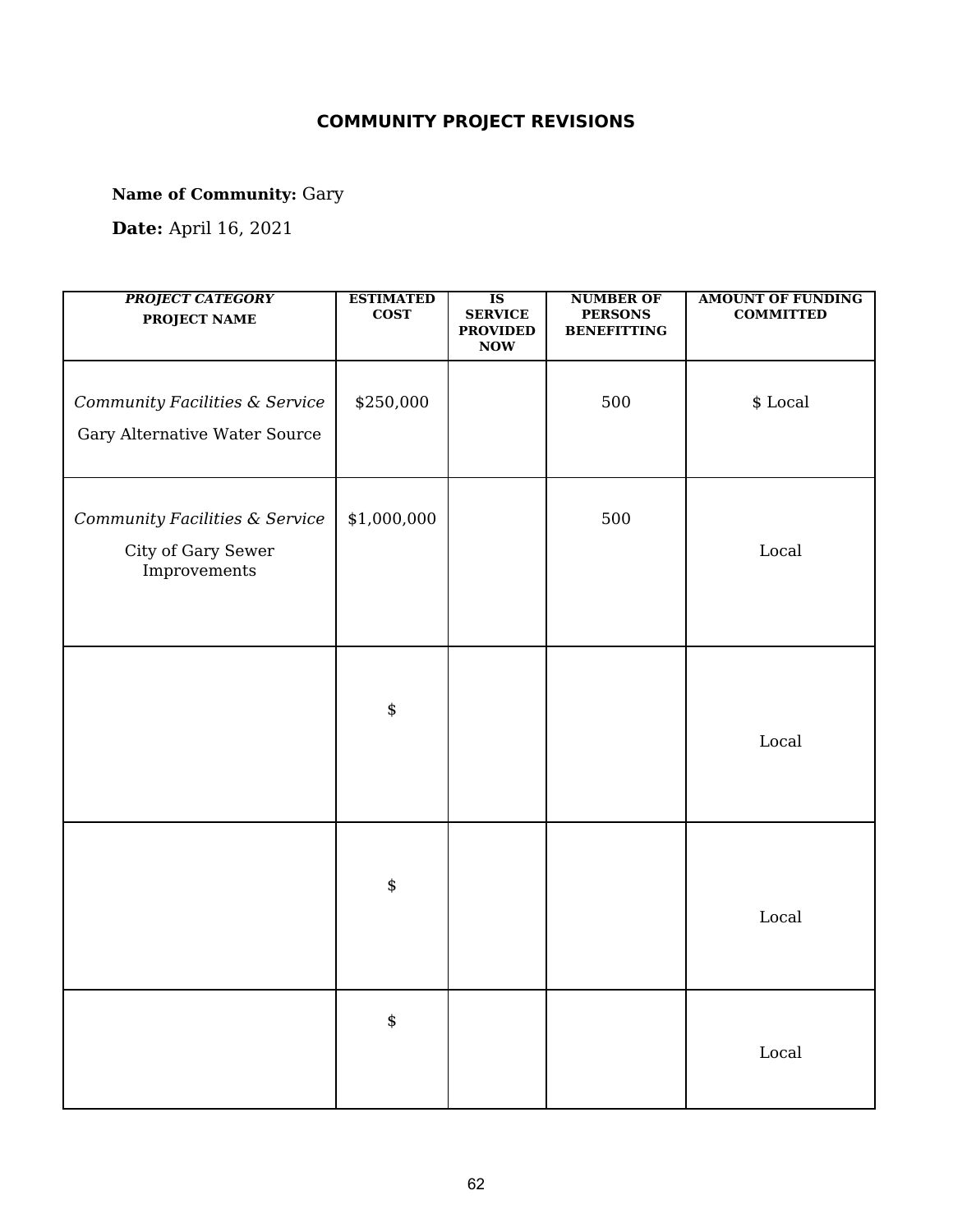**Name of Community:** Kimball

| <b>PROJECT CATEGORY</b><br>PROJECT NAME            | <b>ESTIMATED</b><br>$\cos$ | $\overline{\text{IS}}$<br><b>SERVICE</b><br><b>PROVIDED</b><br>$\bf{Now}$ | <b>NUMBER OF</b><br><b>PERSONS</b><br><b>BENEFITTING</b> | <b>AMOUNT OF FUNDING</b><br><b>COMMITTED</b> |
|----------------------------------------------------|----------------------------|---------------------------------------------------------------------------|----------------------------------------------------------|----------------------------------------------|
| Community Facilities & Service<br>Park Development | $\$0$                      |                                                                           |                                                          | $\$$ Local                                   |
|                                                    | $\spadesuit$               |                                                                           |                                                          | $_{\rm Local}$                               |
|                                                    | $\pmb{\$}$                 |                                                                           |                                                          | Local                                        |
|                                                    | $\pmb{\$}$                 |                                                                           |                                                          | $\operatorname{Local}$                       |
|                                                    | $\pmb{\$}$                 |                                                                           |                                                          | $_{\rm Local}$                               |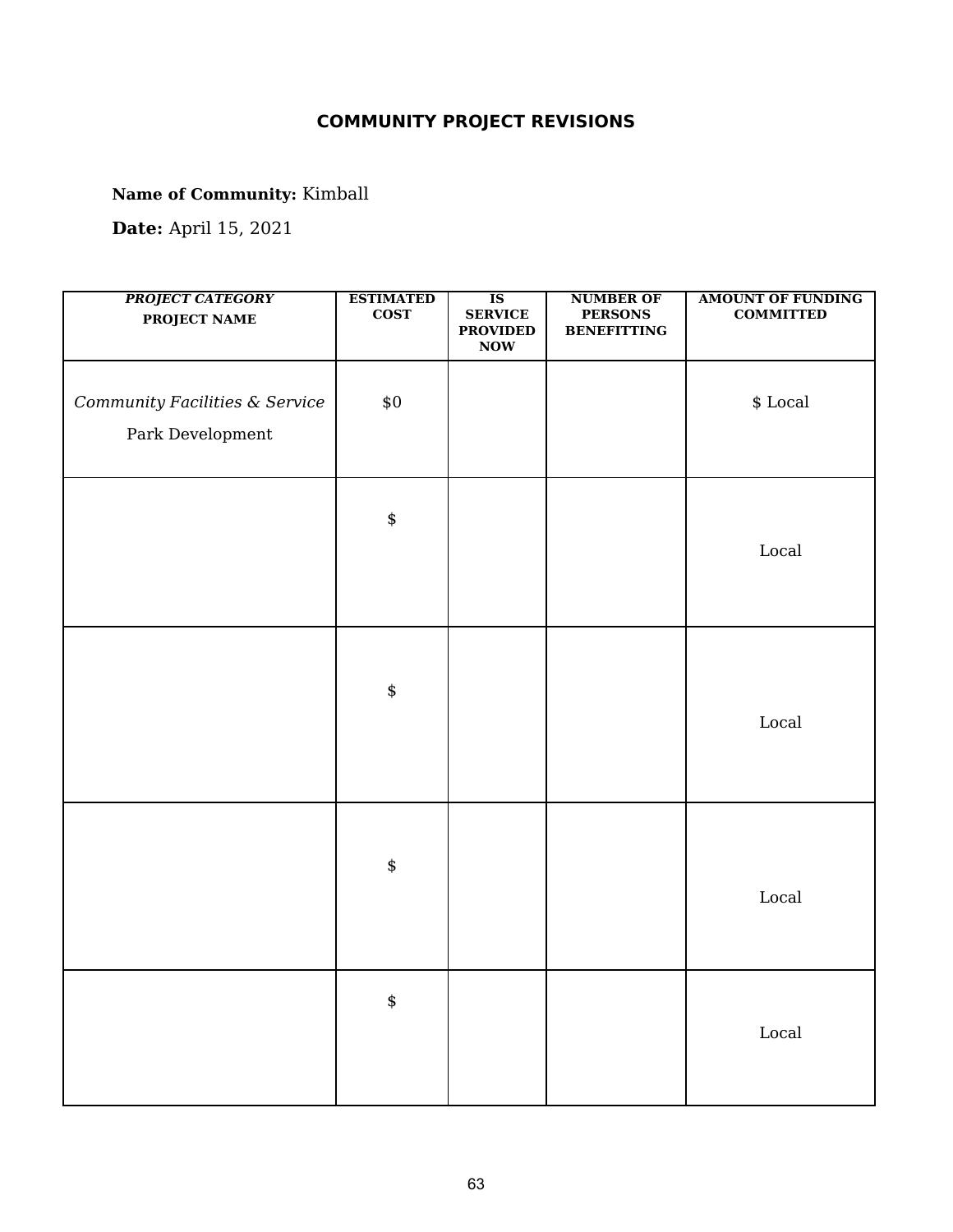**Name of Community:** Raleigh County Commission

| <b>PROJECT CATEGORY</b><br><b>PROJECT NAME</b>                                                      | <b>ESTIMATED</b><br><b>COST</b> | $\overline{\text{IS}}$<br><b>SERVICE</b><br><b>PROVIDED</b><br><b>NOW</b> | <b>NUMBER OF</b><br><b>PERSONS</b><br><b>BENEFITTING</b> | <b>AMOUNT OF FUNDING</b><br><b>COMMITTED</b> |
|-----------------------------------------------------------------------------------------------------|---------------------------------|---------------------------------------------------------------------------|----------------------------------------------------------|----------------------------------------------|
| Transportation<br>RCMA - Airport Rail                                                               | \$0                             |                                                                           |                                                          | \$ Local                                     |
| Community Facilities & Service<br>Sandstone Sewer                                                   | $\pmb{\$}$                      |                                                                           |                                                          | Local                                        |
| Community Facilities & Service<br>Cool Ridge/Flat Top PSD -<br>Ellison Ridge/Joe Cooper Rd<br>Water | \$                              |                                                                           |                                                          | Local                                        |
|                                                                                                     | \$                              |                                                                           |                                                          | Local                                        |
|                                                                                                     | $\pmb{\$}$                      |                                                                           |                                                          | $_{\rm Local}$                               |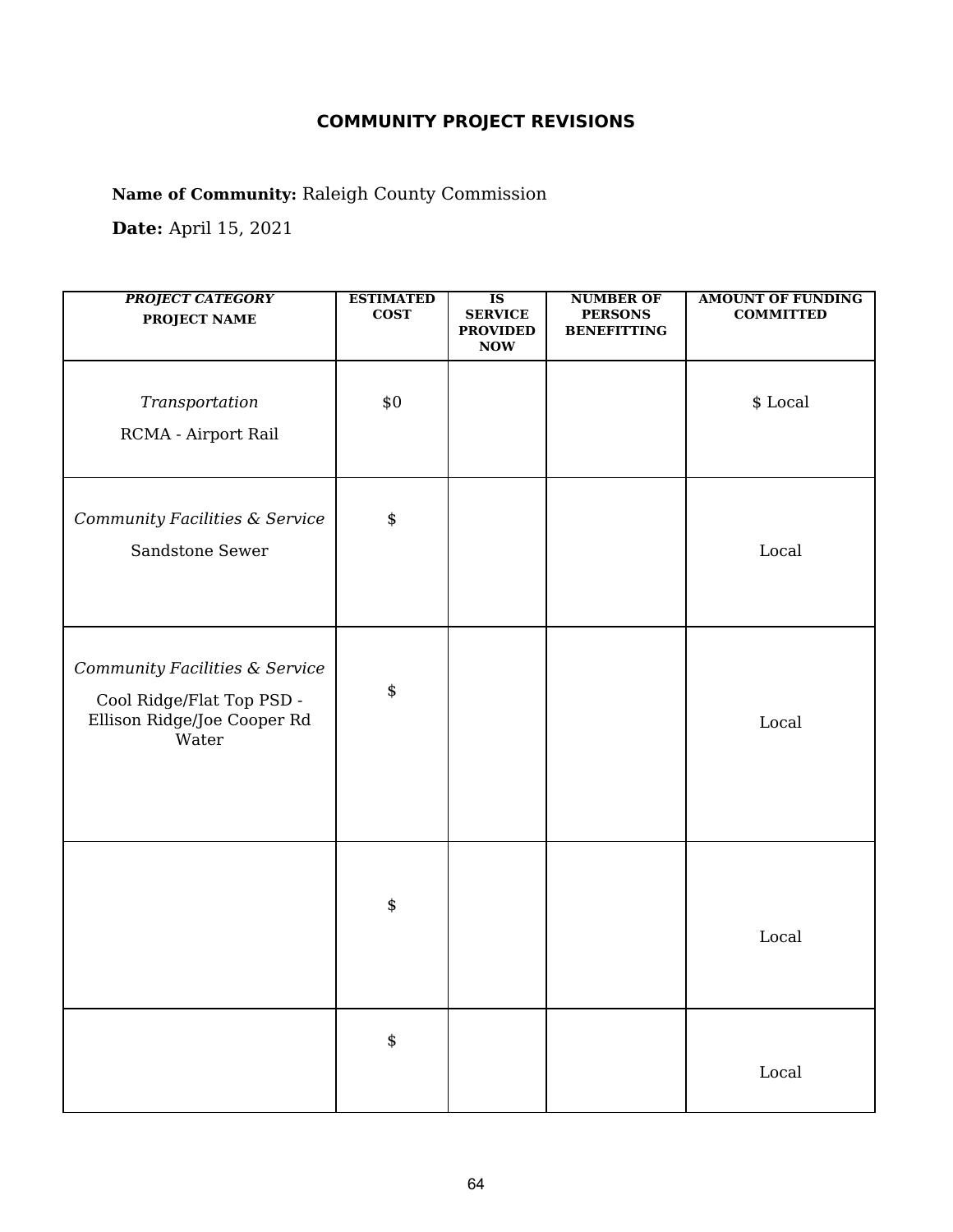**Name of Community:** Beckley

**Date:** March 17, 2021

| <b>RANK 1 - 8</b> | <b>CATEGORY</b> |
|-------------------|-----------------|
|-------------------|-----------------|

| 2            | Community Facilities & Service (water, sewer, neighborhood<br>improvements, libraries, recreation, public safety, solid waste) |
|--------------|--------------------------------------------------------------------------------------------------------------------------------|
| $\mathbf{1}$ | Economic Development (travel and tourism, industrial development,<br>small business development)                               |
| 3            | Environment and Natural Resources (flood prevention, land use)                                                                 |
| 4            | Human Resources (health, education, child development, aging)                                                                  |
|              | Energy                                                                                                                         |
| 6            | Government                                                                                                                     |
| 5            | Housing                                                                                                                        |
| 8            | Transportation (air, rail, highway, water, public transportation)                                                              |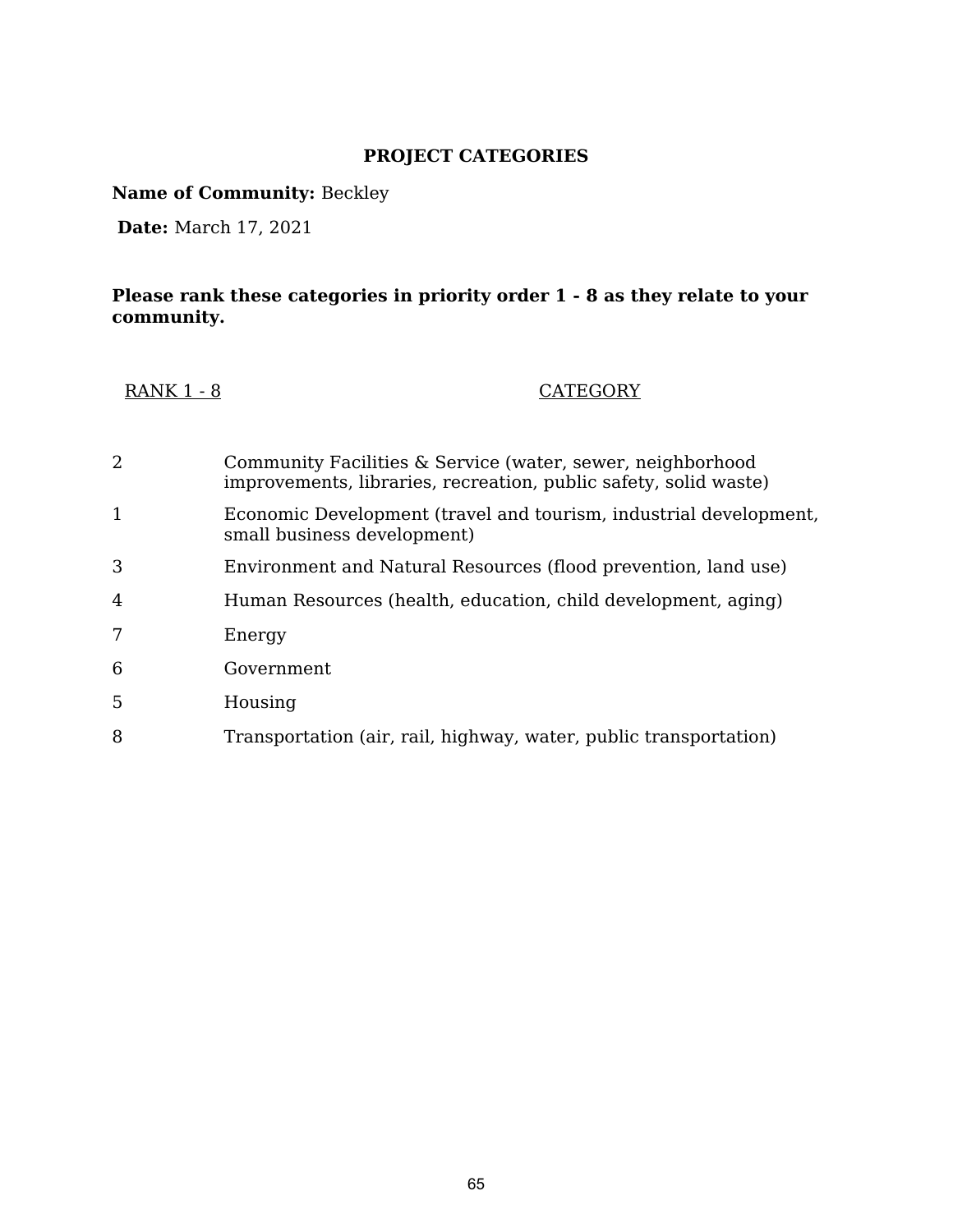**Name of Community:** Beckley

**Date:** March 17, 2021

| <b>PROJECT CATEGORY</b><br><b>PROJECT NAME</b>                                                                | <b>ESTIMATED</b><br><b>COST</b> | $\overline{\text{IS}}$<br><b>SERVICE</b><br><b>PROVIDED</b><br><b>NOW</b> | <b>NUMBER OF</b><br><b>PERSONS</b><br><b>BENEFITTING</b> | <b>AMOUNT OF FUNDING</b><br><b>COMMITTED</b> |
|---------------------------------------------------------------------------------------------------------------|---------------------------------|---------------------------------------------------------------------------|----------------------------------------------------------|----------------------------------------------|
| Economic Development<br><b>DOWNTOWN</b><br><b>REDEVELOPMENT</b>                                               | \$400,000                       | Partial                                                                   | 500,000                                                  | \$100,000 Local                              |
| Community Facilities & Service<br>CONTINUING RECRUITMENT<br>OF POLICE OFFICERS                                | \$400,000                       | Yes                                                                       | 100,000                                                  | 150,000<br>Local                             |
| <b>Environmental and Natural</b><br>Resources<br>TRAIL EXPANSION, DUMP<br>REHAB, STORM WATER<br><b>ISSUES</b> | \$2,000,000                     | Yes                                                                       | 500,000                                                  | 100,000<br>Local                             |
| <b>Human Resources</b><br><b>UPGRADE FREEDOM AND</b><br><b>CENTRAL PARK</b>                                   | \$100,000                       | Yes                                                                       | 200,000                                                  | 100,000<br>Local                             |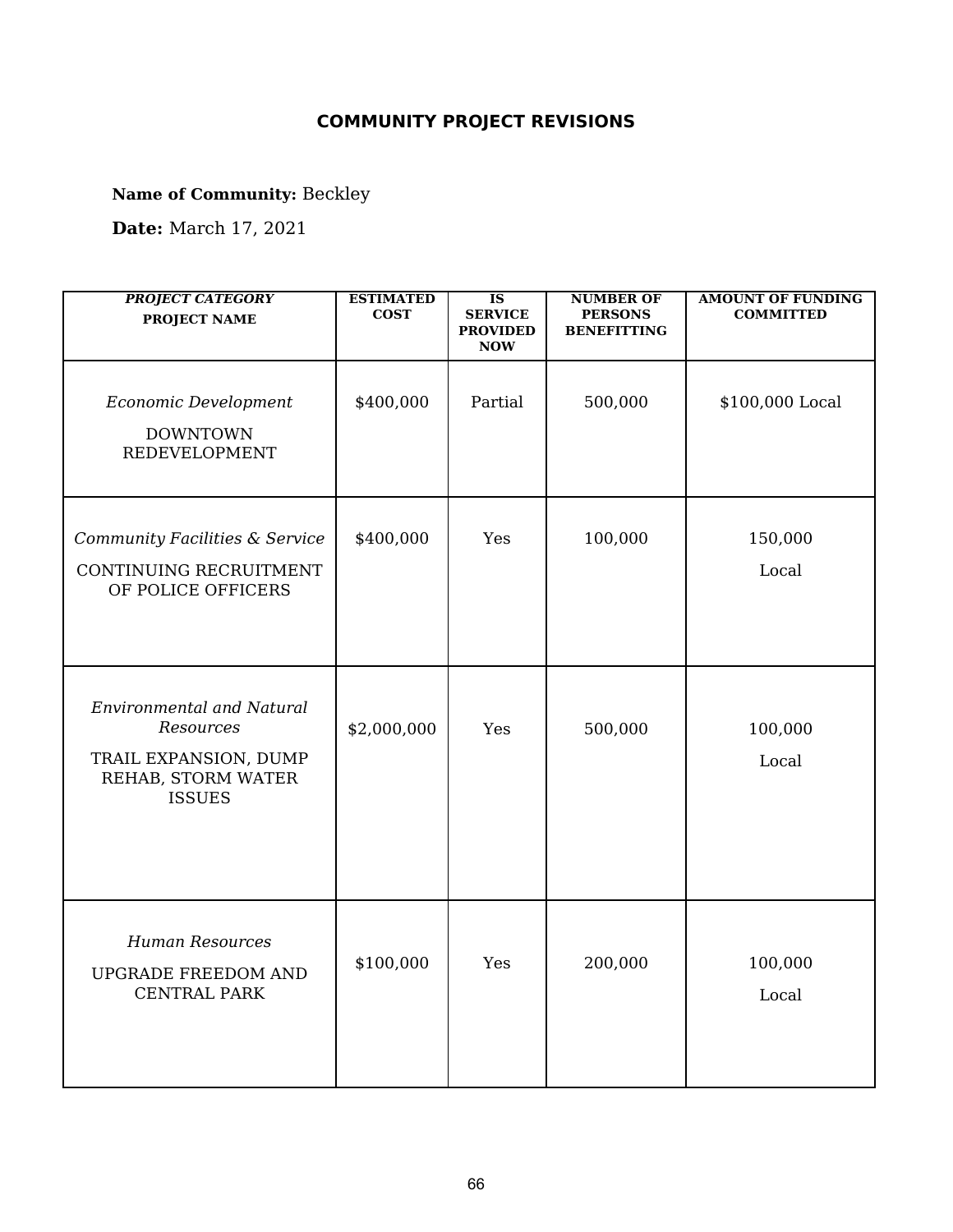| Housing<br>CONTINUE DEMO OF<br>DILAPIDATED HOUSING                                          | \$41,000    | Yes | 5,000   | 41,000<br>Local    |
|---------------------------------------------------------------------------------------------|-------------|-----|---------|--------------------|
| Government<br>RELOCATION OF SANITARY<br>BOARD, CONTINUATION OF<br><b>ANNEXATION EFFORTS</b> | \$7,000,000 | Yes | 4,000   | 2,000,000<br>Local |
| Energy<br>SUPPORT ALTERNATIVE<br><b>ENERGY EFFORTS</b>                                      | \$50,000    | No  | 100,000 | 50,000<br>Local    |
| Transportation<br><b>TRANSPORTATION</b>                                                     | \$100,000   | Yes | 100,000 | 100,000<br>Local   |
|                                                                                             | \$          |     |         | Local              |
|                                                                                             | \$          |     |         | Local              |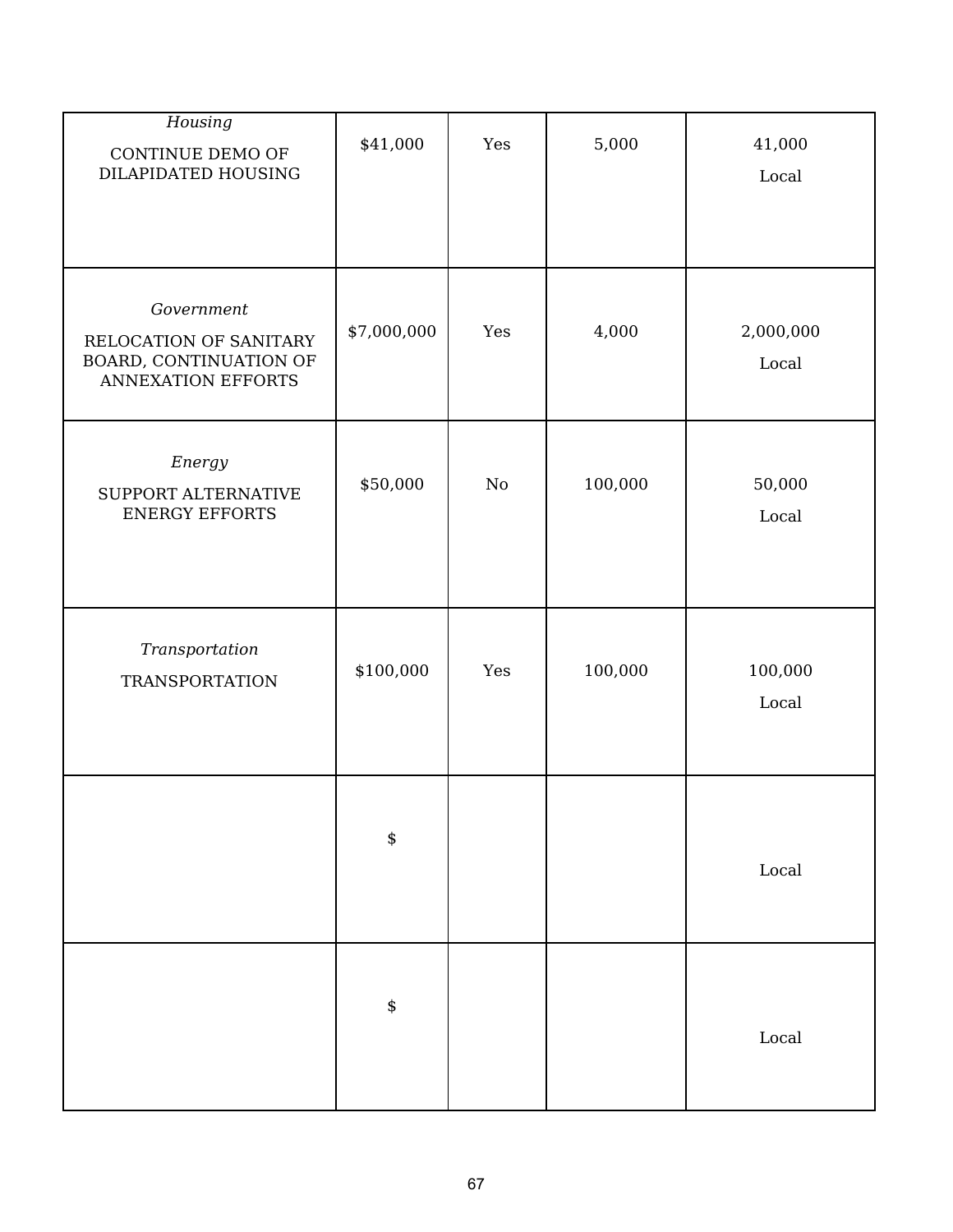**Name of Community:** Raleigh County Commission

**Date:** March 31, 2021

| <b>RANK 1 - 8</b> | <b>CATEGORY</b> |
|-------------------|-----------------|
|-------------------|-----------------|

| 1 | Community Facilities & Service (water, sewer, neighborhood<br>improvements, libraries, recreation, public safety, solid waste) |
|---|--------------------------------------------------------------------------------------------------------------------------------|
| 2 | Economic Development (travel and tourism, industrial development,<br>small business development)                               |
| 3 | Environment and Natural Resources (flood prevention, land use)                                                                 |
| 4 | Human Resources (health, education, child development, aging)                                                                  |
| 5 | Energy                                                                                                                         |
| 6 | Government                                                                                                                     |
| 7 | Housing                                                                                                                        |
| 8 | Transportation (air, rail, highway, water, public transportation)                                                              |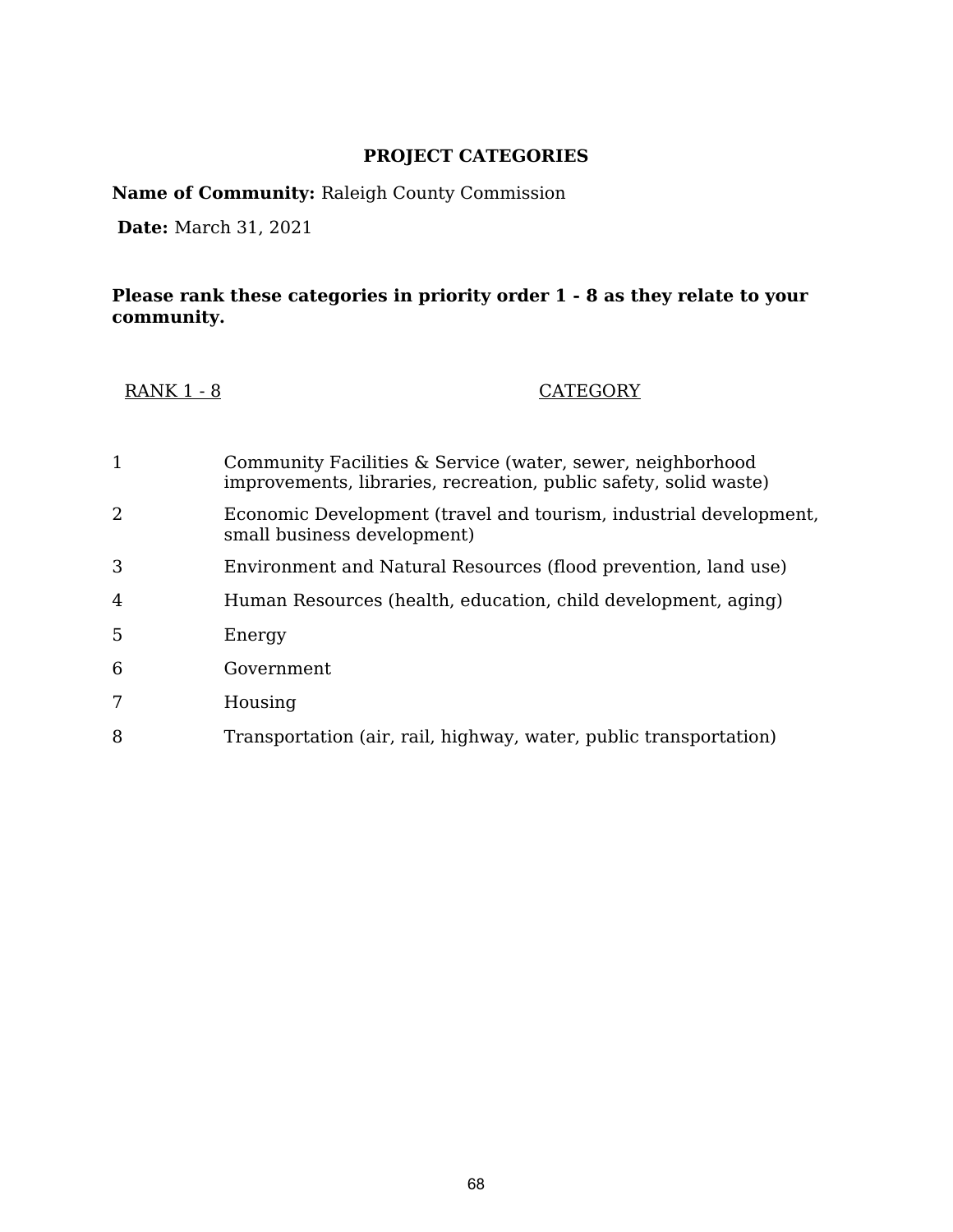**Name of Community:** Raleigh County Commission

**Date:** March 31, 2021

| <b>PROJECT CATEGORY</b><br><b>PROJECT NAME</b>                                                                                   | <b>ESTIMATED</b><br><b>COST</b> | <b>IS</b><br><b>SERVICE</b><br><b>PROVIDED</b><br><b>NOW</b> | <b>NUMBER OF</b><br><b>PERSONS</b><br><b>BENEFITTING</b> | <b>AMOUNT OF FUNDING</b><br><b>COMMITTED</b> |
|----------------------------------------------------------------------------------------------------------------------------------|---------------------------------|--------------------------------------------------------------|----------------------------------------------------------|----------------------------------------------|
| Economic Development<br>Regional Broadband for areas<br>in the county that need<br>upgrades to their current<br>broadband speeds | \$643,999                       | Yes                                                          |                                                          | \$0 Local                                    |
| Economic Development<br>Harper-Eccles Sewer                                                                                      | \$8,917,398                     | No                                                           | 375                                                      | 7,600,000<br>Local                           |
| Economic Development<br>North Beckley PSD Sewer Plant<br>Upgrade                                                                 | \$12,910,00<br>$\Omega$         | Yes                                                          | 3,873                                                    | 9,647,398<br>Local                           |
| Economic Development<br>Cool Ridge Flat Top PSD -<br>White Oak Waterline                                                         | \$1,799,351                     | No                                                           | 75                                                       | 2,300,000<br>Local                           |
| <b>Economic Development</b>                                                                                                      |                                 |                                                              |                                                          |                                              |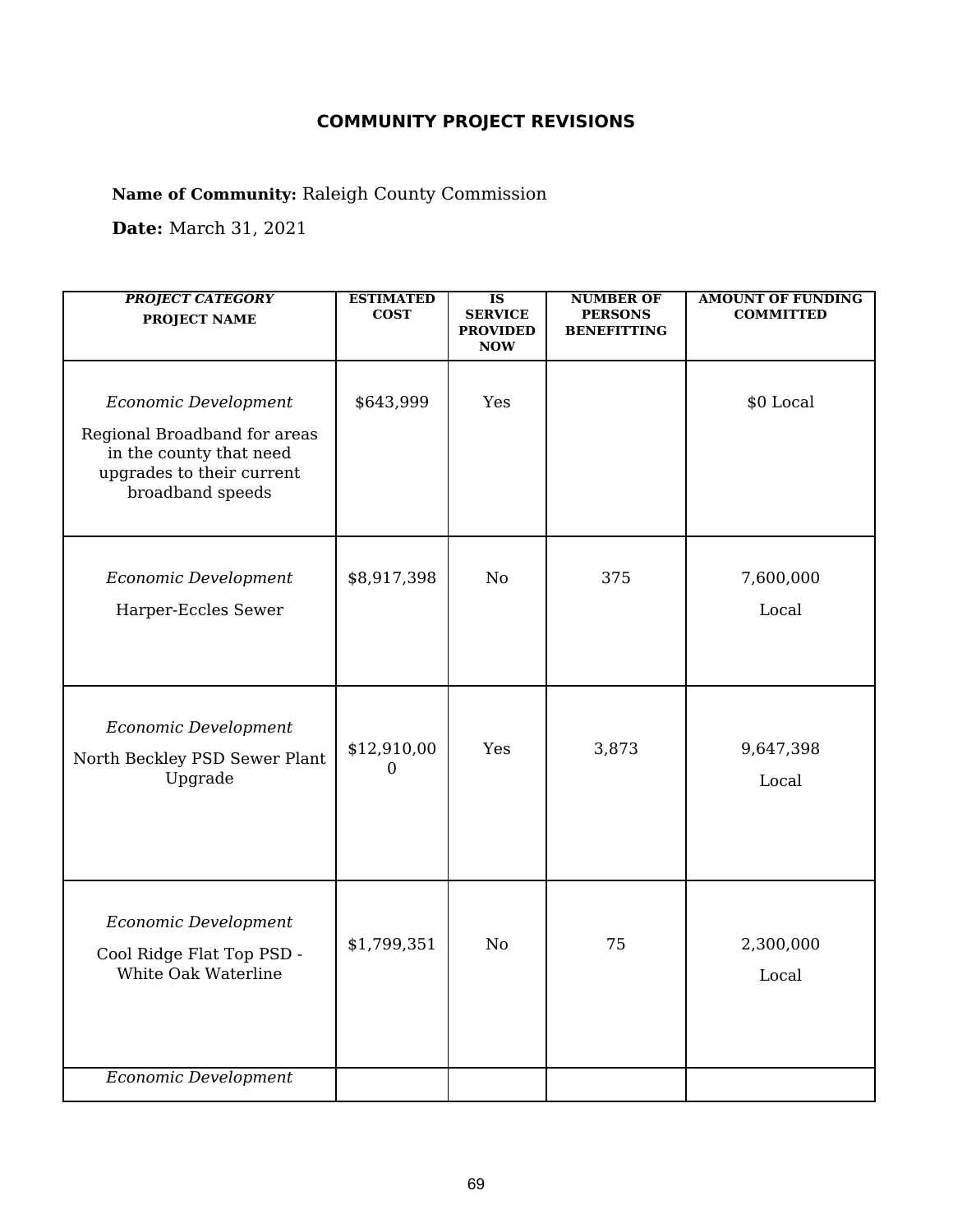| March Fork Sewer - Glen<br>Daniel to Fairdale                                                           | \$15,500,00<br>$\boldsymbol{0}$ | Partial                            | 397   | $\overline{0}$<br>Local   |
|---------------------------------------------------------------------------------------------------------|---------------------------------|------------------------------------|-------|---------------------------|
| Economic Development<br>Bradley PSD - West Raleigh<br>Sewer                                             | \$13,487,26<br>8                | No                                 | 176   | 50,000<br>Local           |
| Economic Development<br>Raleigh County PSD - Maple<br>Meadow Water Treatment Plant<br>& Service Upgrade | \$15,000,00<br>$\Omega$         | Yes                                | 6,856 | 50,000<br>Local           |
| Economic Development<br>Coal City Sewer                                                                 | \$18,416,00<br>$\overline{0}$   | 811<br>Existing,<br><b>440 New</b> | 1,251 | $\boldsymbol{0}$<br>Local |
| Economic Development<br>Amigo Sewer                                                                     | \$1,600,000                     | $\rm No$                           | 60    | $\overline{0}$<br>Local   |
| Economic Development<br>Rhodell Sewer                                                                   | \$4,500,000                     | No                                 | 100   | 1,800,000<br>Local        |
|                                                                                                         |                                 |                                    |       |                           |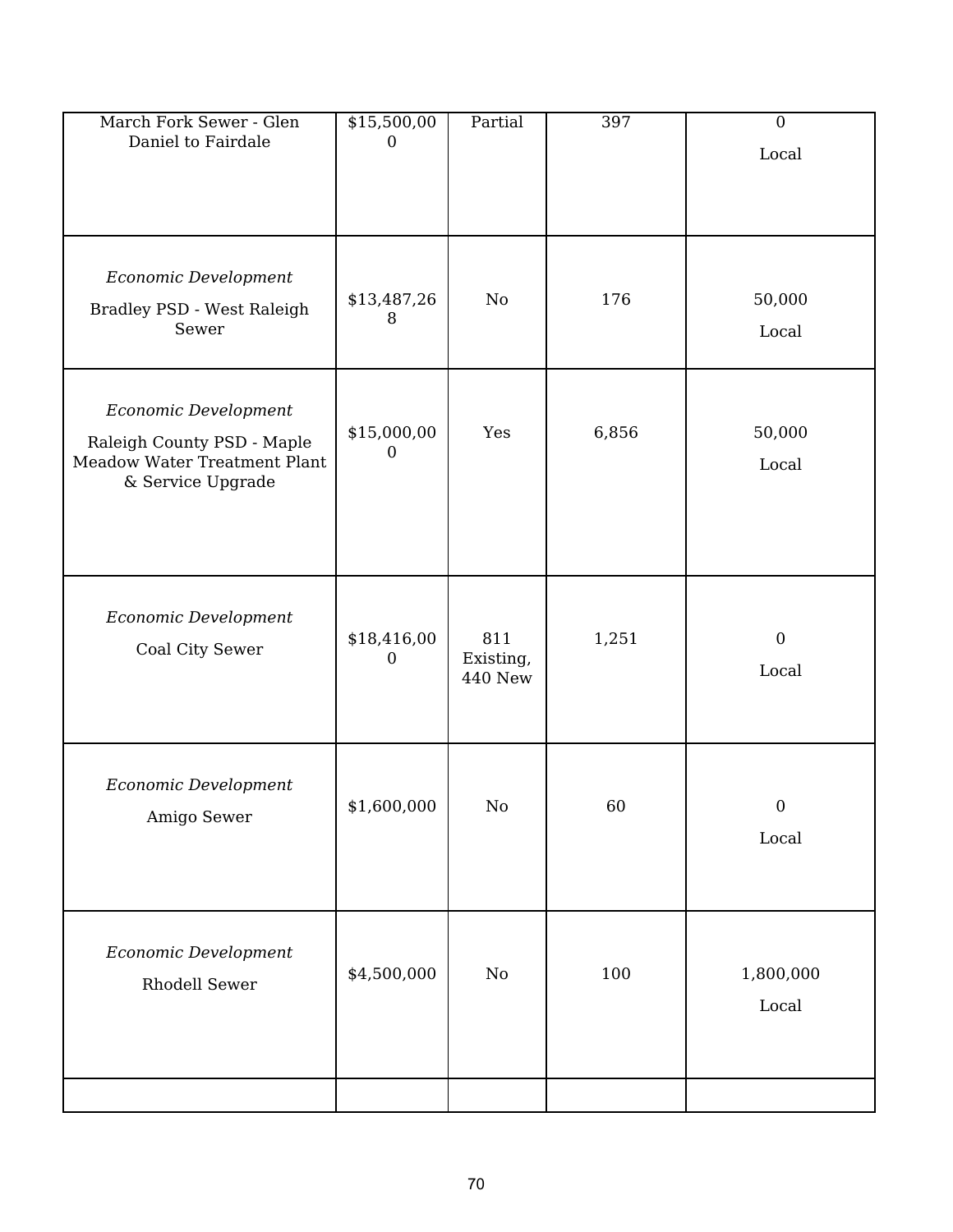| Economic Development<br>Rhodell Water                                               | \$2,125,000                     | $\rm No$ | 90  | 2,125,000<br>Local        |
|-------------------------------------------------------------------------------------|---------------------------------|----------|-----|---------------------------|
| Economic Development<br><b>Grandview Area Sewer</b>                                 | \$12,000,00<br>$\boldsymbol{0}$ | No       | 750 | $\boldsymbol{0}$<br>Local |
| Economic Development<br>Clear Fork Trail                                            | \$6,500,000                     | Partial  |     | 6,500,000<br>Local        |
| Economic Development<br>Raleigh County Memorial<br><b>Industrial Park Expansion</b> | \$8,362,480                     | $\rm No$ | 640 | 8,362,480<br>Local        |
|                                                                                     | \$                              |          |     | Local                     |
|                                                                                     | \$                              |          |     | $\operatorname{Local}$    |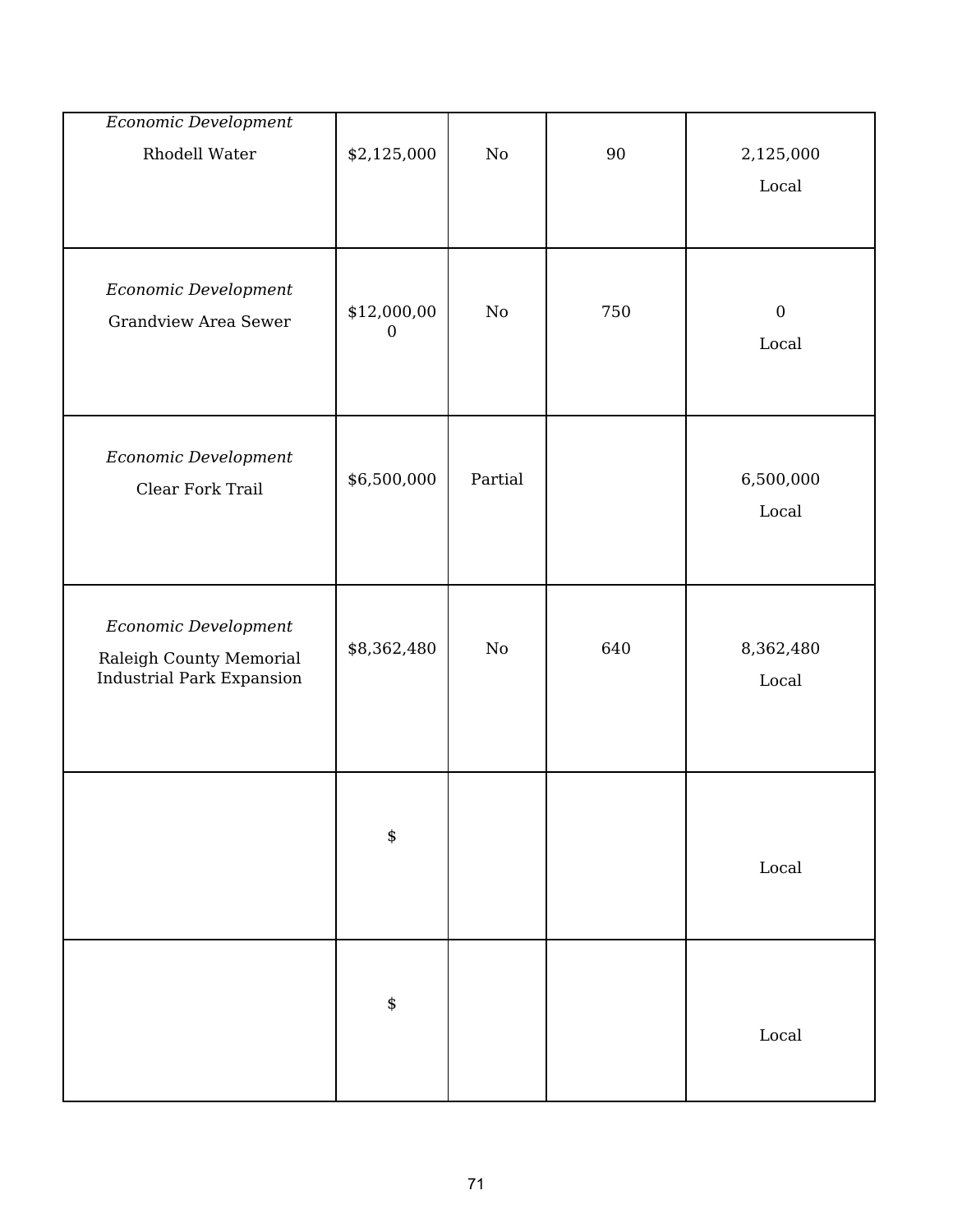## **MINUTES OF CEDS COMMITTEE MEETING**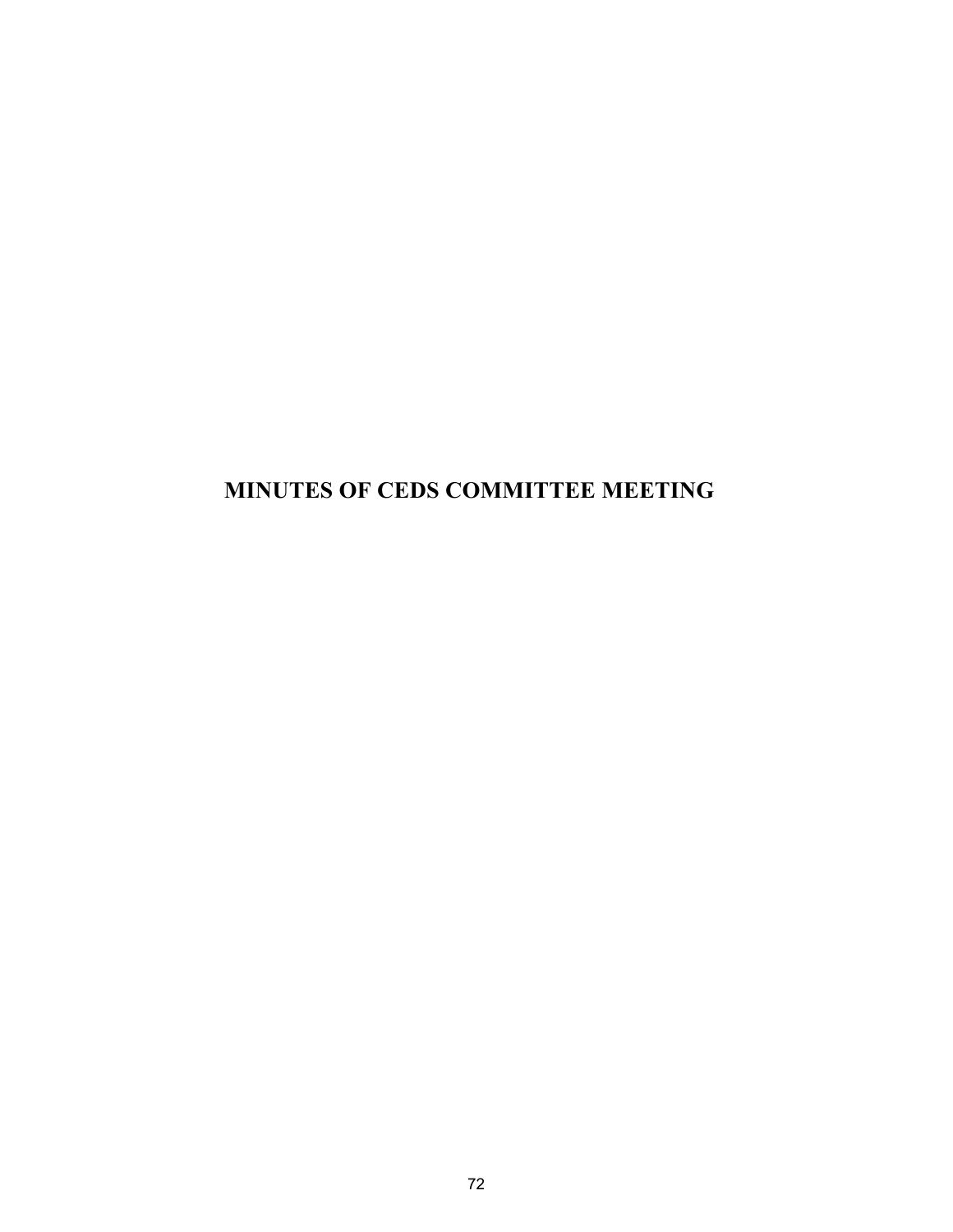## REGION I PLANNING AND DEVELOPMENT COUNCIL QUARTERLY MEETING ZOOM VIDEO CONFERENCE APRIL 22, 2021 – 10:00 AM

## **MINUTES**

The Quarterly Meeting of the Region I Planning and Development Council was held on April 22, 2021 by Zoom Video Conference due to the COVID-19 Pandemic.

Item 1 – *Call to Order –* Chairman David Tolliver called the meeting to order, a quorum present.

Item 2 – *Approval of Minutes of January 21, 2021* – Motion was made to approve the Minutes of January 21, 2021 by Robert Rappold, second by Manuel Cartelle; unanimously approved.

Item 3 – *Approval of Financial Statement* – Motion was made to approve the Financial Statement as presented by Manuel Cartelle, second by Robert Rappold; unanimously approved.

Item 4 –*Executive Committee Report* – Jason Roberts gave a brief report of the Executive Committee Zoom meeting held on April 8, 2021 stating the committee approved Hollifield & Associates for a three year term for auditor and reviewed the FY 2021 Proposed Budget to make recommendation for approval at the April Quarterly Meeting.

Item 5 – *Approval of FY 2022 Budget* – Motion was made to approve the budget for July 1, 2021 through June 30, 2022 as recommended by the Executive Committee, which includes Merit Raises for the executive director and all staff members, by Steve Richman, second by Robert Rappold; unanimously approved.

Item 6 – *Approval of Regional Projects Listing –* Jason Roberts stated that the funding agencies are not requiring projects to be prioritized. Region One set up a portal for communities to submit their projects. Mr. Roberts shared the portal with projects listed to date. He asked that communities get their projects added as soon as possible. He asked that the board approve the list as submitted giving Region One permission to add projects to the list throughout the year. Motion was made to approve the projects listing with Region One adding projects as necessary by Manuel Cartelle, second by Norm Kirkham; unanimously approved.

Item 7 – *Nomination/Election of Officers* – The Nominating Committee members are Manuel Cartelle, Norm Kirkham, and Mike Goode. Mr. Cartelle presented the following recommendations for officers: David Tolliver, Chairman; Mike Goode, Vice-Chairman; Timothy Pike, Treasurer; and Bill Shiflet, Secretary. There were no other nominations from the floor. Manuel Cartelle made a motion to close the floor of nominations and Chairman Tolliver asked for approval of the slate of nominated officers. Motion was made by Manuel Cartelle, second by Rob Rappold; unanimously approved.

Item 8 – *Appointment of HMP Consultant Review Committee* – Jason Roberts stated that a Request for Proposals was advertised for a consultant to update the Region's Hazard Mitigation Plan. Chairman Tolliver approved of Jason's selections to the selection committee: Norm Kirkham, Tim Pike, and Christy Laxton.

Item 9 – *Funding/Application Updates* – Jason Roberts shared a Dashboard staff are using to keep track of funding received and applications submitted. He said that thirty applications estimated at \$25,000,000 had been submitted and six projects totaling \$485,000 had been funded since the January meeting. Mr. Roberts provided deadlines for upcoming application cycles: DOH-TAP NOI May  $10<sup>th</sup>$  and final deadline June 7<sup>th</sup>; CDBG-MIT July 6<sup>th</sup>; and AML-Pilot July 31<sup>st</sup>.

Item 10 – *MPO Update –* Mr. Roberts provided a brief update on MPO operations. He said that FRMPO working with Burgess & Niple on LRTP and they may be contacting communities for information.